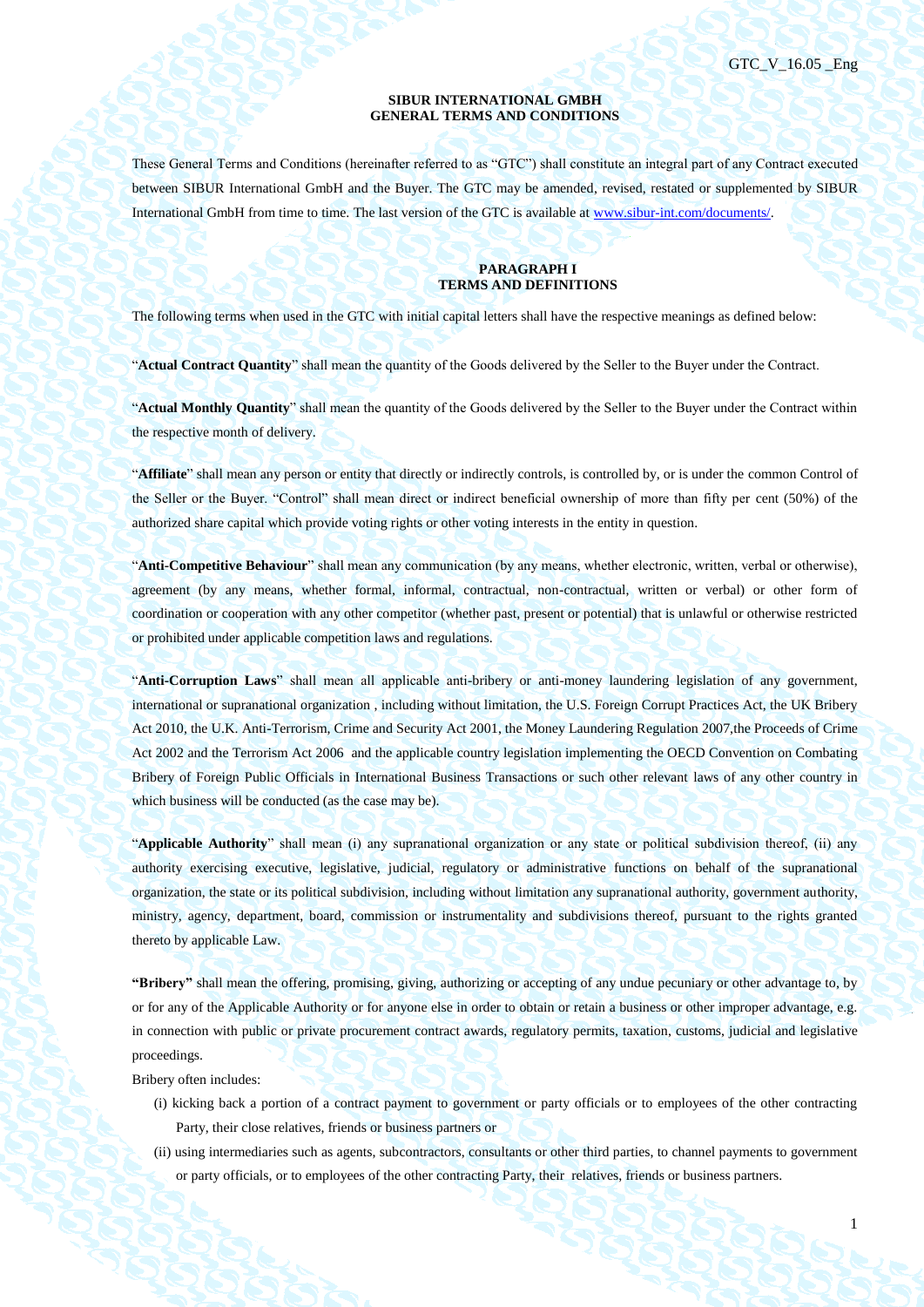"**Business Day**" or "**Working Day**" or "**Banking Day**" or "**Bank Day**" shall mean any day other than Saturday, Sunday or any public holiday on which banks in Moscow (Russian Federation), Vienna (Austria), New York (USA), London (England), and the country of the Goods delivery are open for business.

"**Buyer**" shall mean a Party buying the Goods as specified in the Contract.

**"Carrier"** shall mean any person or company contracted by the Buyer or by the Seller as the case may be to undertake to perform or to procure the performance of a contract of carriage by rail, road, sea or a combination thereof as may be applicable to the terms of delivery.

"**Certificate of Origin**" shall mean the document issued by the Seller or the Manufacturer or a chamber of commerce or other agreed third party (as the case may be) specifying the country where the Goods are actually produced.

"**Certificate of Quality**" shall mean the document issued by the Seller in respect of the Goods confirming the quality of the Goods in accordance with the Contract.

"**Confidential Information**" shall have the meaning set forth in Clause 5.20.17 of the GTC.

"**Consent**" shall mean any consent, approval, authorization, waiver, permit, grant, franchise, concession, agreement, license, certificate, exemption, order, registration, declaration, filing, report or notice of, with or to any person (and the person for this purpose shall mean any natural person, firm, partnership, association, corporation, company, limited liability company, trust, joint stock company, business trust, Governmental Authority or other organization or entity).

"**Contract**" shall mean any contractual arrangement (whether oral, in writing, electronic or otherwise) relating to the supply of the Goods to the Buyer by the Seller.

**"Corrupt practices"** shall mean Bribery, Extortion or Solicitation, Trading in influence and Laundering the proceeds of these practices.

"**Delivery Date**" shall mean the moment when the Goods are deemed delivered to the Buyer. The Delivery Date shall be specified in the Contract.

**"Effective Date"** shall mean the date the Contract/Amendment shall take effect from.

"**ETA**" or "**Estimated Time of Arrival**" shall mean estimated time of arrival.

**"Euro**" or "**EUR**" or "**€**" shall mean the official currency of the European Union.

"**Extortion or Solicitation**" shall mean the demanding of a bribe, whether or not coupled with a threat if the demand is refused. Each Party will oppose any attempt of Extortion or Solicitation and is encouraged to report such attempts through available formal or informal reporting mechanisms, unless such reporting is deemed to be counter-productive under the circumstances.

"**Force Majeure Event**" shall have the meaning set forth in Clause [5.19.4](#page-46-0) of the GTC.

"**Goods**" shall mean the Goods to be delivered by the Seller to the Buyer as specified in the Contract.

"**Governmental Approval**" shall mean any Consent of or from an Authorized Authority, including without limitation any certificates, licenses or permits issued by an Authorized Authority.

"**GTC**" shall mean the standard terms and conditions of purchase set out in this document.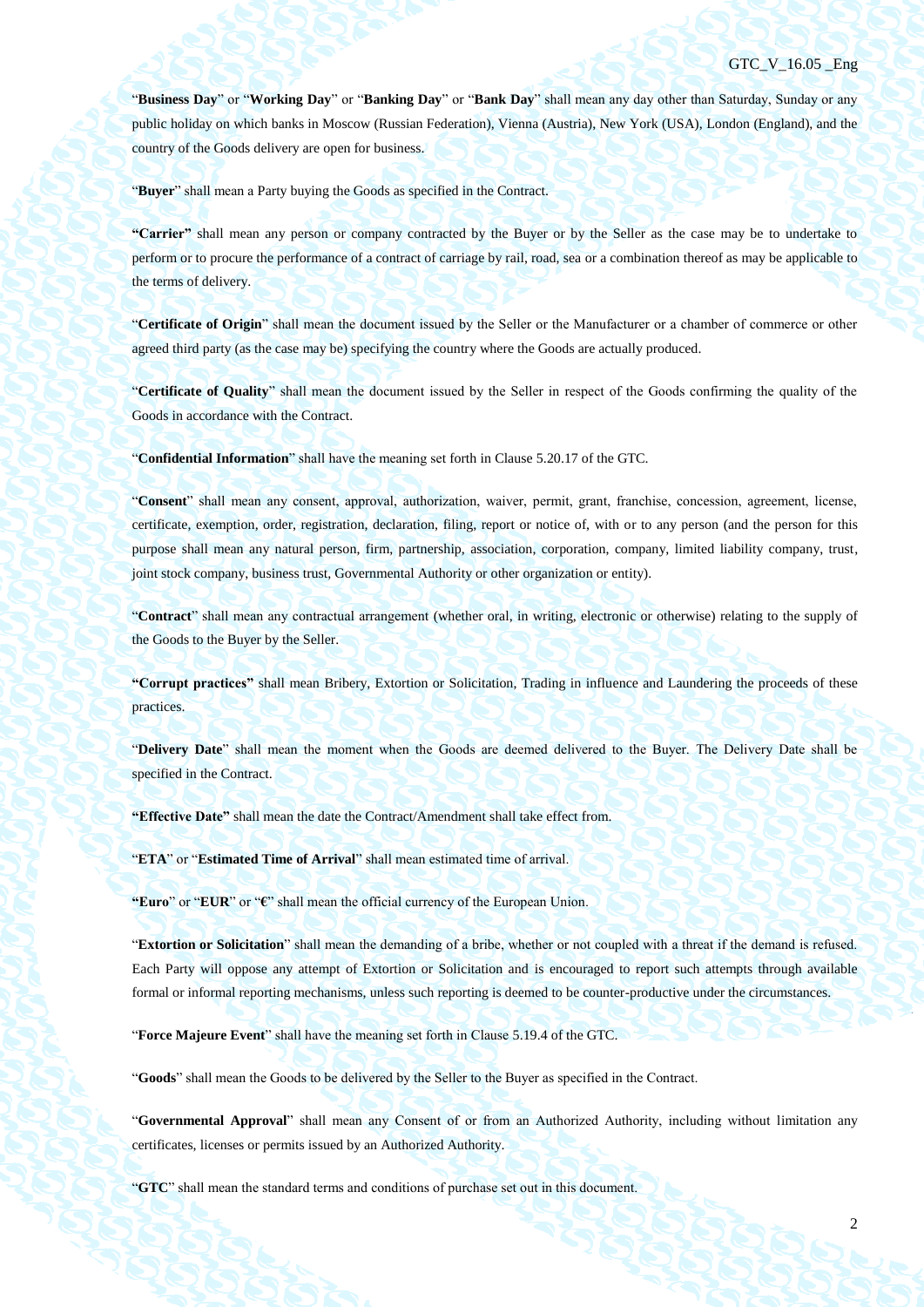"**Incoterms**" shall mean the international commercial terms, the official publication by the International Chamber of Commerce No. 715, 2010.

"**Inspector**" shall mean an independent inspector appointed pursuant to the GTC to perform quality and quantity inspection of the Goods.

"**Inspector's Report**" shall mean any report, conclusion, opinion, certificate or other written document (or combination thereof) issued by the Inspector and reflecting results of the Goods' quantity and quality inspection as described in greater detail in Clause [5.8.3](#page-36-0) of the GTC.

**"Laundering the proceeds of the Corrupt practices"** shall mean the concealing or disguising the illicit origin, source, location, disposition, movement or ownership of property, knowing that such property is the proceeds of crime.

"**Law**" shall mean all applicable (i) provisions of all constitutions, treaties, statutes, laws, customs, codes, rules, regulations, ordinances or orders of any Applicable Authority, (ii) Governmental Approvals including without limitation any consent, approval, authorization, waiver, permit, grant, franchise, concession, agreement, license, certificate, exemption, order, permit, registration, declaration, filing, report or notice of or from an Applicable Authority and (iii) orders, decisions, injunctions, judgments, awards and decrees of any Applicable Authority.

"**Letter of Credit**" or "**Stand-by Letter of Credit**" shall have the meanings set forth in the Uniform Customs and Practice for Documentary Credits, 2007 Revision, ICC Publication No. 600 (UCP).

**"Longstop Date"** shall mean the date set forth in the introductory paragraph of the Contract/Amendment.

"**Manufacturer**" shall mean the plant by which the Goods are produced.

"MT" shall mean metric tonne (i.e. 1,000 kilograms).

"**Nomination**" shall mean the nomination of the Vessel which is to be loaded with the Goods, as would be described in greater detail in the Contract (when applicable).

"**NOR**" shall mean the notice of readiness tendered by the Vessel upon arrival of the Vessel at the Place of Destination (unloading port or customary anchorage or area or such other place as the Vessel may be ordered to await unload), if applicable.

"**Packaging**" shall mean all products made of any materials of any nature to be used for the containment, protection, handling, delivery and presentation of the Goods, including (but not limited to) paper, wooden, plastic and metal boxes, bags, pallets, and not fall within the definition of Transport as specified herein.

"**Party**" and "**Parties**" shall mean parties to the Contract referred to individually and collectively.

"**Place of Destination**" shall mean the place the Goods are to be delivered to as specified in the Contract.

"**Place of Shipment**" shall mean the place where the Goods are to be loaded (dispatched), which shall be without limitations (i) the Manufacturer or warehouse or storehouse, (ii) the load port or terminal, or (iii) any other place, whichever is applicable and as may be specified in the Contract.

**"Planned Contract Quantity"** shall mean the quantity of the Goods set forth in the Contract agreed by the Parties to be delivered under the Contract during the terms of the Contract.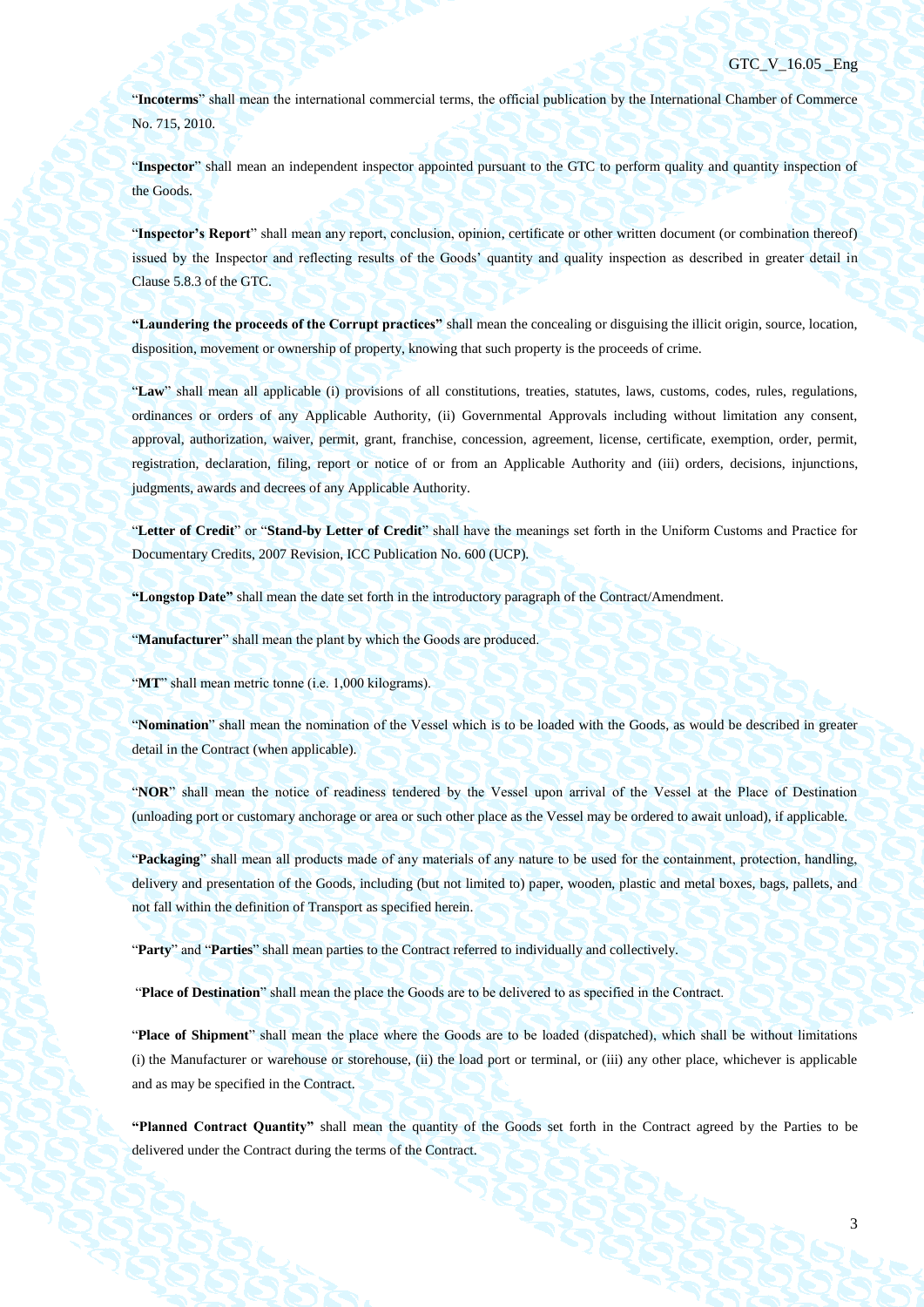"**Planned Monthly Quantity**" shall mean the quantity of the Goods set forth in the Contract agreed by the Parties to be delivered under the Contract in a month.

"**Price**" shall mean the price per metric ton of the Goods at which the Seller sells the Goods to the Buyer as stipulated in the Contract.

**"Purchase Order"** shall mean a document provided from the Buyer to the Seller indicating the quantity and type of Goods which the Buyer wishes to purchase under a Contract.

"**Quarter**" shall mean the period of the three consecutive months commencing on 1<sup>st</sup> January ("Q I"), or 1<sup>st</sup> April ("Q II"), or 1<sup>st</sup> July ("Q III"), or  $1<sup>st</sup>$  October ("Q IV").

"**RMB**" or "**Yuan**" or "**CNY**" or "**Renminbi**" shall mean the lawful official currency of the People Republic of China.

"**RUB**" shall mean Russian Rubles, the lawful currency of the Russian Federation.

**"Sales Order Confirmation (SOC)"** shall mean the Seller's offer for delivery of the Goods to the Buyer on the certain terms and conditions specified therein. For the avoidance of doubt a SOC which is accepted by the Buyer shall be considered a Contract.

**"Sanctions"** shall mean restrictive and discriminatory measures in trade and economic fields adopted by the Applicable Authorities in respect of other countries, groups of countries, individuals or legal entities with intent to force them to change their policies or specific actions. Sanctions can be expressed in full or partial embargo on imports/exports, the prohibition of entry and visa restrictions, blocking and freezing of assets, prohibition of financial transactions with the countries and entities specified above, including cross-border payments and investments.

"**Seller**" shall mean SIBUR International GmbH that sells the Goods under the Contract.

"**Specification**" shall mean the specification describing the quality of the Goods agreed by the Parties set forth in the Contract.

**"Spot Contract"** shall mean the Contract for a single shipment.

"**Transport**" shall mean containers, tank cars, cisterns, other means of transport used for the Goods delivery, transportation, storage, etc.

"**Transport Return Date**" shall mean the period within which the Buyer shall return the Transport (when applicable) and at the address specified in the Contract.

"**Tax**" or "**Taxes**" shall mean all (i) taxes, fees, duties, tariffs, levies, imposts, or other public charges of any kind, including, without limitation, taxes, required contributions or other charges on or with respect to income, franchise, gross receipts, property, sales, use, profits, capital stock, payroll, employment, social security, health insurance fund, pension fund and other social funds, workers compensation and unemployment or related compensation, (ii) taxes or charges in the nature of excise, withholding, ad valorem, stamp, transfer, value added or gains taxes, (iii) license registration or documentation fees, (iv) customs duties, tariffs and similar charges of any kind whatsoever and (v) any interest, penalties, additions to tax or additional amounts imposed by any taxing authority with respect to those items enumerated in clauses (i), (ii), (iii) and (iv) of this definition.

**"Term Contract"** shall mean a Contract with a mechanism which allows the Buyer to place repeat orders for the delivery of Goods over a defined period of time.

"**Third Party**" shall mean any person or entity other than a Party of the Contract.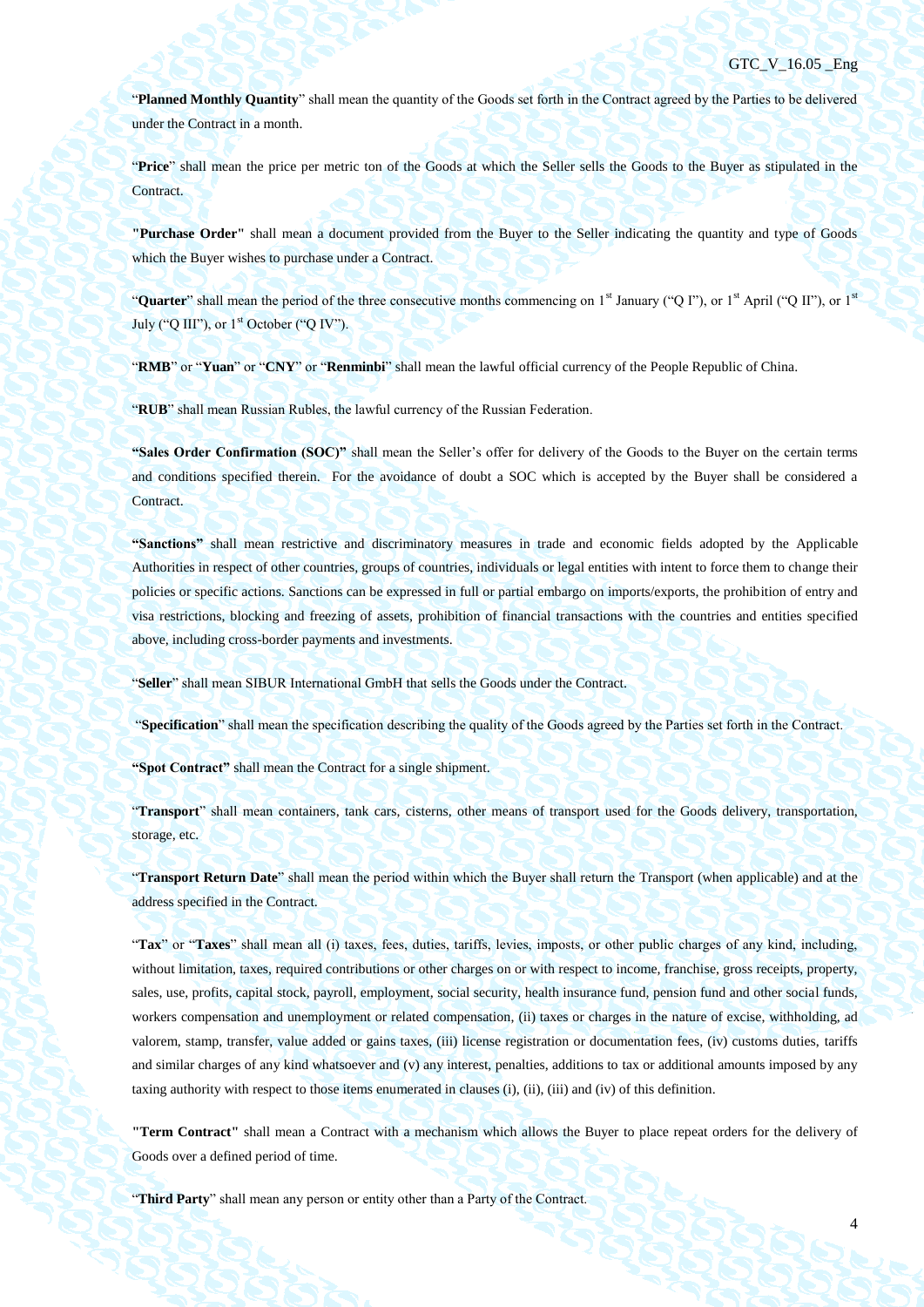5

"**Total Goods Value"** shall mean the amount, calculated by multiplying the Actual Contract Quantity by the Price.

"**Transport Document**" shall mean a document issued by a Carrier to a shipper, acknowledging that specified the Goods have been received on board as cargo for conveyance to a named Place of Destination as described in greater detail in Clause 3.2.2 of the GTC.

"**Trading in Influence**" shall mean the offering or Solicitation of an undue advantage in order to exert an improper, real, or supposed influence with a view of obtaining from a public official an undue advantage for the original instigator of the act or for any other person.

"USD" or "US Dollar" or "Dollar" or "US\$" or "\$" shall mean United States Dollars, the lawful official currency of the United States of America.

"**Verification Act**" shall mean verification act executed between the Buyer and the Seller and confirming the quantity of and amount paid for delivered the Goods for a particular period and as described in greater detail in Clause [5.5.9](#page-30-0) hereof.

"**Vessel**" shall mean the ship contracted by the Buyer or the Seller, as the case may be, for the delivery of the Goods (if applicable).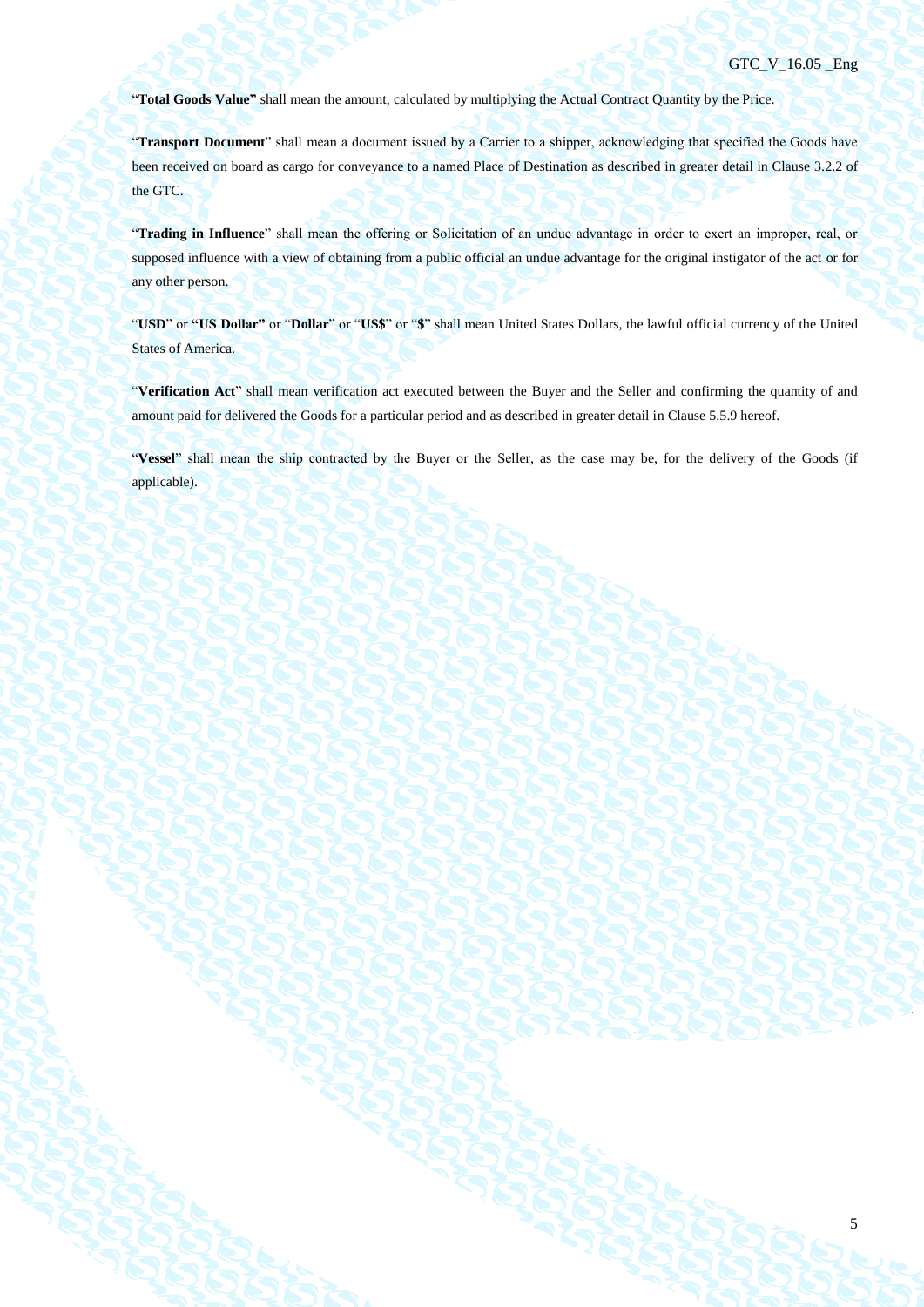#### **PARAGRAPH II**

# **CONTRACT FORMATION PROCEDURE**

#### **SECTION A - GENERAL PROVISIONS**

2.1. If the Buyer wishes to buy any Goods from the Seller, the Parties shall negotiate in good faith either: (i) a Term Contract (in accordance with the provision of Section B of Paragraph II below); or (ii) a Spot Contract (in accordance with the provisions of Section C of Paragraph II below).

2.2. If notwithstanding clause 2.1. the Parties agree the terms of a Contract by some other method, these GTC for the Goods shall govern that Contract and no other terms, including for the avoidance of doubt any of the Buyer's standard purchasing terms, shall apply to any such Contract. For the avoidance of doubt, the Seller shall not be obliged to accept any Purchase Orders or requests for Goods to be delivered to Buyer where the Buyer does not place a Purchase Order in accordance with the procedures established in Section B and/or Section C below.

2.3. All Spot Contracts shall be validly concluded between the Parties at the time where either: (i) the Contract is executed and signed by both of the Parties; or (ii) subject to clause 2.4. and after the Seller has sent a draft of the Contract to the Buyer by email, the Seller receives an email confirmation from the Buyer that the Buyer accepts the Contract without any further modifications. All Term Contracts shall be validly concluded between the Parties at the time where the Contract is executed and signed by both of the Parties.

2.4. The Purchase Order, the Sales Order Confirmation and any other communication given or made by the Parties in connection therewith (including confirmation of the Purchase Order or acceptance of the Sales Order Confirmation (as the case may be)), hereinafter the "Communication", shall be in writing. Communications may be delivered either: (i) in hard copy which, in the case of Purchase Orders, SOCs and notifications from the Buyer that it accepts an SOC, shall be signed by an authorized representative of the relevant Party; or (ii) through email correspondence from the e-mail addresses and contact persons of the Parties designated by the Parties in the Term Contract or in official confirmation letter from the Buyer.

2.5. If the Seller receives any Communication from the Buyer which was sent from someone other than the contact person or email address specified in the Term Contract or in the official letter from the Buyer, and the Buyer has not notified the Seller in advance of any change of contact person or email address, the Seller may in its sole discretion choose to treat the Communication as invalid and not received.

2.6. Subject to clause 2.5., including in any circumstances where the Seller has elected not to treat a Communication as invalid in accordance with clause 2.5., each Party warrants to the other that any Communication sent by it shall be made with the full authorization of that Party.

2.7. The date of receipt of the Communication shall be at the earlier of: the time the recipient acknowledges receipt; and twenty four (24) hours after transmission, unless the sender receives notification that the email has not been successfully delivered.

#### **SECTION B - FORMATION OF TERM CONTRACTS**

2.8. The Seller and the Buyer may execute a draft of a Term Contract which incorporates by reference these GTC. At any time when the Buyer wishes to purchase Goods in accordance with the terms of the Term Contract, it shall send to the Seller a Purchase Order. The Purchase Order shall specify: (i) the type of Goods which the Buyer wishes to purchase, (ii) quantity of the Goods, (iii) delivery location, (iv) price, (v) Buyer's order number and the Term Contract Number specified on the Term Contract; and (vi) other information concerning the Goods delivery.

2.9. The Seller shall notify the Buyer of its confirmation or proposed amendments to the Purchase Order by sending to the Buyer the Sales Order Confirmation. The Buyer shall consider and accept the Sales Order Confirmation in accordance with clause 2.3. within the period of time provided for in the Sales Order Confirmation. If a Sales Order Confirmation is not accepted by the Buyer within the timeframe specified in the Sales Order Confirmation, the Seller's offer to deliver the Goods to the Buyer in accordance with the terms of the Sales Order Confirmation shall be regarded as rescinded, and Buyer shall be required to place a new Purchase Order if it wishes to purchase these Goods. Upon the Buyer's acceptance of the Sales Order Confirmation as described in this clause, the Sales Order Confirmation shall constitute a binding Contract for the Seller to sell, and for Buyer to purchase, the Goods specified under the terms and conditions of the SOC.

#### **SECTION C - FORMATION OF SPOT CONTRACTS**

2.10. If the Buyer wishes to purchase Goods under a Spot Contract, it shall send to the Seller a Purchase Order in accordance with clause 2.3. The Purchase Order shall specify: (i) the type of Goods which the Buyer wishes to purchase, (ii) quantity of the Goods, (iii) delivery location, (iv) price (v) Buyer's order number and (vi) other information concerning the Goods delivery.

2.11. The Seller shall notify the Buyer of its confirmation or proposed amendments to the Purchase Order by sending to the Buyer the Sales Order Confirmation in accordance with clause 2.3. The Buyer shall consider and accept the Sales Order Confirmation by email in accordance with clause 2.3. within the term provided in the Sales Order Confirmation. If a Sales Order Confirmation is not accepted by the Buyer within the timeframe specified in the Sales Order Confirmation, the Seller's offer to deliver the Goods to the Buyer in accordance with the terms of the Sales Order Confirmation shall be regarded as rescinded and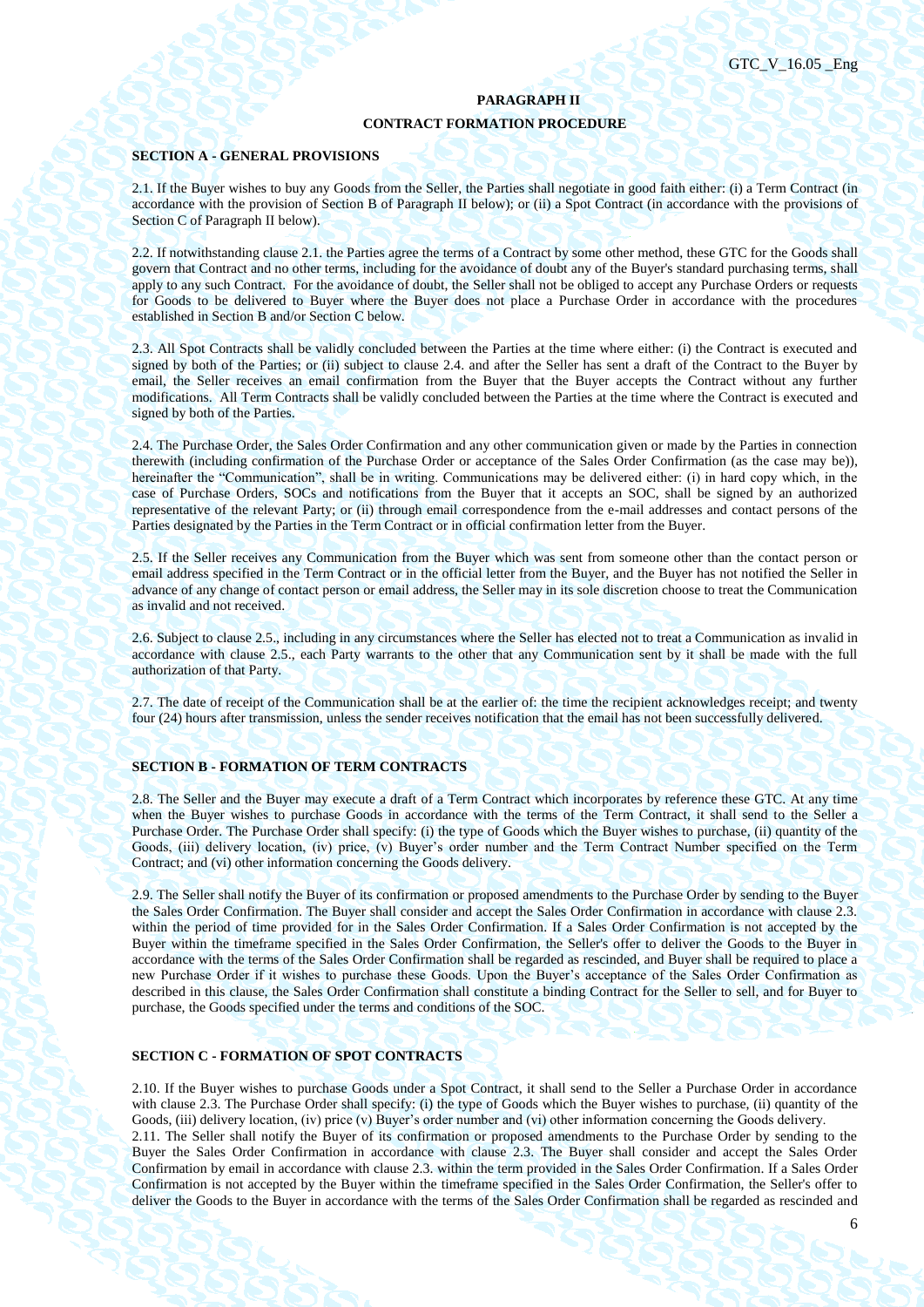Buyer shall be required to place a new Purchase Order if it wishes to purchase these Goods. Upon the Buyer's acceptance of the Sales Order Confirmation as described in clause 2.3., the Sales Order Confirmation shall constitute a binding Contract for the Seller to sell, and for Buyer to purchase, the Goods specified under the terms and conditions of the SOC.

# **PARAGRAPH III CONDITIONS**

#### **3.1. Application of the GTC**

- **3.1.1.** The GTC shall govern and be incorporated into every Contract.
- **3.1.2.** Execution of the Contract by the Buyer shall (without affecting any other manner in which acceptance of the
	- GTC may otherwise be evidenced) be deemed to constitute unqualified acceptance of the GTC.
- **3.1.3.** If there is any conflict between the terms of the Contract and the GTC, the Contract shall prevail.
- **3.1.4.** The GTC shall apply to the exclusion of, and shall prevail over, any terms or conditions contained in or referred to in the Buyer's acceptance of the Contract, or in any other documentation submitted by the Buyer, or in any correspondence or elsewhere, or implied by trade custom, practice or course of dealing, unless specifically excluded or varied in writing by any authorized representative of the Seller.
- **3.1.5.** If, subsequent to any Contract which is subject to the GTC, a Contract is made with the Buyer in any form without reference to any conditions of sale or purchase, the GTC shall apply to the new Contract.

## **3.2. Delivery**

#### **3.2.1. General Delivery Terms**

- **a)** The delivery shall be in accordance with relevant Incoterms subject to provisions of the Contract and GTC.
- **b)** The Goods may be delivered by the Seller by sea, railroad, road transport or self-delivered by the Buyer as specified by the Contract. If the means of transport is not specified in the Contract, the Seller may choose a means of transport suitable for delivery of the Goods at the Place of Destination at its own discretion; in such event the Buyer hereby unconditionally accepts the means of transport chosen by the Seller and waives any claims in this regard.
- **c)** The Seller shall use its reasonable endeavours to deliver the Goods on the date or between the dates (as the case may be) as specified in the Contract, but the time of delivery shall not be of the essence. The Seller shall notify the Buyer immediately if the delivery dates for the Goods cannot be met; in such a case the Parties shall re-schedule in good faith.
- **3.2.2. Transport Documents**
	- **a)** Transportation documents shall be:
		- $\bullet$  Bill of Lading (or "B/L" or "BL" or "BOL") for delivery by sea;
		- Railway bill (or "RWB" or "Rail way bill" or "CIM consignment note") for delivery by railroad;
		- CMR (or consignment note) for delivery by road.
	- **b)** Delivery of the Goods shall be immediately followed and witnessed by presentation by the Seller to the Buyer or Carrier, or the Buyer's representative of a valid transportation document. Such documents shall be signed and marked by the Seller and Carrier of the Goods or by authorized employee / representative of railway Carrier at the place of loading or by Master of the Vessel respectively and shall be a nondisputed proof of delivery by the Seller.
	- **c)** The Buyer warrants that the Place of Destination is (i) reachable by the agreed means of transport and (ii) suitable and equipped, if necessary, for unloading of the Goods.

#### **3.2.3. Shipping information**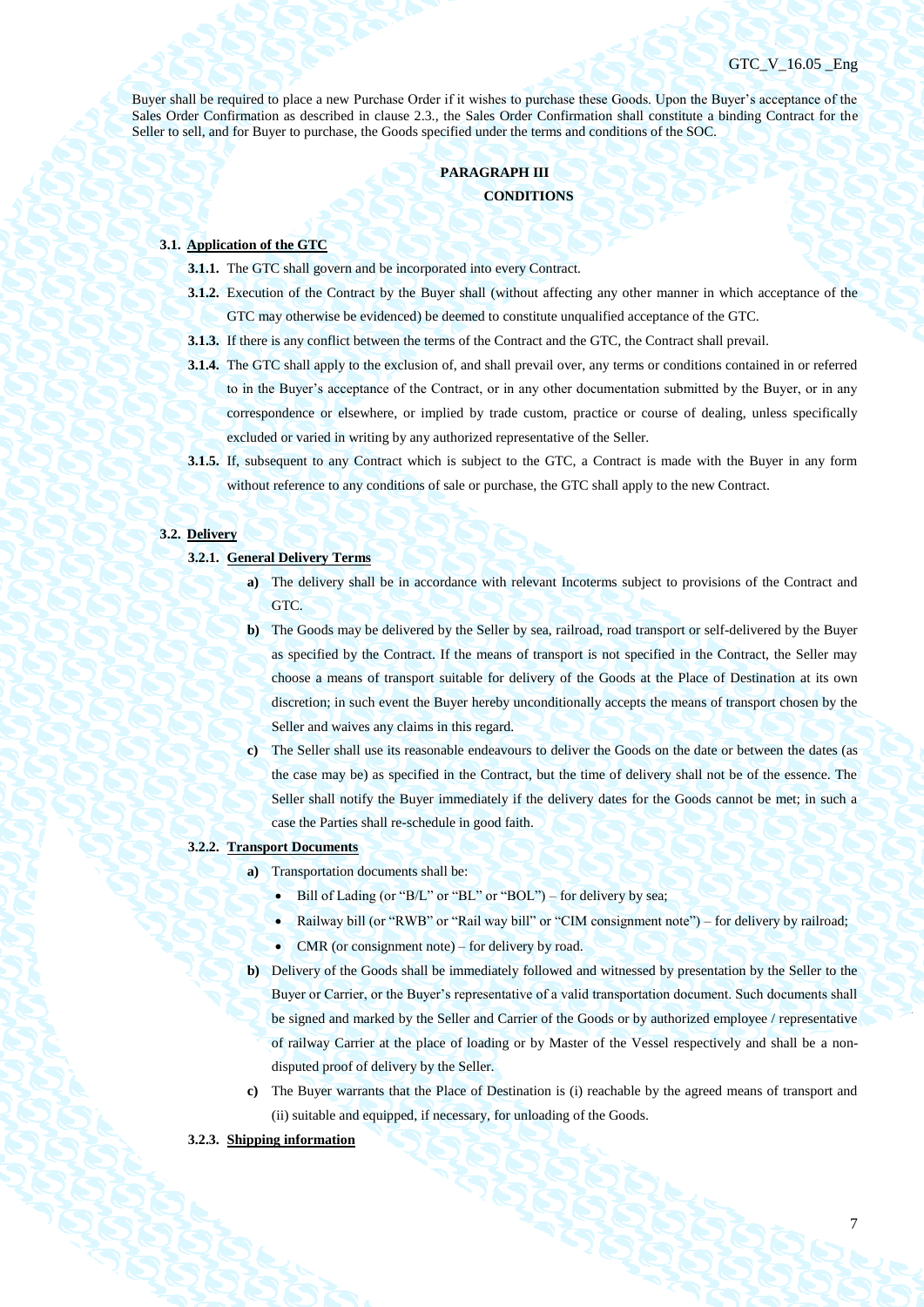- **a)** If the Goods' transportation is arranged by the Seller, the Buyer shall submit to the Seller shipping information required for the Goods delivery via facsimile, or by other means agreed upon by the Parties, at least 5 (five) Business Days before the first day of laytime of each shipment.
- **b)** The shipping information shall include:
	- all instructions regarding customary documentation which may be required at the Place of Destination;
	- the identity of the terminal(s) at the Place of Destination, with instructions to enable the Carrier to prepare and submit necessary information to the customs or border authorities; and
	- any other documents requested by the Seller.
- **c)** Should the Buyer fail to timely submit shipping information, the Seller may, at their sole discretion, choose to extend the time for delivery of the Goods which, if so extended, will not constitute a waiver of the Buyer's breach of the Contract. The Seller shall send the shipping details to the Buyer via facsimile or by other means agreed upon by the Parties within 5 (five) Business Days after shipment of the Goods. The shipping details shall include: transport details/Vessel name, the Goods quantity and ETA at the Place of Shipment or the Place of Destination (whichever is applicable).
- **d)** Date of shipment shall be the date stamped on the Shipping Document at the departure point.
- **e)** Any delays in loading the Goods at the Place of Shipment (including circumstances where the Seller is entitled to delay shipment) or in unloading the Goods at the Place of Destination caused by the Buyer's failure to provide any necessary information, or as a result of omissions or inaccuracies in the information provided, will be for the Buyer's account. The Buyer shall indemnify the Seller for all costs, losses and damages, including, but not limited to, demurrage and/or detention incurred by the Seller as a result thereof.

## **3.2.4. The Seller's right to refuse.**

The Seller is entitled to refuse at any time to undertake or complete the delivery if:

- **a)** the delivery under an intended or customary route to the Place of Destination becomes unable whatsoever reason beyond the Seller's control;
- **b)** the cost of the delivery to the Place of Destination (including Taxes) and/or insurance, if applicable, has been significantly increased (more than by 20 (twenty)% within 1 (one) month), which could not be expected by the Seller acting reasonably; and/or
- **c)** at any time after the Good's loading but before the commencement of the Goods unloading:
	- i. importation of the Goods at the Place of Destination is prohibited under the laws of the country in which such the Goods were produced, or by regulations, rules, directives or guidelines applied by the government of that country or any relevant agency thereof; and/or
	- ii. the country, state, territory or region at which the Place of Destination becomes affected by the Sanctions;
- **d)** Should the Seller agree to undertake or complete the delivery under an alternative route or at an alternative Place of Destination nominated by the Buyer, that is not subject to any such prohibition and that is acceptable to the Seller (which acceptance shall not be unreasonably withheld), or under changed circumstances as the case may be, the Buyer shall reimburse the Seller for any additional costs and/or expenses incurred by the Seller.

## **3.2.5. Transfer of risk and title.**

The risk and title to the Goods shall transfer from the Seller to the Buyer at the Delivery Date, unless otherwise provided in the Contract or the GTC. The Parties agree that the transfer of risk, and title to, the Goods is not conditional upon delivery of the Transport Document or any other documentation. Neither the time, method, or place of payment, method of transportation, form of shipping document, manner of consignment nor place of acceptance of the Goods shall alter the foregoing.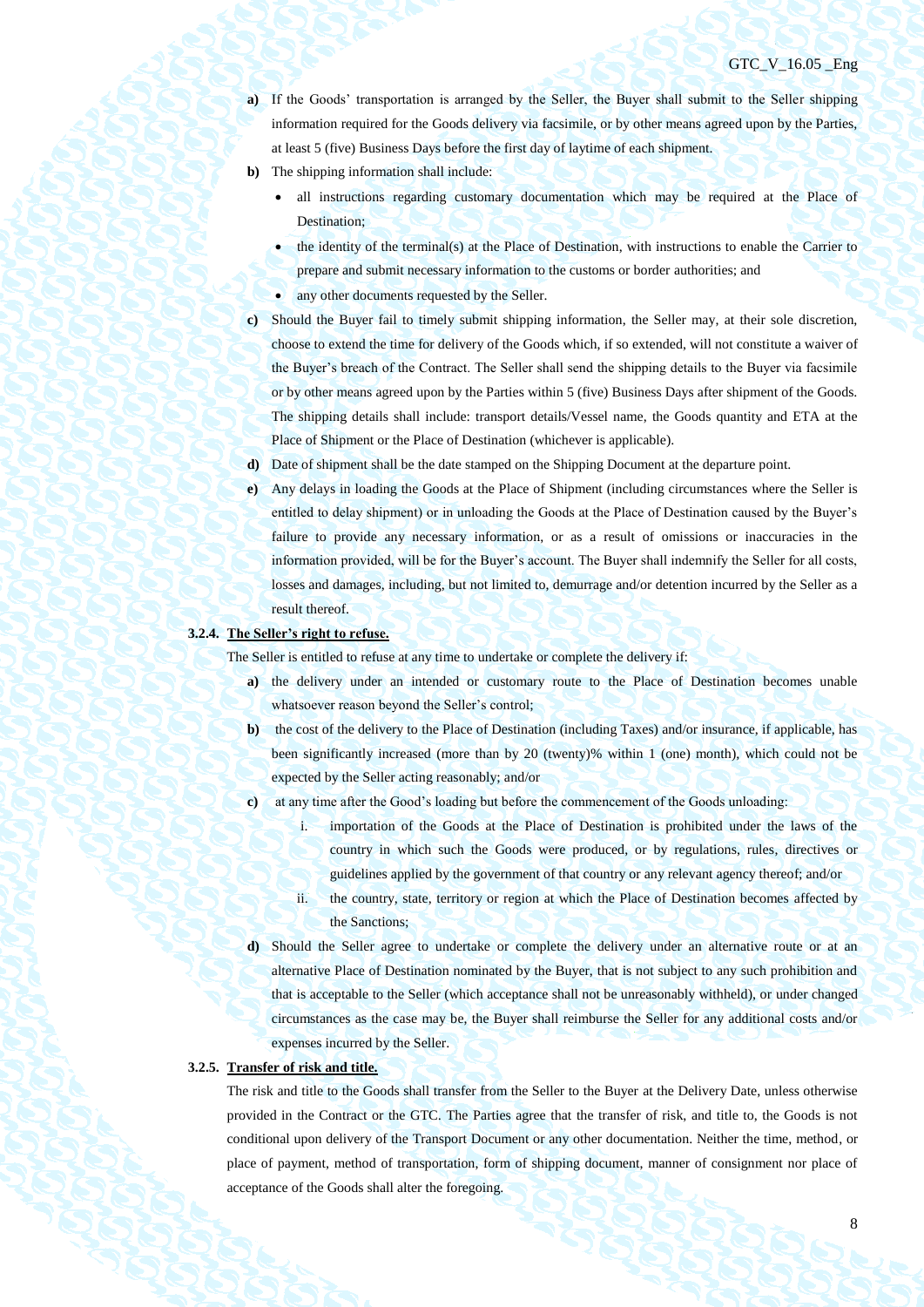#### **3.2.6. Laytime.**

The time allowed to the Buyer for the loading or unloading of the quantity of the Goods deliverable under the Contract shall be as set out in the Contract. If the amount of laytime permitted is not set out in the Contract laytime shall be 24 (twenty four) hours for the delivery by sea and railroad and 6 (six) hours for the delivery by road respectively or such a lesser period as may be specified in the relevant charterparty, unless otherwise expressly mutually agreed by the Parties in writing. Sundays and Holidays shall be included unless loading on the Sunday or Holiday in question is prohibited by Law or regulation or custom at the unloading terminal. Laytime shall commence: (i) 6 (six) hours after NOR has been tendered (berth or no berth) for each voyage; or when the Vessel is all fast at the berth; whichever is the earlier or (ii) 2 (two) hours after the relevant train or truck has arrived at the Place of Destination. The train will be deemed to have arrived according to the schedule (the exact arrival time, when required, can be evidenced from the records of the relevant train station) and the truck will be deemed to have arrived as of the moment a relevant notice is furnished by the Carrier at the Place of Destination. The Buyer may not refuse to certify the receipt of the notice and if it does so, the Carrier must immediately notify the Buyer thereof and the time of arrival shall be according to the Carrier's records. The Carrier may, but not obliged to, to engage a third party to certify the truck's arrival. The Buyer shall pay in full any Carrier's and Seller's expenses and costs related to the Buyer's refusal to certify the notification.

For the purpose of calculating laytime, loading and unloading of the Goods shall be deemed to have been completed upon disconnection of the discharging hoses or the loading or unloading of the last portion of the firm cargo.

## **3.2.7. Demmurage**

- **a)** Without prejudice to the Contract, these demurrage terms apply to all supplies of the Goods, unless they are specified and/or extended in the provisions of a particular Incoterms term.
- **b)** If the Goods are not loaded or unloaded (whichever is applicable) by the Party which shall load/unload the Goods (whichever is applicable) within the time allowed in accordance with the laytime provisions of the Contract, such Party shall pay to the other Party demurrage in respect of the excess time at the rate set out in the Contract. Unless otherwise is provided in the Contract or the GTC, a Force Majeure Event shall not interrupt the running of laytime or vary or excuse the obligation to pay demurrage. The Party which shall load/unload the Goods shall indemnify the other Party for all costs for demurrage or detention of RTC / railway wagon(s) or detention of auto truck(s). In order to be indemnified, such demurrage and/or detention must result from delay in loading or unloading of the Goods by the Party which shall load/unload the Good or its action.
- **c)** Where no demurrage rate has been provided in the Contract, the demurrage rate shall be as set out in the relevant agreement with the Carrier or, if the agreement does not specify a demurrage rate, as per the market rate for the relevant/applicable means and size of transport on the date of the completion of loading/unloading as shall be assessed by a mutually agreed independent broker. In the event that the Parties do not agree on a mutually acceptable broker, then each Party will appoint an independent broker and the two so appointed will appoint a third. The assessment that is the furthest away from the median will be discounted and the applicable demurrage rate will be the average of the two remaining assessments.
- **d)** Unless otherwise agreed in the Contract or the GTC, the Parties understand that demurrage claims could be addressed to the Buyer within 9 (nine) months after the Delivery Date (and the Parties acknowledge this term as reasonable); however, it shall not be considered as time-barred by this Clause. The Parties consider this period reasonable as the Seller usually receives demurrage claims from the Carrier more than 6 (six) months after the Delivery Date.
- **e)** Demurrage claims shall be considered within 30 (thirty) days after their receipt by a relevant Party and shall be paid by the relevant Party not later than 5 (five) days after receipt of the Seller's invoice. If no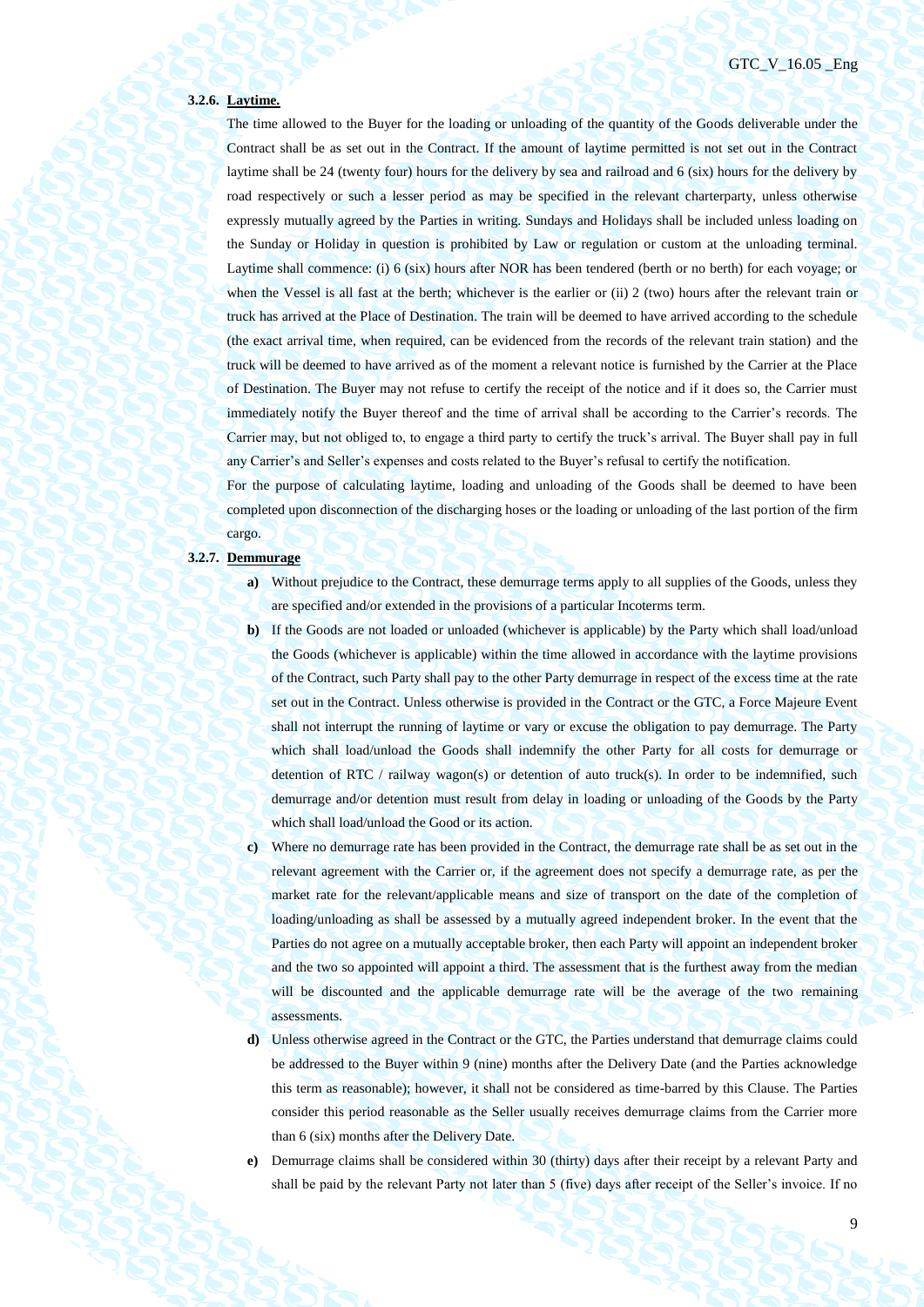motivated comments have been given within the specified 30 days period, the claim shall be deemed accepted.

## **3.2.8. Transport and Packaging**

- **a)** The Goods may be supplied in Transport. The Transport and Transport Return Date are to be specified in the Contract.
- **b)** Late Transport return. In the event that the Buyer (or the Buyer's authorized representative, or the Buyer's Carrier, etc.) fails to return Transport in Transport Return Date, the Buyer shall reimburse all and any Seller's costs and expenses arising out of or in connection with such late Transport return.
- **c)** The Transport, unless otherwise provided in the Contract, shall be returned at the Buyer's expense and risk at the address specified by the Seller.
- **d)** Defective Transport. In the event that the Buyer (or the Buyer's authorized representative, or the Buyer's Carrier, etc.) returns the Transport defective, unrepaired, and/or affected, and/or unclean, and/or not fully unloaded, and/or in other state unfit for purposes, which the Transport is usually used for (the "Defective Transport"), the Buyer shall reimburse all and any Seller's costs and expenses arising out of or in connection with such Defective Transport.
- **e)** Unless otherwise specified in the Contract or the GTC, the Packaging shall be per good commercial practice, taking into account the type of the Goods, transportation, storage used. The Packaging could be returnable and non-returnable as provided in the Contract.

## **3.2.9. Documents**

Both Parties shall perform any and all acts and execute and deliver any and all documents as may be necessary and proper under applicable law or under the circumstances in order to accomplish the intents and purposes of the Contract and to carry out its provisions.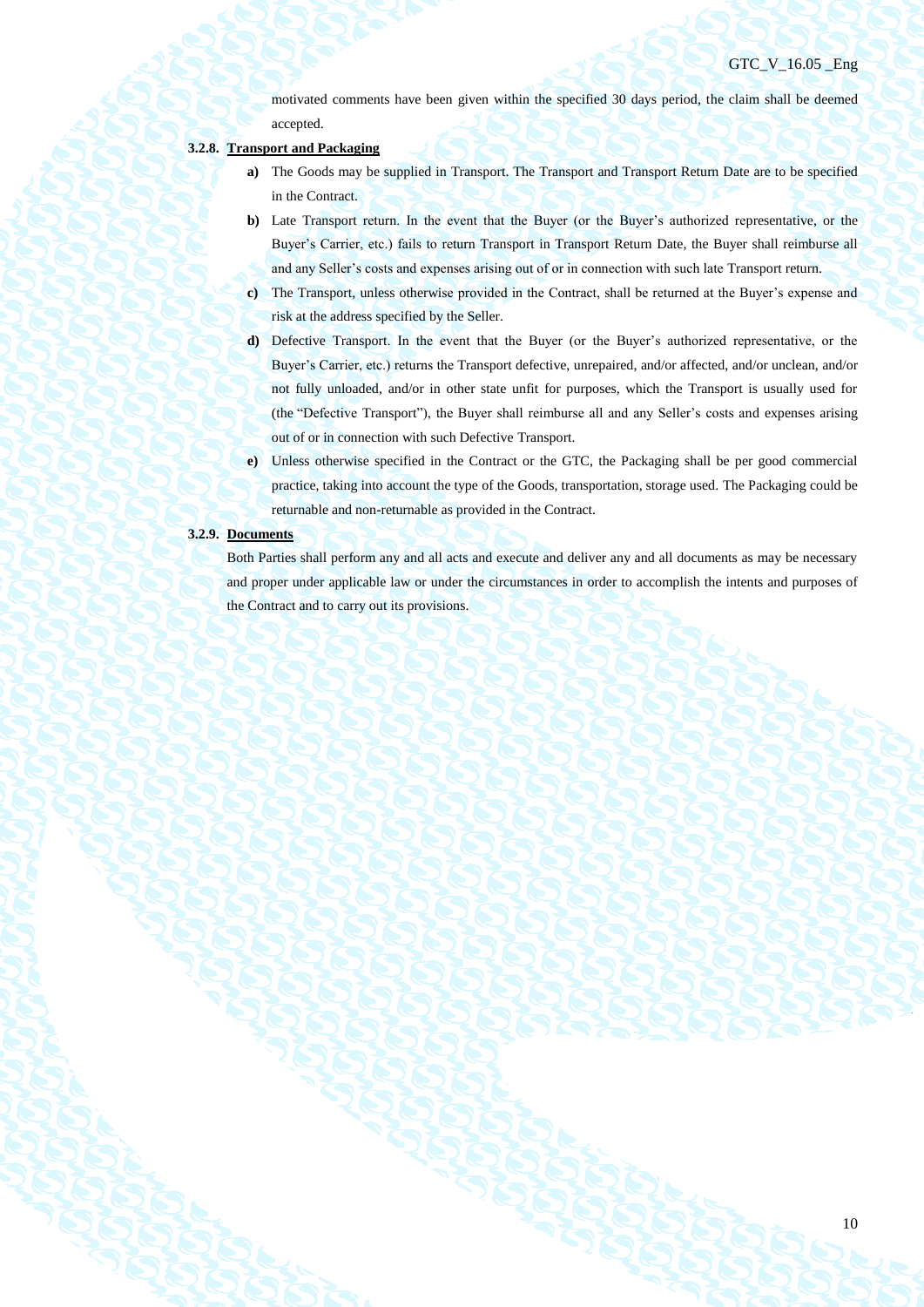# **PARAGRAPH IV DELIVERY CONDITIONS**

## **4.1.1. Delivery Date**

**4.1. EXW**

Delivery Date shall mean the moment of the receipt of the Seller's notice to the Buyer, within the agreed shipment period(s), that the Goods are ready for loading.

## **4.1.2. Delivery Terms**

- a) The loading of the Goods at the Place of Shipment shall be at the Buyer's risk and expense; the Seller may load the Goods at the Buyer's risk and expense if specified in Article I of the Contract.
- b) The Seller shall provide the usual packaging and marking of the Goods, except when the Buyer gave special instructions to the Seller on this matter within reasonable time before shipment. The Seller may charge the Buyer any additional costs in connection with performing such special instructions unless these special requirements are not provided in the Contract and considered in the Goods' Price.

#### **4.1.3. Licenses and clearances**

Where necessary, the Seller shall provide the Buyer with reasonable support in acquisition of all appropriate export and import licenses and clearances; provided that the Buyer shall reimburse the Seller's costs and expenses arising out of or in connection with such support.

#### **4.1.4. Taxes prior to delivery**

All taxes, customs and other duties and fees incurred as a result of the conclusion and execution of the Contract which are levied on the Goods prior to delivery or required for the dispatch of the Goods outside the customs territory of the Russian Federation will be paid by the Seller. However, the Buyer shall reimburse the Seller for any related expenses.

#### **4.1.5. Taxes after delivery**

Unless otherwise expressly agreed by the Parties in the Contract, all taxes, customs and other duties and fees incurred as a result of or in connection with the conclusion and execution of the Contract if any, after delivery will be paid by the Buyer.

## **4.2. FCA**

## **4.2.1. Delivery Date**

The Delivery Date shall mean the moment when:

- **a)** Seller's auto truck(s), loaded with the Goods, arrive to Place of Destination (or closest possible to the Place of Destination in case the access to the Place of Destination is restricted) and stand ready for unload by Buyer's representative or Carrier.
- **b)** Seller's RTC / railway wagon(s), loaded with the Goods, arrive to Place of Destination (or closest possible to the Place of Destination in case the access to the Place of Destination is restricted) and gives Notice of Arrival ("NOA") to the Carrier or Buyer's representative at the zone of unloading.
- **c)** Seller's Vessel, loaded with the Goods, arrives to Place of Destination (or closest possible to the Place of Destination in case access to the Place of Destination is restricted) and gives Notice of Readiness ("NOR") to the Carrier or the Buyer's representative at the port of unloading.
- **d)** The Goods have been loaded at the Place of Shipment on the means of transport provided by the Carrier nominated by the Buyer – if the delivery is at the Manufacturer or warehouse or storehouse.

#### **4.2.2. Delivery Terms**

**a)** Discharging and unloading of the Goods is the Buyer's sole responsibility and shall not prejudice completed delivery of the Goods by the Seller, except for the delivery is at the Manufacturer or warehouse or storehouse in which case the loading of the Goods shall be the Seller's responsibility and risk.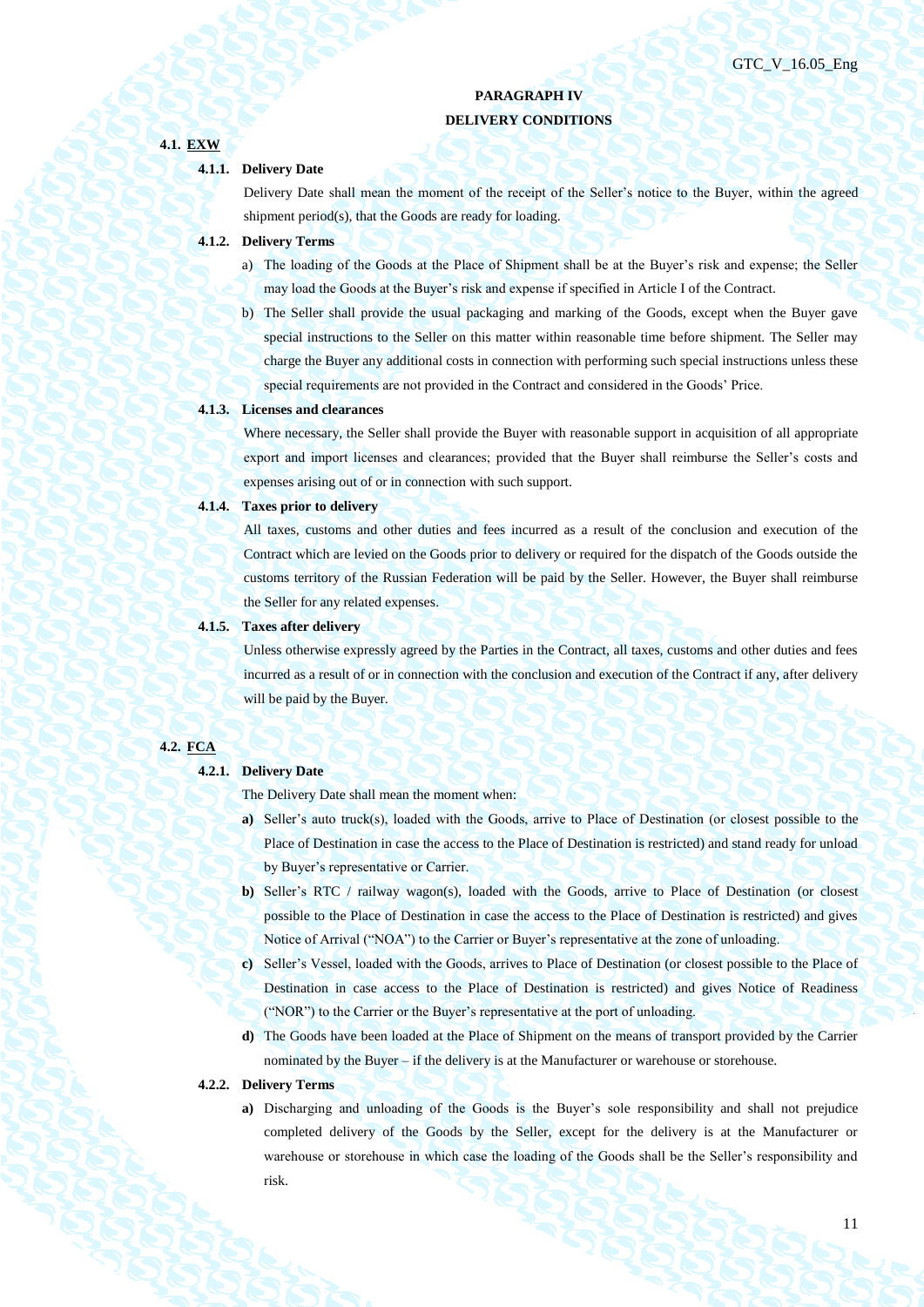**b)** The Buyer provides the Seller with full and timely information about the Place of Destination and the Carrier, including any special location access instructions and all contact information of the Carrier. The named information is to be provided to the Seller via facsimile or by other means agreed upon by the Parties, at least 5 (five) Business Days prior to each scheduled date of shipment of the Goods by the Seller. Such information can be changed by the Buyer with written notification to the Seller and no later than 1 (one) Business Day before each scheduled shipment.

The information must include:

- i. The name of the Carrier (person or entity).
- ii. Documentation testifying Carrier's rights to accept and carry the Goods (should be presented by the Carrier at delivery).
- iii. The identity, location and address of Place of Destination, with instructions for access to the Place of Destination.
- iv. Any other information requested by the Seller.

Should the Buyer fail to timely submit the named information, the Seller is not required to initiate the shipping and delivery of the Goods, which will not constitute a waiver of the Buyer's breach of Contract. Any delays in delivery of the Goods which result from inaccuracies of provided information will be on the account of the Buyer and shall not be viewed as breach of Contract by the Seller.

**c)** If applicable, the Nomination shall be made in accordance with the GTC.

- **d)** Immediately upon the receipt of Seller's Nomination, but not later than one day from the receipt of Seller's Nomination, the Buyer shall provide the Seller with full written instructions regarding the particulars for the Bills of Lading including consignee, contact details and address of the authorized person of the consignee, other information necessary for the delivery and reasonably required by the Seller, number of the copies, addresses, etc. and such other information which may be required by the Place of Shipment, Place of Destination and/or the Seller. The Seller shall have the right to issue its own instructions if the Buyer fails to provide such instructions and/or information required by this Clause. Any delays or time lost caused by any failure of the Buyer to comply with this Clause shall count as laytime or time on demurrage.
- **e)** The Parties shall obtain any licenses, permits and documents which are necessary for successful import and export clearance of the Goods.
- **f)** Export permits shall be timely obtained by the Seller.
- **g)** Import permits shall be timely obtained by the Buyer.
- **h)** All delays for the reason of absence of custom clearance shall be at the expense of the liable Party.

# **4.2.3. Taxes prior to delivery**

All taxes, customs and other duties and fees incurred as a result of the conclusion and execution of the Contract which are levied on the Goods prior to delivery or required for the dispatch of the Goods outside the customs territory of the Russian Federation will be paid by the Seller.

## **4.2.4. Taxes after delivery**

Unless otherwise expressly agreed by the Parties in the Contract, all taxes, customs and other duties and fees incurred as a result of or in connection with the conclusion and execution of the contract if any, after delivery will be paid by the Buyer.

#### **4.3. FOB**

### **4.3.1. Delivery Date**

**a)** The Delivery Date shall mean the moment when the Goods have been loaded on board of the nominated Vessel by customary means of the loading port at the Place of Destination which date is set in the Bill of Lading.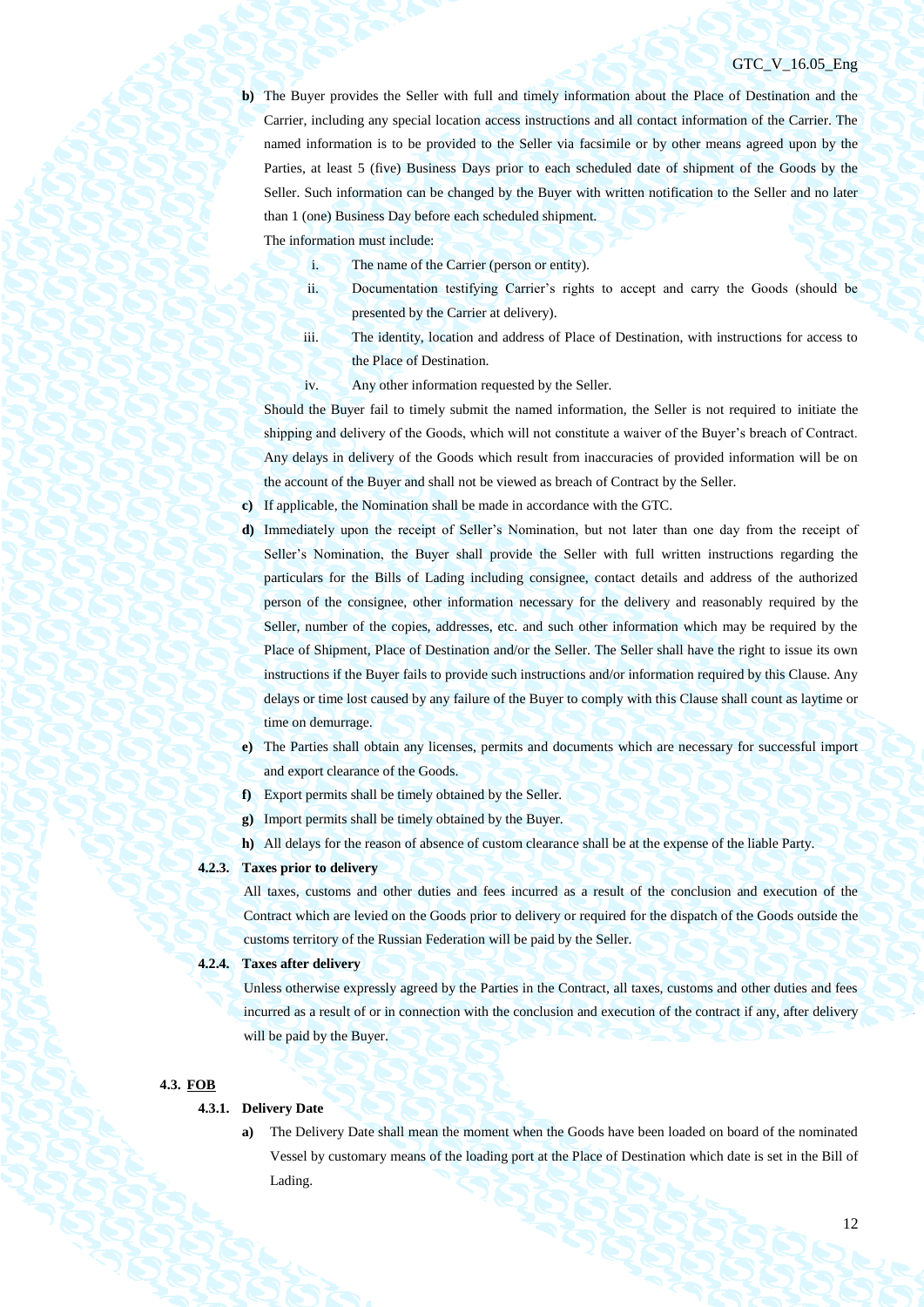**b**) For the liquid Goods the Delivery Date means the moment when the Goods passes the flange connection between the delivery hose and the permanent hose connection of the vessel at the Place of destination.

## **4.3.2. Delivery terms**

- **a)** Discharging and unloading the Goods is the Buyer's sole responsibility and shall not prejudice completed delivery of the Goods by the Seller.
- **b)** The time required by the Vessel to clean the tanks or otherwise prepare the Vessel for the loading of the Goods or start the voyage shall not be included in the laytime.
- **c)** The Buyer provides the Seller with full and timely information about the Vessel and the Place of Destination, including but not limited to the required documents, the mode of operation. The named information is to be provided to the Seller via facsimile or by other means agreed upon by the Parties, at least 5 (five) Business Days prior to each scheduled date of shipment of the Goods by the Seller.

The information must include:

- i. The name of the Place of Destination (loading port).
- ii. The identity of the expected arrival terminal(s) at loading port.
- iii. The name of the Vessel and Vessel's Master contact information.
- iv. Any other information requested by the Seller.
- **d)** Should the Buyer fail to timely submit the named information, the Seller is not required to initiate the shipping and delivery of the Goods, which will not constitute a waiver of the Buyer's breach of Contract. Any delays in delivery of the Goods which result from inaccuracies of provided information will be on the account of the Buyer and shall not be viewed as breach of the Contract by the Seller.

**e)** The Nomination, if applicable, shall be made in accordance with the GTC.

The information on the Vessel to be submitted by the Buyer shall include:

- i. name of vessel, date built, flag;
- ii. position at 10:00 gmt on the date of nomination and ETA loadport;
- iii. deadweight;
- iv. draft;
- v. length and width;
- vi. ballast type;
- vii. type of hull;
- viii. cp speed;
- ix. three previous cargoes;
- x. demurrage rate;
- xi. vessel's approvals;
- xii. ship's agents loadport;
- xiii. details of any other cargo on board and conditions of segregation

The substitution of the nominated Vessel shall be subject to acceptance by the Seller and loading terminal.

### **4.3.3. Notice of Readiness (NOR)**

- **a)** The Buyer shall arrange for the Master of the Vessel loading under the contract to advise telegraphically to Seller's local representative about the following notices within the limits specified:
	- i. At least 72 (seventy-two) hours before arrival to advise ETA.
	- ii. At least 48 (forty-eight) hours before arrival to confirm or amend ETA.
	- iii. At least 24 (twenty-four) hours before arrival to confirm or amend ETA.
	- iv. On arrival to advise the exact time of arrival.
- **b)** Upon arrival of the Vessel at the customary anchorage for the Place of Destination, the Master of the Vessel or his local representative shall give Seller's local representative a written NOR evidencing the Vessel's readiness to load the Goods. Such NOR shall not be given until the Vessel has clean tanks ready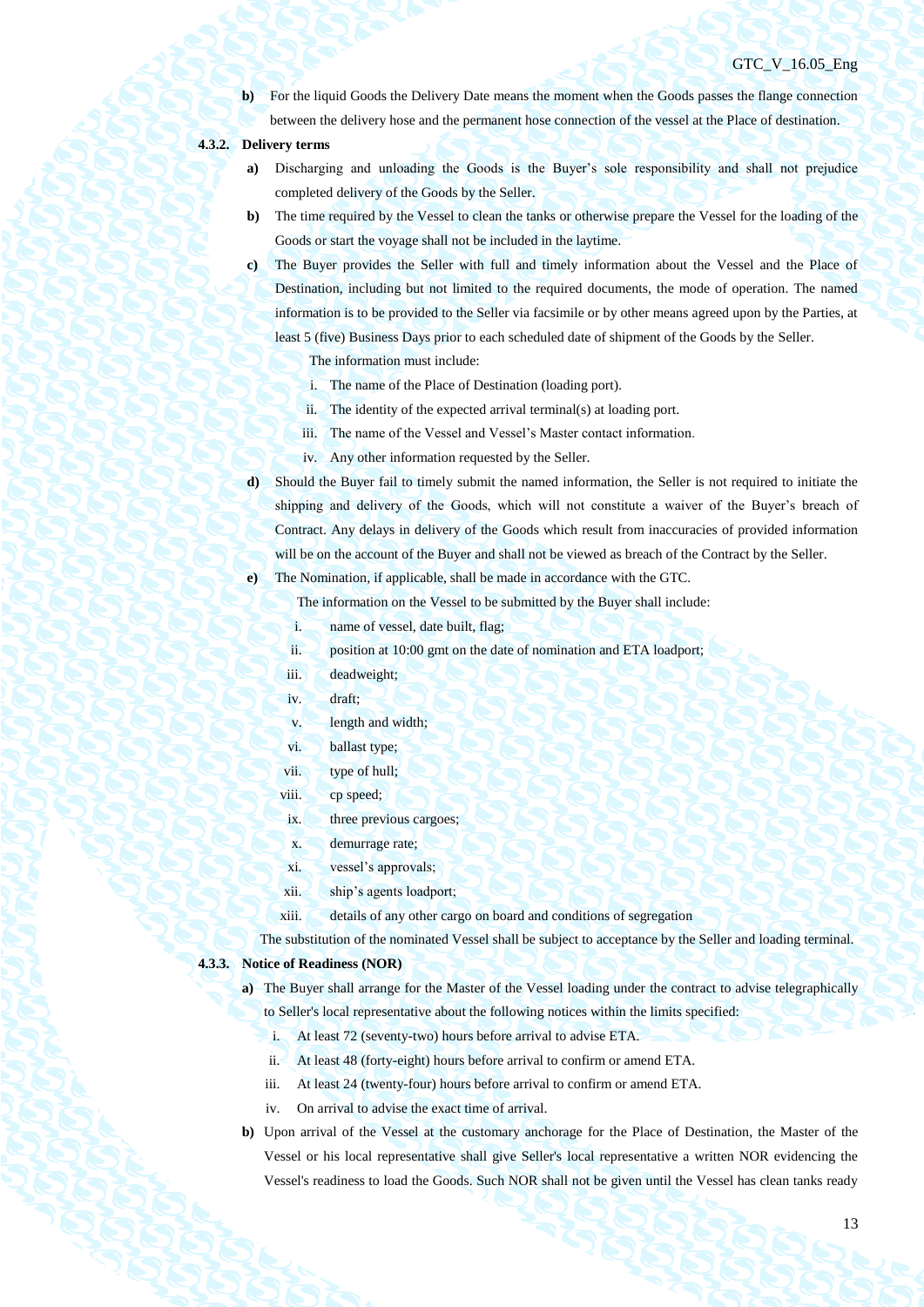for loading and has received all clearances required by Customs and/or other local government authorities.

- **c)** The Buyer shall ensure that the Vessel and its Master shall comply with the rules and regulations at Place of Destination. All damage which may occur to the Vessel, port infrastructure, surroundings and people for the reason of such non-compliance shall be on account of the Buyer alone.
- **d)** If the Vessel tenders NOR at the Place of Destination before the first day of the loading date-range allocated to that Vessel, it can be given a loading berth as soon as possible but without commitment or obligation by the Seller to load immediately and laytime shall begin on commencement of loading or at 06:00 hours a.m. local time on the first day of the loading date-range, whichever occurs first.
- **e)** If the Vessel tenders NOR after the loading date-range as well as if the Vessel is not ready (not suitable) for loading of the Goods, the Seller shall not be obligated to deliver the Goods which should have been loaded on such Vessel unless the Seller specifically agrees to do so, in which case laytime shall begin when vessel is all fast at berth.
- **f)** In case the Vessel has not arrived at the port within the agreed delivery range, as well as if the Vessel is not ready (not suitable) for loading of the goods but the Seller agrees to deliver the Goods, laytime shall commence when vessel is all fast at berth.
- **g)** If the Buyer fails to submit notifications and NOR when due, the Seller shall not be responsible for any eventual demurrage at loading port.
- **h)** The Parties shall obtain any licenses, permits and documents which are necessary for successful import and export clearance of the Goods.
- **i)** Export permits shall be timely obtained by the Seller.
- **j)** Import permits shall be timely obtained by the Buyer.
- **k)** All delays for the reason of absence of custom clearance shall be at the expense of the liable Party.

## **4.3.4. Demurrage**

- **a)** The Seller shall indemnify the Buyer for all costs for Demurrage. In order to be indemnified, such demurrage must result from delay in loading of the Goods by the Seller's fault beyond allowed laytime.
- **b)** The Seller shall pay demurrage for time used for loading in excess of laytime allowed. Seller's liability for demurrage under the contract shall not exceed the actual demurrage which the Buyer is held liable for under the terms of the charter party, as evidenced by the Buyer's documentation to Seller's reasonable satisfaction.
- **c)** The Seller shall not be liable for demurrage for any delay due to fault or failure of the Vessel or its Master or crew, or if loading is suspended for Vessel's own purposes, in which case the the Buyer shall pay all expenses incurred by the Seller as a result thereof.
- **d)** The demurrage rates referred to above shall be reduced by 50% (fifty percent) where demurrage is caused by events such as accidents occurring to equipment affecting the loading at the loading port or fire in or near the loading facilities.
- **e)** The Seller shall be unloaded and released from all liability for payment of demurrage if claims for demurrage have not been presented to the Seller in writing with complete supporting documentation within 60 (sixty) days from the date of the Bill of Lading under which the claim for demurrage arises.

## **4.3.5. Taxes prior to delivery.**

All taxes, customs and other duties and fees incurred as a result of the conclusion and execution of the Contract which are levied on the Goods prior to delivery or required for the dispatch of the Goods outside the customs territory of the Russian Federation will be paid by the Seller.

#### **4.3.6. Taxes after delivery.**

Unless otherwise expressly agreed by the Parties in the Contract, all taxes, customs and other duties and fees incurred as a result of or in connection with the conclusion and execution of the contract if any, after delivery will be paid by the Buyer.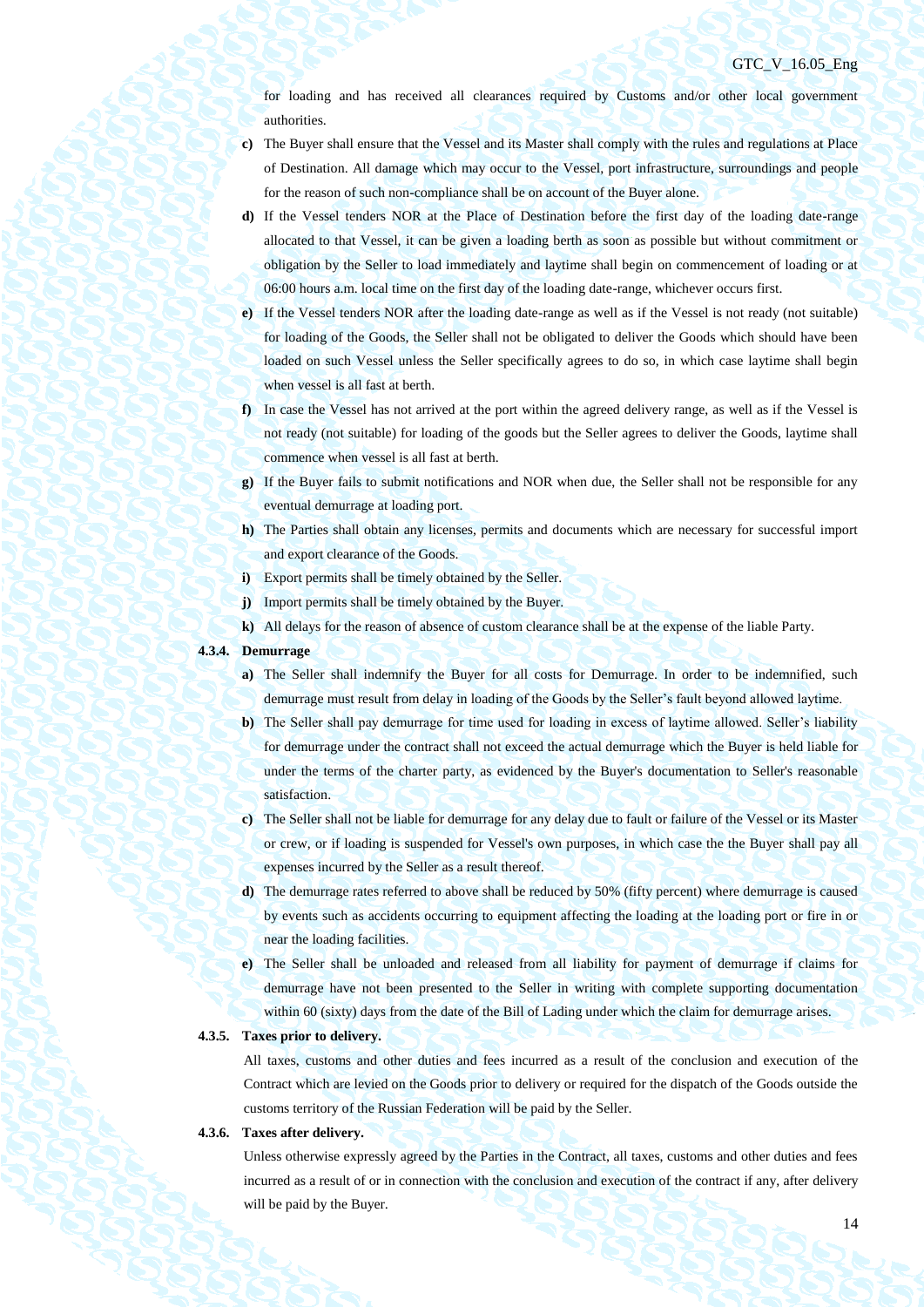## **4.3.7. Deadfreight.**

Only deadfreight through the Seller's fault will be compensated by the Seller. If the Buyer requires the Seller to compensate for the deadfreight it shall provide the Seller with a relevant claim accompanied by all documents substantiating the Buyer's costs and expenses. Only reasonable deadfreight will be compensated.

# **4.4. CFR**

## **4.4.1. Delivery Date**

- **a)** The Delivery Date shall mean the moment when the Goods have been loaded on board of the nominated Vessel by customary means of the loading port at the Place of Destination which date is set in the Bill of Lading.
- **b)** For the liquid Goods the Delivery Date means the moment when the Goods passes the flange connection between the delivery hose and the permanent hose connection of the vessel at the Place of destination.
- **c)** Discharging and unloading the Goods is the Buyer's sole responsibility and shall not prejudice completed delivery of the Goods by the Seller.

#### **4.4.2. Delivery terms**

**a)** The Buyer provides the Seller with full and timely information about the unloading port. The named information along with the Buyer's documentary instructions is to be provided to the Seller via facsimile or by other means agreed upon by the Parties, at least 5 (five) Business Days prior to each scheduled date of shipment of the Goods by the Seller.

The information must include:

- i. The name of the unloading port.
- ii. All instructions regarding customary documentation which may be required at the unloading port.
- iii. The identity of the terminal(s) at unloading port with instruction to enable the Vessel to prepare and submit necessary information to the customs or border authorities.
- iv. Any other information requested by the Seller.

Should the Buyer fail to timely submit the named information, the Seller is not required to initiate the shipping and delivery of the Goods, which will not constitute a waiver of the Buyer's breach of Contract. Any delays in delivery of the Goods which result from inaccuracies of provided information will be on the account of the Buyer and shall not be viewed as breach of Contract by the Seller.

- **b)** If applicable, the Nomination shall be made in accordance with the GTC.
- **c)** Where the Seller expressly or impliedly provides the Buyer with a date or a range of dates within which a nominated Vessel shall arrive at the unloading port these shall be indicative only, made by the Seller as an honest assessment without guarantee. The Seller shall not assume any responsibility for the delivery of the Goods at the unloading port in indicated period.
- **d)** Immediately upon the receipt of Seller's Nomination, but not later than one day from the receipt of Seller's Nomination, the Buyer shall provide the Seller with full written instructions regarding the particulars for the Bills of Lading including consignee, contact details and address of the authorized person of the consignee, other information necessary for the delivery and reasonably required by the Seller, number of the copies, addresses, etc. and such other information which may be required by the Place of Shipment, Place of Destination and/or the Seller. The Seller shall have the right to issue its own instructions if the Buyer fails to provide such instructions and/or information required by this Clause. Any delays or time lost caused by any failure of the Buyer to comply with this Clause shall count as laytime or time on demurrage.

#### **4.4.3. Charterparty Conditions**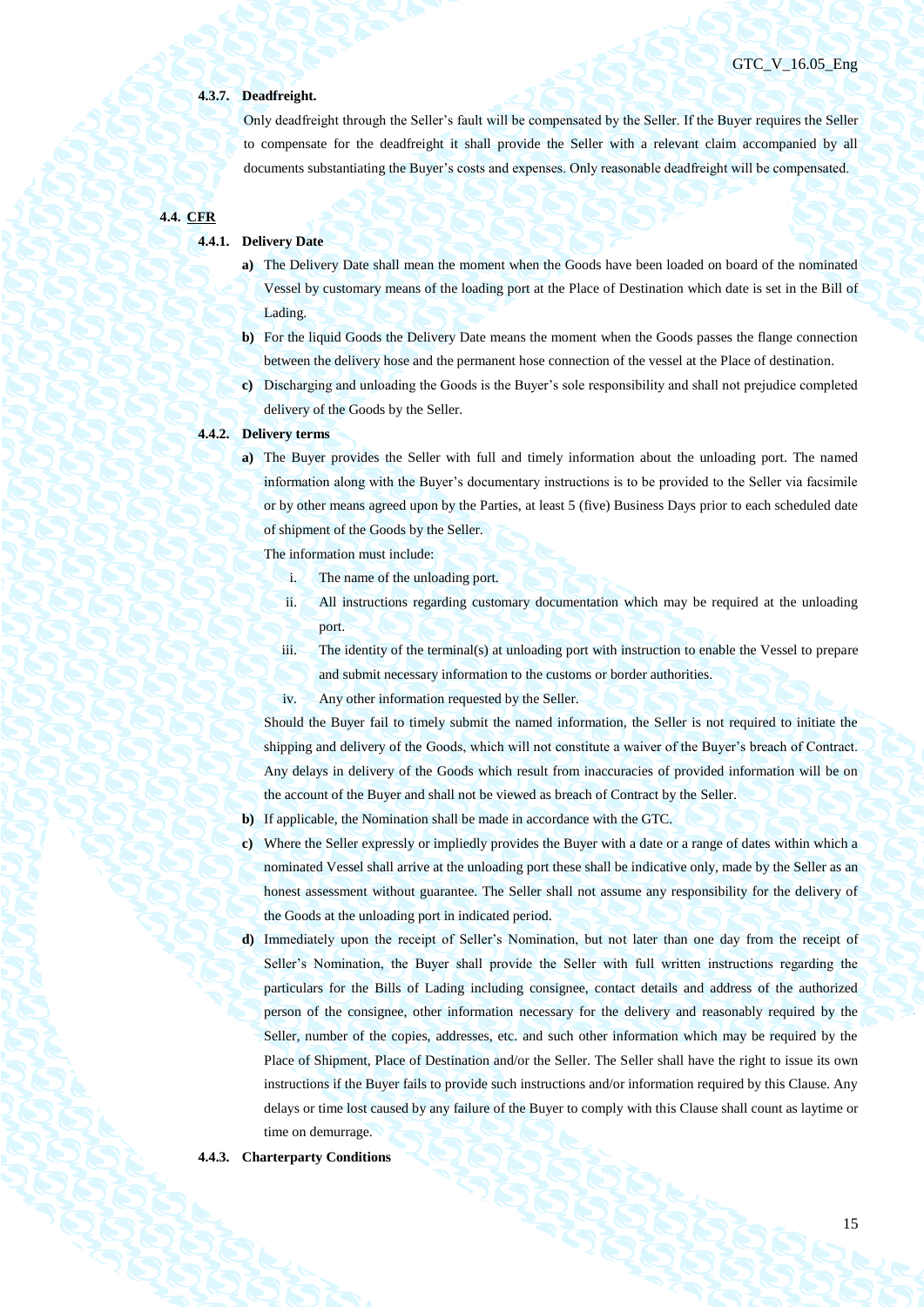The Seller may arrange shipment under the Bills of Lading which incorporate charterparty conditions normally in use for Vessels. Without prejudice to the generality of the foregoing, such conditions shall be deemed to include:

- **i.** the provision that the Goods shall be unloaded from the Vessel at the Buyer's expense; and
- **ii.** the provision that where, at any time after loading, but before the commencement of unloading:
	- importation of the Goods at the Place of Destination is prohibited under the laws of the country in which such the Goods were produced, or by regulations, rules, directives or guidelines applied by the government of that country or any relevant agency thereof; and/or
	- the country, state, territory or region at which the Place of Destination becomes an embargoed country,

the Goods shall be unloaded at an alternative safe port nominated by the Buyer that is not subject to any such prohibition and that is acceptable to the Seller (which acceptance shall not be unreasonably withheld).

In such circumstances, such alternative port of unloading shall be deemed to be the unloading port stipulated under the contract for the shipment in question and all extra expenses (if any) involved in the Vessel's reaching such alternative Place of Destination and/or in the unloading of the shipment thereat shall be for the Buyer's account.

#### **4.4.4. Licenses and clearances.**

- (i) The Parties shall obtain any licenses, permits and documents which are necessary for successful import and export clearance of the Goods.
- (ii) Export permits shall be timely obtained by the Seller.
- (iii) Import permits shall be timely obtained by the Buyer.
- (iv) All delays for the reason of absence of custom clearance shall be at the expense of the liable Party.

## **4.4.5. Taxes prior to delivery.**

All taxes, customs and other duties and fees incurred as a result of the conclusion and execution of the Contract which are levied on the Goods prior to delivery or required for the dispatch of the Goods outside the customs territory of the Russian Federation will be paid by the Seller.

#### **4.4.6. Taxes after delivery.**

Unless otherwise expressly agreed by the Parties in the Contract, all taxes, customs and other duties and fees incurred as a result of or in connection with the conclusion and execution of the contract if any, after delivery will be paid by the Buyer.

#### **4.4.7. Customs formalities**

If Goods are exported from the customs territory of the Russian Federation, the Buyer shall ensure the departure of Goods from the territory of the Russian Federation within 180 (one hundred and eighty) calendar days from the date when the customs procedures for export are completed on the territory of the Russian Federation (date of the stamp "Clearance allowed" in CCD).

For the delivery by sea the Buyer shall provide the Seller by e-mail or fax with the certified copies of the following documents with legible notes not later than 14 (fourteen) calendar days from the date of issue of bill in port on the territory of the Russian Federation:

- loading order (for Goods) indicating the port of discharge (POD) with stamp "loading is allowed" in CCD made by Russian Federation frontier customs authority,

- bill of lading indicating in column "POD" the place outside the customs territory of the Russian Federation. In case the Buyer fails to fulfill the obligations under this Clause the Buyer shall pay the Seller liquidated damages amounting to 22,5% of Goods' value, export of which is documentary unsupported in accordance with this Clause.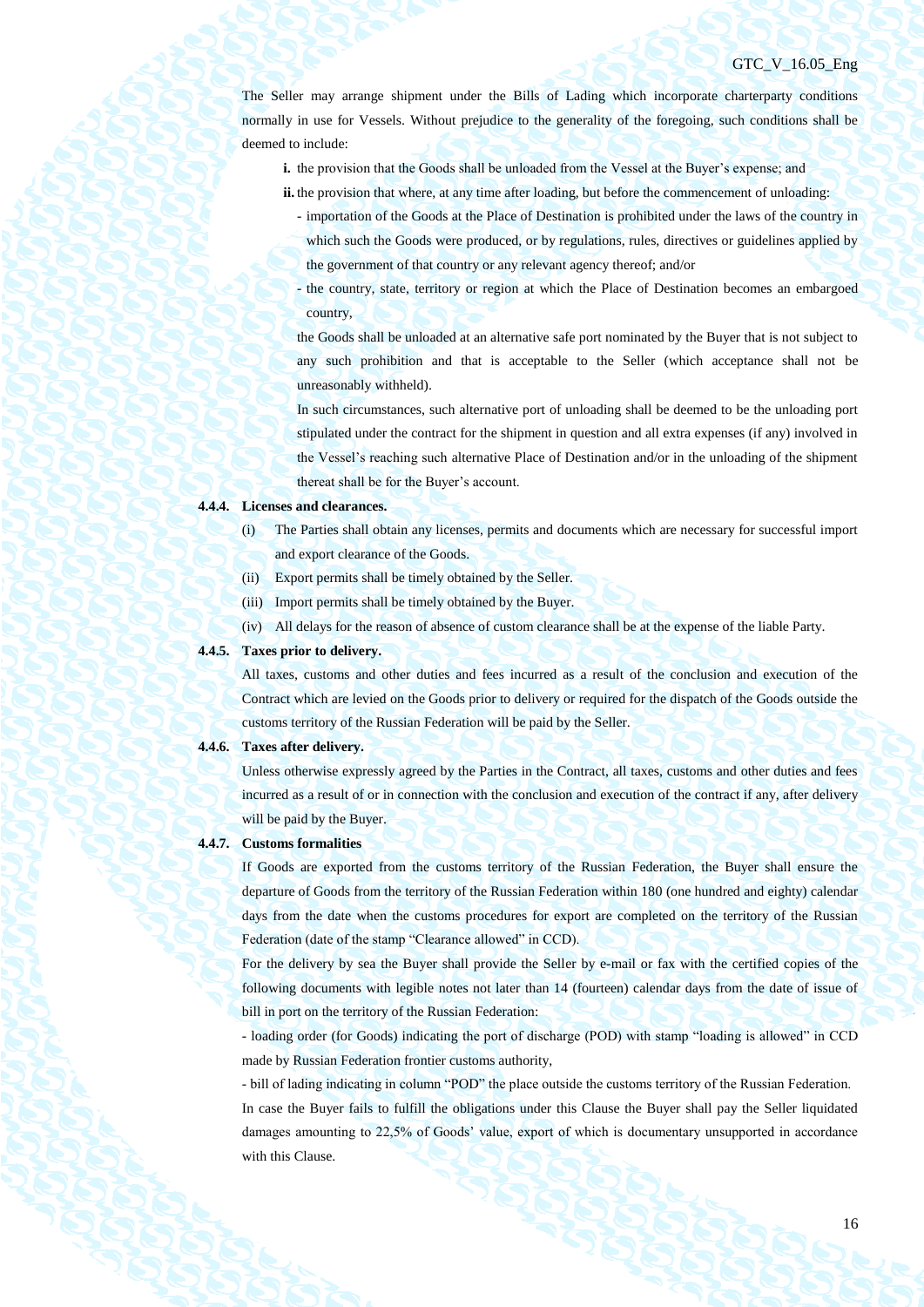The Parties expressly agreed that the above liquidated damages are the genuine pre-estimate of the Seller's losses in the event the railway bills are not provided to the Seller within specified period.

## **4.5. CIF**

## **4.5.1. Delivery Date**

The Delivery Date shall mean the moment when the Goods have been loaded on board of the nominated Vessel by customary means of the loading port at the Place of Shipment which date is set in the Bill of Lading.

For the liquid Goods the Delivery Date means the moment when the Goods passes the flange connection between the delivery hose and the permanent hose connection of the vessel at the Place of Shipment.

## **4.5.2. Delivery terms**

- a) Indicative dates of arrival. Where the Seller expressly or impliedly provides the Buyer with a date or a range of dates within which a nominated Vessel shall arrive at the Place of Destination these shall be indicative only, made by the Seller as an honest assessment without guarantee. The Seller shall not assume any responsibility for the arrival of the Goods at the Place of Destination.
- b) If applicable, the Nomination shall be made in accordance with the GTC.
- c) Where the Seller expressly or impliedly provides the Buyer with a date or a range of dates within which a nominated Vessel shall arrive at the unloading port these shall be indicative only, made by the Seller as an honest assessment without guarantee. The Seller shall not assume any responsibility for the delivery of the Goods at the unloading port in indicated period.
- d) Immediately upon, but not later than one day from the receipt of the Seller's Nomination, the Buyer shall provide the Seller with the following information:
	- full written instructions regarding the particulars for the Bills of Lading (consignee, contact details and address of the authorized person);
		- other information necessary for the delivery and reasonably required by the Seller (number of the copies, addresses, etc.);
	- other information which may be required or by the Place of Shipment, Place of Destination and/or the Seller.
- e) The Seller shall have the right to issue its own instructions if the Buyer fails to provide such instructions and/or information required by this Clause. Any delays or time lost caused by any failure of the Buyer to comply with this Clause shall count as laytime or time on demurrage.

## **4.5.3. Charterparty Conditions**

The Seller may arrange shipment under the Bills of Lading which incorporate charterparty conditions normally in use for Vessels. Without prejudice to the generality of the foregoing, such conditions shall be deemed to include:

**i.** the provision that the Goods shall be unloaded from the Vessel at the Buyer's expense unless the Seller informed the Buyer reasonably in advance that the Seller bears the unloading costs; and

ii. the provision that where, at any time after loading, but before the commencement of unloading:

- importation of the Goods at the Place of Destination is prohibited under the laws of the country in which such the Goods were produced, or by regulations, rules, directives or guidelines applied by the government of that country or any relevant agency thereof; and/or
- the country, state, territory or region at which the Place of Destination becomes an embargoed country,

the Goods shall be unloaded at an alternative safe port nominated by the Buyer that is not subject to any such prohibition and that is acceptable to the Seller (which acceptance shall not be unreasonably withheld).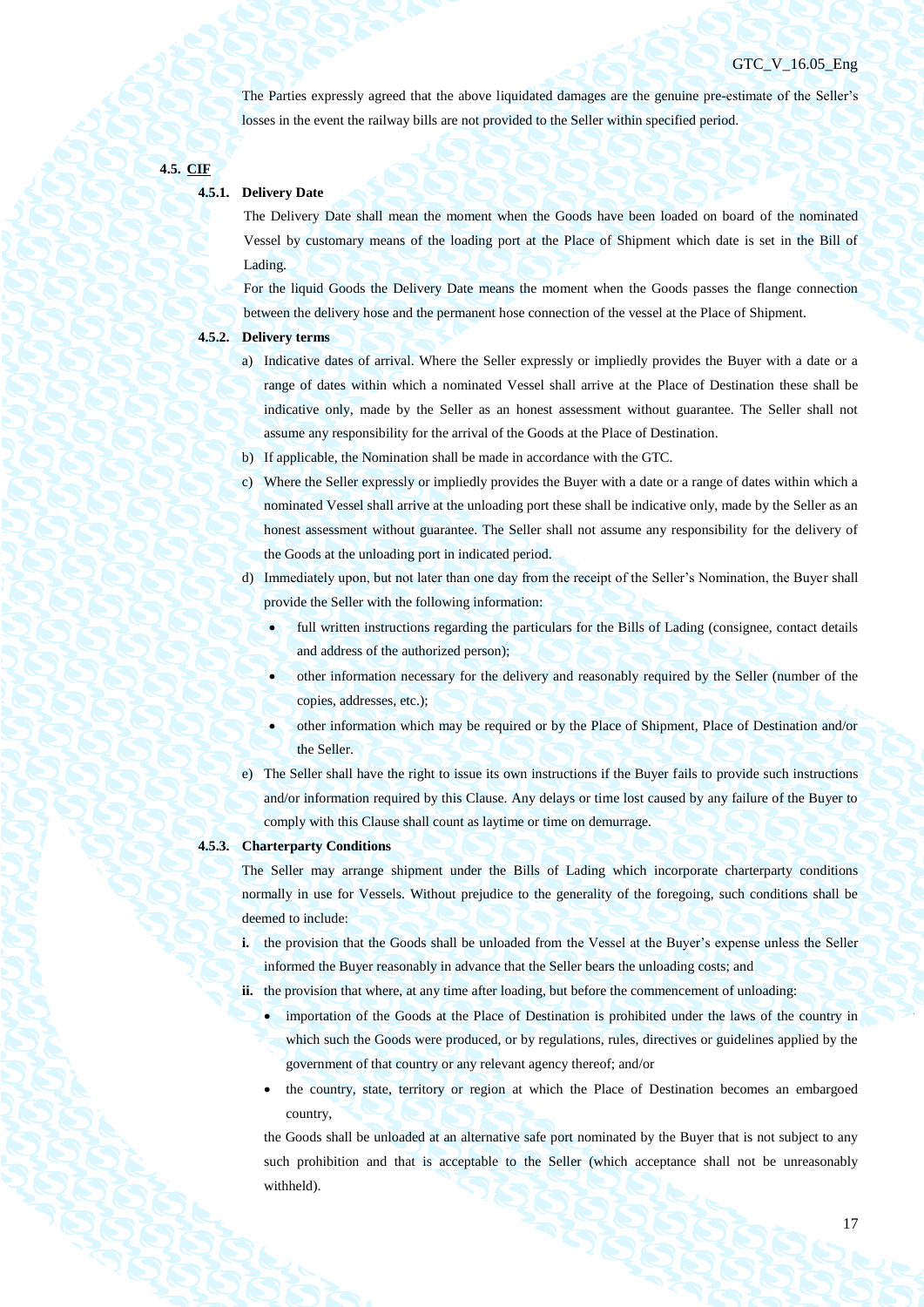In such circumstances, such alternative port of unloading shall be deemed to be the unloading port stipulated under the contract for the shipment in question and all extra expenses (if any) involved in the Vessel's reaching such alternative Place of Destination and/or in the unloading of the shipment thereat shall be for the Buyer's account.

#### **4.5.4. Licenses and clearances**

Where necessary, the Seller shall provide the Buyer with reasonable support in acquisition of all appropriate licenses and clearances for the unloading of the Goods; provided that the Buyer shall reimburse the Seller's costs and expenses arising out of or in connection with such support.

#### **4.5.5. Taxes prior to delivery**

All taxes, customs and other duties and fees incurred as a result of the conclusion and execution of the Contract which are levied on the Goods prior to delivery or required for the dispatch of the Goods outside the customs territory of the Russian Federation will be paid by the Seller.

## **4.5.6. Taxes after delivery**

Unless otherwise expressly agreed by the Parties in the Contract, all taxes, customs and other duties and fees incurred as a result of or in connection with the conclusion and execution of the contract if any, after delivery will be paid by the Buyer.

## **4.6. CPT**

#### **4.6.1. Delivery Date**

The Delivery Date shall mean the day when the Goods are loaded

- **i.** in Seller's auto truck(s) to be shipped to the Place of Destination named by the Buyer which day is stated in the stamp on the CMR at the Place of Shipment;
- **ii.** in RTC / railway wagon(s) to be shipped to the Place of Destination named by the Buyer which day is stated in the stamp on the Railway Bill at the Place of Shipment (dispatched railway station);
- **iii.** in Vessel(s) to be shipped to the Place of Destination named by the Buyer which day is stated in the stamp on the Bill of Lading at the Place of Shipment.

#### **4.6.2. Delivery terms**

- a) Discharging and unloading the Goods at the Place of Destination is the Buyer's sole responsibility and shall not prejudice completed delivery of the Goods by the Seller.
- b) The Buyer provides the Seller with full and timely information about the Place of Destination, including any special location access instructions. The named information is to be provided to the Seller via facsimile or by other means agreed upon by the Parties, at least 5 (five) Business Days prior to each scheduled date of shipment of the Goods by the Seller.

The information must include:

- **i.** The identity, location and full address of the Place of Destination, with instructions for access to the Place of Destination.
- **ii.** All instructions regarding customary documentation which may be required at the Place of Destination (if any).
- iii. Any other information requested by the Seller.

Should the Buyer fail to timely submit the named information, the Seller is not required to initiate the shipping and delivery of the Goods, which will not constitute a waiver of the Buyer's breach of Contract. Any delays in delivery of the Goods which result from inaccuracies of provided information will be on the account of the Buyer and shall not be viewed as breach of Contract by the Seller.

#### **4.6.3. Nomination**

If applicable, the Nomination shall be made in accordance with the GTC.

**4.6.4. Licenses and clearances**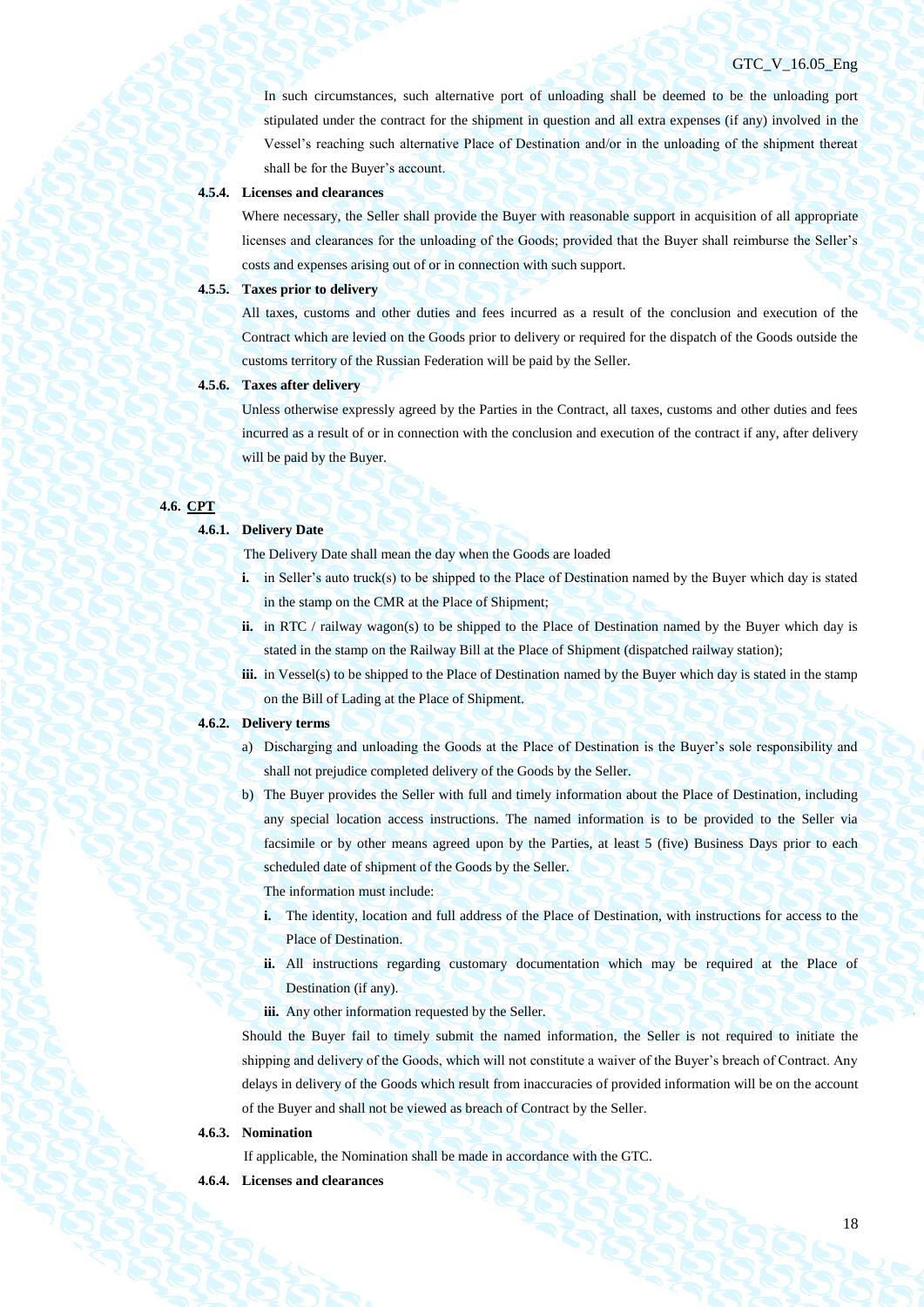- (i) The Parties shall obtain any licenses, permits and documents which are necessary for successful import and export clearance of the Goods.
- (ii) Export permits shall be timely obtained by the Seller.
- (iii) Import permits shall be timely obtained by the Buyer.
- (iv) All delays for the reason of absence of custom clearance shall be at the expense of the liable Party.

#### **4.6.5. Taxes prior to delivery**

All taxes, customs and other duties and fees incurred as a result of the conclusion and execution of the Contract which are levied on the Goods prior to delivery or required for the dispatch of the Goods outside the customs territory of the Russian Federation will be paid by the Seller.

## **4.6.6. Taxes after delivery**

Unless otherwise expressly agreed by the Parties in the Contract, all taxes, customs and other duties and fees incurred as a result of or in connection with the conclusion and execution of the contract if any, after delivery will be paid by the Buyer.

### **4.6.7. Customs formalities**

If Goods are exported from the customs territory of the Russian Federation, the Buyer shall ensure the departure of Goods from the territory of the Russian Federation within 180 (one hundred and eighty) calendar days from the date when the customs procedures for export are completed on the territory of the Russian Federation (date of the stamp "Clearance allowed" in CCD).

For the delivery by sea the Buyer shall provide the Seller by e-mail or fax with the certified copies of the following documents with legible notes not later than 14 (fourteen) calendar days from the date of issue of bill in port on the territory of the Russian Federation:

- loading order (for Goods) indicating the port of discharge (POD) with stamp "loading is allowed" in CCD made by Russian Federation frontier customs authority,

- bill of lading indicating in column "POD" the place outside the customs territory of the Russian Federation. For the delivery by road transport and/or for the delivery by railroad within 7 (seven) days upon request of the Seller the Buyer shall provide the copies of railway bills with legible notes made by the destination railway station and/or CMR with legible notes of border crossing».

In case the Buyer fails to fulfill the obligations under this Clause the Buyer shall pay the Seller liquidated damages amounting to 22,5% of Goods' value, export of which is documentary unsupported in accordance with this Clause.

The Parties expressly agreed that the above liquidated damages are the genuine pre-estimate of the Seller's losses in the event the railway bills are not provided to the Seller within specified period.

### **4.7. DAP**

# **4.7.1. Delivery Date**

- a) Delivery Date shall mean the moment of the Goods arrival at the Place of Destination ready for unloading.
- b) The time of the Goods arrival shall be indicated in the Transport Documents. In the event that Transport Documents do not specify the exact time of the Goods arrival, it is presumed that the Goods are arrived for unload:
	- **i.** for the delivery by sea as of the moment NOR is tendered to the Buyer by the vessel's master upon arrival to unloading port;
	- **ii.** for the delivery by railroad as of the scheduled time of arrival for a relevant train (unless the moment is specified in the Seller's/Carrier's notice to the Buyer); and
	- **iii.** for the delivery by road transport as of the moment of the Goods arrival specified in the Seller's/Carrier's notice to the Buyer.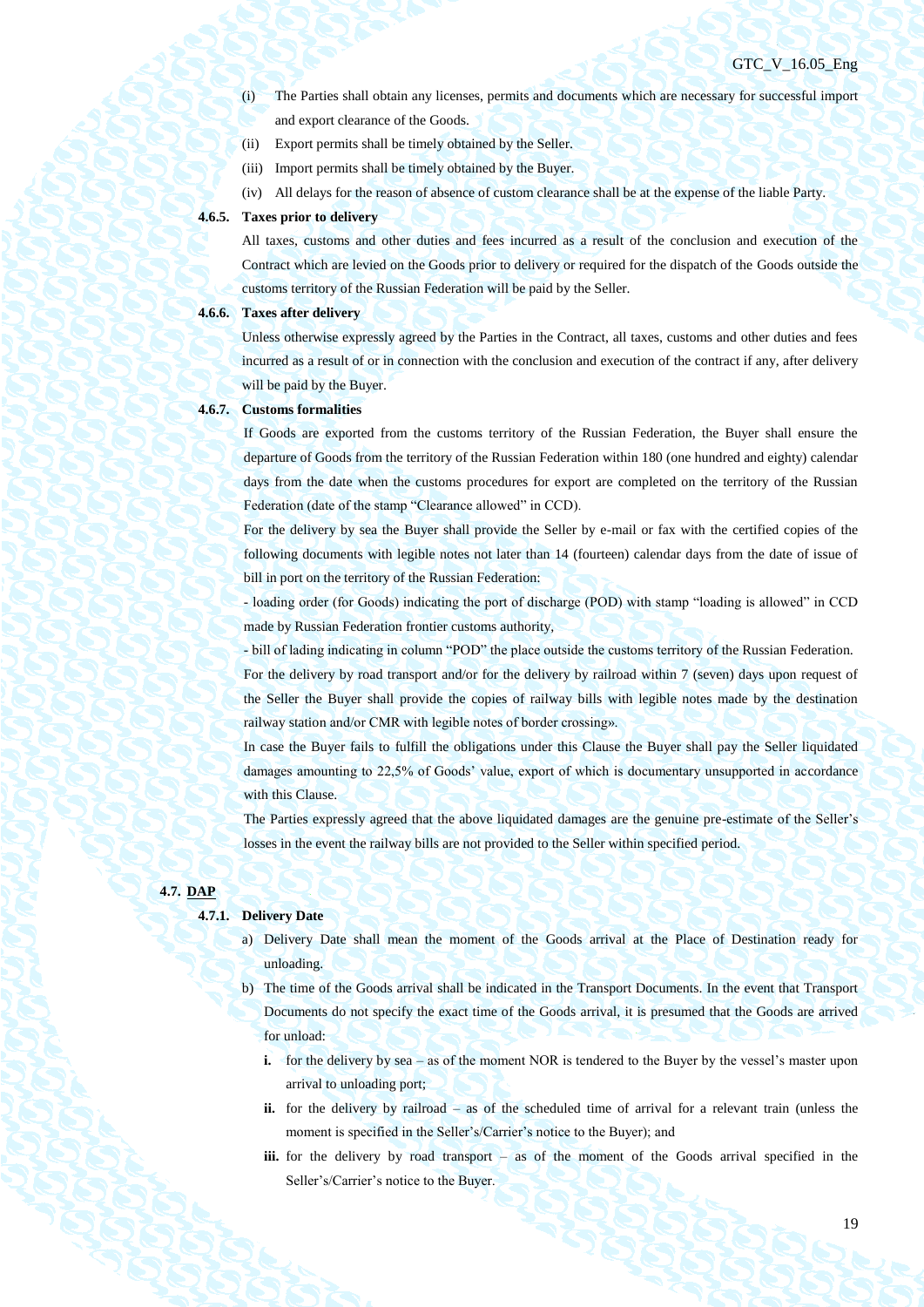20

c) The Buyer may argue the actual time of the Goods arrival within 2 (two) days following a respective delivery, otherwise it is considered that the Buyer has no objections as regards the arrival time.

## **4.7.2. Delivery Terms**

The unload of the Goods at the Place of Destination shall be at the Buyer's risk and expense. If the unload is included in the price of transportation under the agreement with the Carrier, the Seller may nevertheless invoice the Buyer relevant unload expenses, unless such expenses are attributed to the Seller in above.

#### **4.7.3. Licenses and clearances**

Where necessary, the Seller and the Buyer shall provide each other with reasonable support in acquisition of all appropriate export and import licenses and clearances; provided that the other party shall reimburse for the costs and expenses arising out of or in connection with such support.

#### **4.7.4. Import Taxes and customs formalities**

All taxes, customs and other duties and fees incurred as a result of the conclusion and execution of the Contract which are levied on the Goods in the country of delivery, as well as any other customs formalities in the country of delivery, will be paid and/or performed by the Buyer. If the Buyer fails to pay or perform the above when due, the risk shall pass to the Buyer before the Delivery Date. If the Buyer delays the fulfillment of its obligations under this Clause for more than 2 (two) days, the Seller is entitled, but not obliged: (i) to make any relevant payments and formalities on its own; or (ii) if the Goods are not released in the country of delivery, to place the Goods at a customs warehouse (in this case the moment of placing the Goods shall be the Delivery Date, any further costs will be at the Buyer's expense). The above Seller's rights shall be without prejudice to the Seller's other rights under the Contract or the applicable Law. In addition, the Buyer shall indemnify the Seller for all costs, losses and damages, including, but not limited to, demurrage and/or detention incurred by the Seller as a result of the Buyer's failure to perform or duly perform obligations under this Clause.

#### **4.8. DDP**

#### **4.8.1. Delivery Date**

- a) Delivery Date shall mean the moment of the Goods arrival at the Place of Destination ready for unload.
- b) The time of the Goods arrival shall be indicated in the Transport Documents. In the event that Transport Documents do not specify the exact time of the Goods arrival, it is presumed that the Goods are arrived for unload:
	- i. for the delivery by sea as of the moment NOR is sent to the Buyer;
	- ii. for the delivery by railroad as of the scheduled tile of arrival for a relevant train (unless the moment is specified in the Seller's/Carrier's notice to the Buyer); and
	- iii. for the delivery by road transport as of the moment of the Goods arrival specified in the Seller's/Carrier's notice to the Buyer.

The Buyer may argue the actual time of the Goods arrival within 2 (two) days following a respective delivery, otherwise it is considered that the Buyer has no objections as regards the arrival time.

#### **4.8.2. Delivery Terms**

- a) The unload of the Goods at the Place of Destination shall be at the Buyer's risk and expense, unless the expense are attributed to the Seller in Article I of the Contract.
- b) If any of licenses, clearances, other customs formalities or Taxes in the country of import could be performed, arranged or paid only by the Buyer or at the Buyer's side, the Buyer shall (i) inform the Seller thereof as a part of shipping information to be submitted to the Seller according to the GTC and (ii) perform, arrange and pay the same in due time. The Seller shall compensate the Buyer for documented direct expenses in relation thereto, provided that the Buyer furnishes the Seller with primary accounting documents substantiating the Buyer's costs such as acts, invoices, reports, etc. If the Buyer fails to perform or duly perform the obligation under this Clause, any adverse consequences to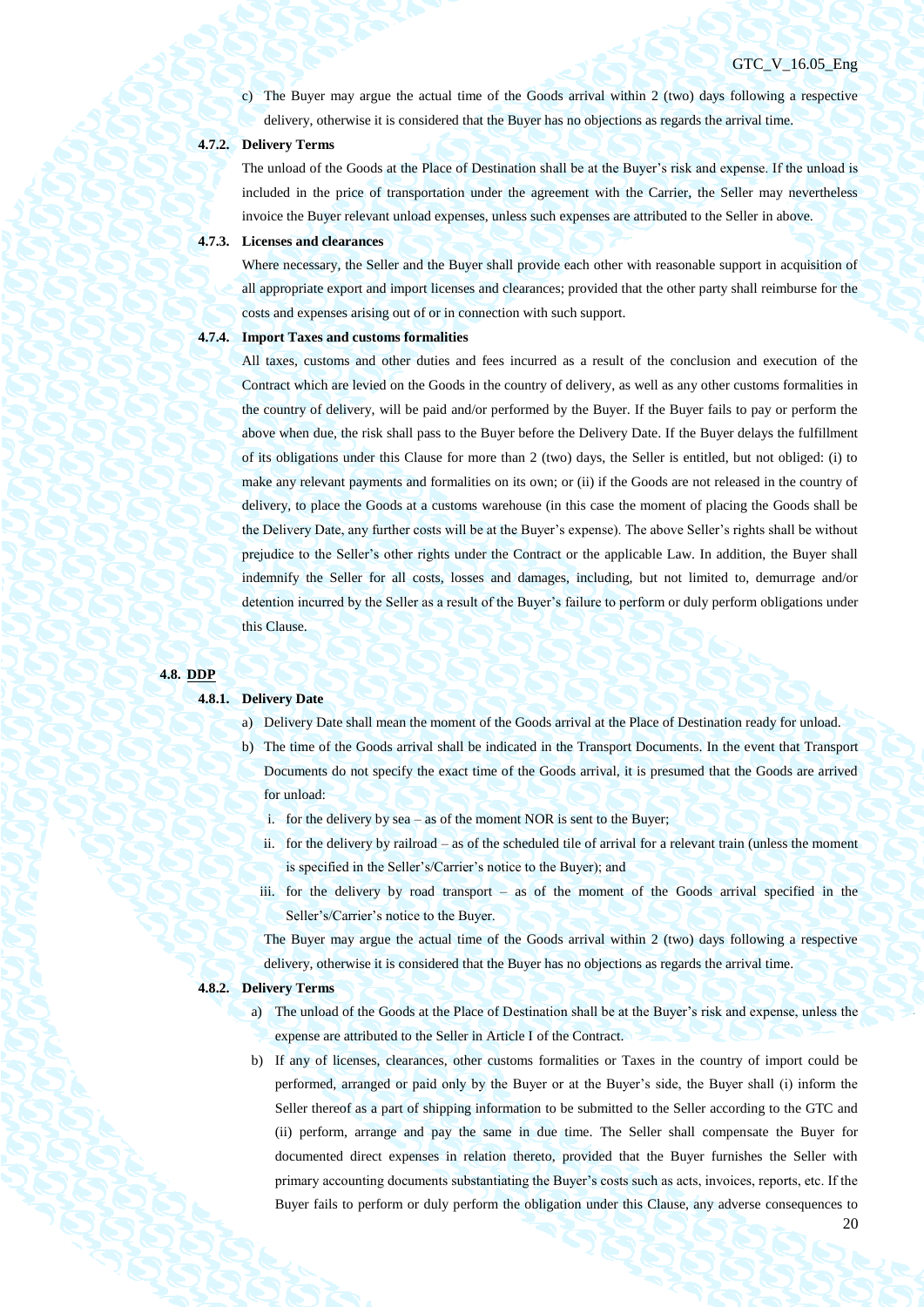the Seller, Carrier and/or the Goods, including (i) delayed delivery and (ii) related penalties, fines, Taxes, costs, expenses will be at the Buyer's cost and risk. The Buyer shall indemnify the Seller for all costs, losses and damages, including, but not limited to, demurrage and/or detention incurred by the Seller as a result thereof.

#### **4.8.3. VAT**

- a) Prior to concluding a Contract in case if the Buyer is a company registered in the EU, the Buyer should provide the Seller with its VAT Identification Number.
- b) In case if:
	- (i) the Buyer is a company Registered in EU;
	- (ii) the Buyer wants to receive a VAT-exempt invoice;
	- (iii) the Buyer purchases the Goods from the Seller on the DDP basis at the Place of Destination in a certain country, picks up the Goods itself and moves the Goods out of this certain country;

the Buyer shall within two weeks from the Delivery Date provide the Seller with copies of the Transport Documents, confirming that the Goods have been moved out of the country where they have been purchased.

If the abovementioned Transport Documents (specified in Clause 3.2.2 ) have not been provided on time, the Seller has the right to issue a credit note to the original VAT-exempt invoice and issue a new invoice, increased by the amount of VAT that has to be paid by the Buyer within 7 (seven) days after the date invoice issued.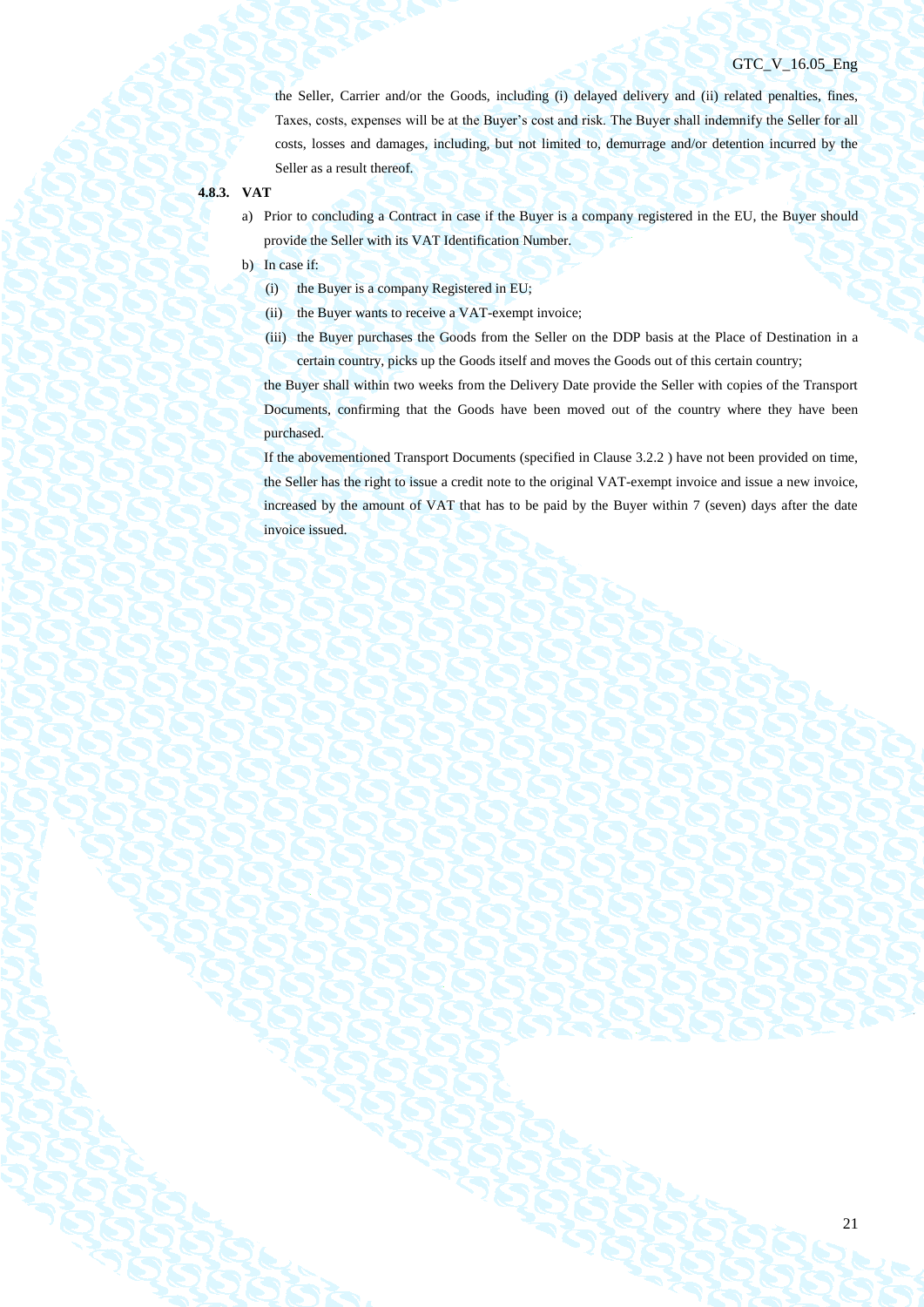# **PARAGRAPH V SPECIAL CONDITIONS**

#### **TRANSPORT**

## **5.1. Special Conditions of Delivery by Sea**

- **5.1.1.** Where the Seller expressly or impliedly provides the Buyer with a range of dates within an agreed period of delivery or arrival of the Vessel at Place of Destination, delivery may be performed on any of the dates provided.
- **5.1.2.** On the next day after dispatch of the Goods the Seller shall provide the Buyer with all information necessary for unloading of the Goods:
	- a) The Contract reference number.
	- b) The name of arriving Vessel, from which the Goods must be unloaded.
	- c) Description of the Goods and their Bill of Lading quantity.
	- d) Estimated Time of Arrival and date of Bill of Lading.
	- e) Number of copies of Bill of Lading.
	- f) Details of any other cargo on board of the Vessel, if it can have any influence on unloading of the Goods process.
- **5.1.3.** Where the Buyer shall charter the Vessel, the Buyer shall ensure the Vessel's fitness and cleanliness satisfactory for delivery of the Goods in time and without affecting their quality. The cleanliness shall be evidenced by an appropriate certificate issued by Saybolt, SGS or other reliable body; however, it does not preclude the Seller to conduct an inspection of the Vessel and suspend the Goods' loading if there are reasonable doubts in the Vessel's condition. In this case the Parties shall promptly initiate an independent inspection, splitting relevant costs evenly. If the Vessel is found unsatisfactory, the Buyer may either: (i) clean the Vessel or (ii) substitute the Vessel with a satisfactory one or (iii) request to proceed with loading taking all risks related to adverse affect on the Goods. Option (iii) is allowed only upon the Seller's consent. Any related costs and expenses shall be born/compensated (paid in full) by the Buyer to the Seller, including, without limitations, the Seller's costs and expenses related to delay in the delivery of the Goods.

#### <span id="page-21-0"></span>**5.1.4. The Buyer warrants that:**

- a) the unloading port and unloading terminal, indicated as the Place of Destination, shall comply and shall remain fully compliant with the requirements of the ISPS Code;
- b) the Buyer shall provide a safe port and safe berth for the Vessel and the Vessel shall when fully laden be able to safely reach, lie at, unload the Goods at and depart from the unloading terminal, always safely afloat, free from air draft and other physical restrictions and without causing damage to the unloading terminal, rivers, canals, shores, berths, docks, jetties, surroundings, environment and people.
- **5.1.5. The Buyer shall be liable for and shall indemnify the Seller** in respect of any loss or damage, including but not limited to any liability for damage to the Vessel, the berth, terminal, rivers, canals, shores, berths, docks, jetties, surroundings, environment and people, additional freight costs or any deviation costs or any demurrage or detention, or expenses arising out of and in relation to any failure of the Buyer to comply with Claus[e 5.1.4.](#page-21-0) Any costs or expenses arising out of or related to security regulations or measures required at the Place of Destination by the unloading port or facility or any relevant authority in accordance with the ISPS Code, if applicable, including but not limited to, security guards, launch services, tug escorts, port security fees or Taxes and inspections; and any delays caused by any additional or special security measures, inspections or other action required at the Place of Destination by the unloading port or facility or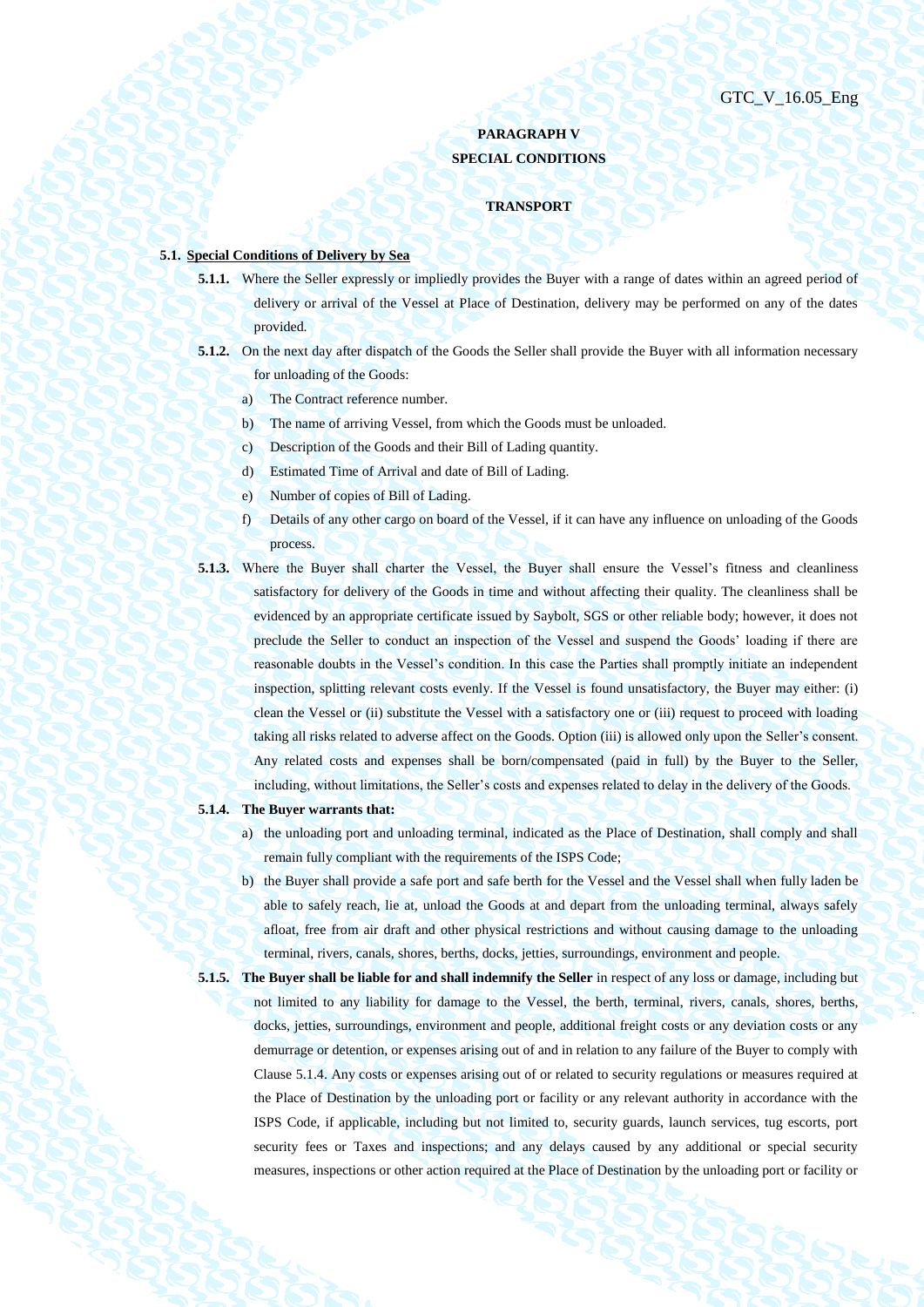any relevant authority as a result of the nominated Vessel's previous ports of call shall all be for the Buyer's account and such time shall count as laytime or time on demurrage.

- **5.1.6. Nomination**
	- **a)** Unless otherwise provided in the Contract, bulk cargo deliveries will require nomination of the Vessel and deliveries of other categories of the Goods will not require nomination.
	- **b)** If the nomination is required, a Party chartering the Vessel shall not later than 5 (five) days prior to the first day of the laytime at loading port, nominate for the other Party's acceptance (and such acceptance not to be unreasonably withheld) the Vessel which is to be loaded with the Goods for each scheduled shipment (the "Nomination").
	- **c)** The Nomination shall include:
		- (i) the Contract reference number;
			- (ii) the name of the Vessel on which the Goods will be loaded;
		- (iii) a description of the Goods and approximate quantity or the Bill of Lading quantity (if available);
			- (iv) ETA of the Vessel;
			- (v) the Vessel(s) loading laytime;
			- (vi) details of any other cargo on board or to be loaded on board if loading a part of cargo;
			- (vii) details of the last 3 (three) cargoes of the Vessel and such cargoes shall be of a nature, which
			- are unlikely to have an adverse effect on the quality of the Goods;
		- (viii) Details of the agent at the Place of Destination (if available).
	- **d)** The acceptance or reasonable rejection of the Vessel shall be advised by the consenting Party as soon as possible, however not later than 12 (twelve) hours upon receipt of such nomination.
	- **e)** Unless otherwise specified herein, the nominating Party may substitute any Vessel named in the Nomination not later than five days prior to the first day of the ETA at the loading port. Such substitution shall always be subject to the requirements that a Vessel of a similar size be provided and that the quantity to be loaded shall not, without prior written consent of the other Party, differ by more than the acceptable deviation from the quantity of the Goods as provided in Clause [5.8.4](#page-37-0) from the quantity specified in the Nomination. Where a Vessel is substituted, the nominating Party shall send to other Party a revised Nomination in the form set out above.

## **5.1.7. NOR**

Upon arrival of the Vessel at the Place of Destination (the unloading port or customary anchorage or area or such other place as the Vessel may be ordered to await unload) or other closest possible point to the Place of Destination, the Vessel shall tender its notice of readiness (NOR).The Buyer is obliged to ensure his timely presence at Place of Destination at the date of delivery for unloading of the Goods.

The Buyer's (or the Buyer's representative / agent's) absence at the Place of Destination shall not prejudice the fact that the Seller had successfully performed delivery of the Goods for the purpose of the contract.

#### **5.1.8. Charterparty Conditions**

The Seller may arrange shipment under Bills of Lading which incorporate charterparty conditions normally in use for Vessels. Without prejudice to the generality of the foregoing, such conditions shall be deemed to include the provision that where, at any time after loading but before the commencement of unload:

- a) Importation of the Goods at the unloading port is prohibited under the laws of the country in which such Goods were produced, or by regulations, rules, directives or guidelines applied by the government of that country or any relevant agency thereof; and/or
- b) The country, state, territory or region at which the Place of Destination becomes an embargoed country,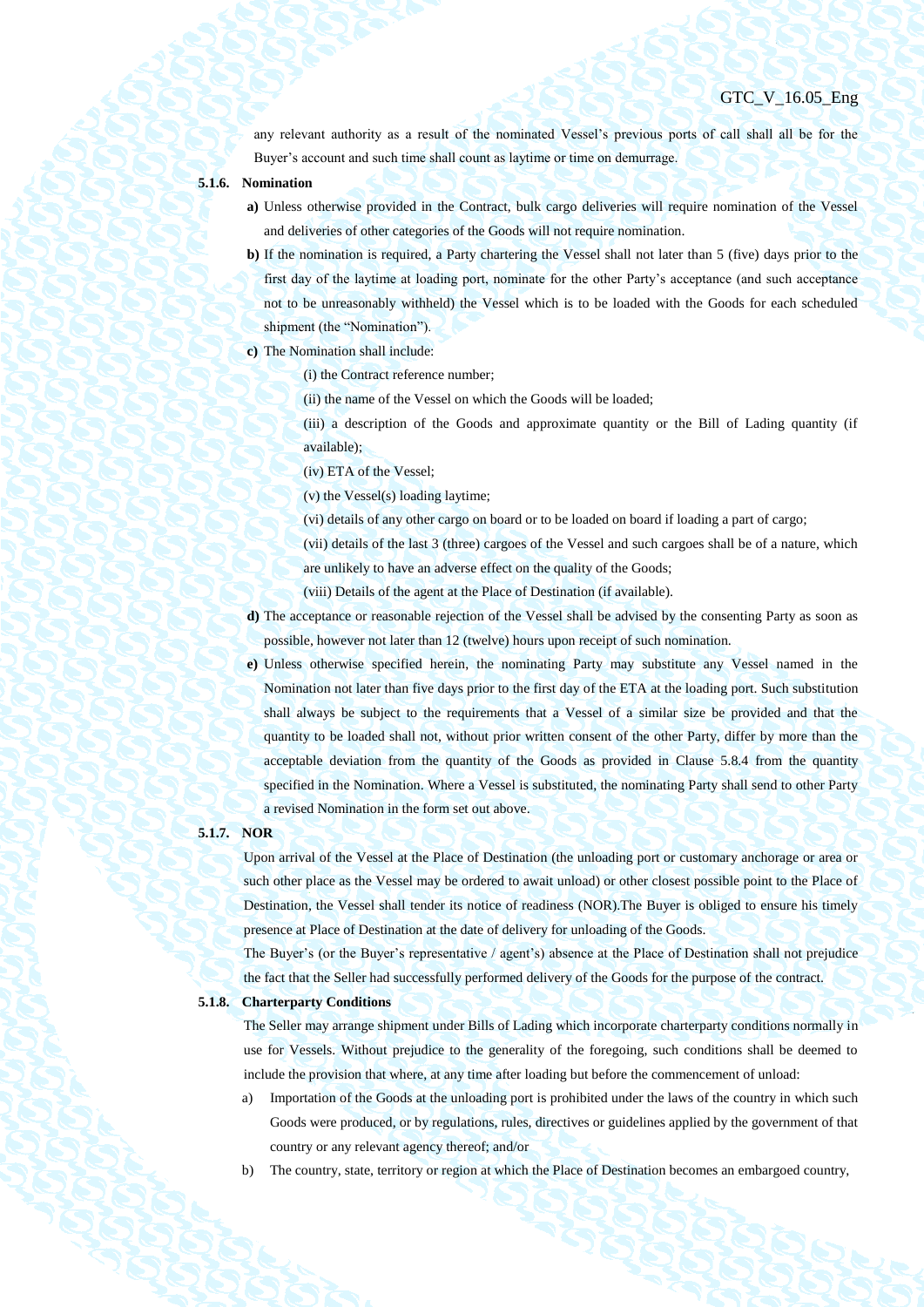the shipment shall be unloaded at an alternative safe port nominated by the Buyer that is not subject to any such prohibition and that is acceptable to the Seller (which acceptance shall not be unreasonably withheld). In such circumstances, such alternative port of unloading shall be deemed to be the Place of Destination stipulated under the contract for the shipment in question and all extra expenses (if any) involved in the Vessel's reaching such alternative Place of Destination shall be for the Buyer's account.

#### **5.1.9. The Buyer's Right to Require**

Where the Buyer, by written instruction to the Seller, requests that the Vessel:

- a) co-mingle different grades of the Goods belonging to the Buyer; and/or
- b) otherwise breach the Vessel's natural segregation; and/or
- c) dope the Goods by introducing additives after loading; and/or
- d) add dye to the Goods after loading; and/or
- e) perform on board blending of the Goods; and/or
- f) carry additives/dye in drums on deck; and/or
- g) carry out such other cargo operation as the Buyer may reasonably require and always providing that the Vessel is capable of performing such operations and that such operations are within the scope of the charterparty conditions or otherwise agreed by the Vessel's owners;

then the Buyer shall indemnify and hold the Seller harmless against any liability, loss, damage, delay or expense that the Seller may sustain by reason of complying with the Buyer's request. The indemnity given by the Buyer to the Seller shall be no less in scope than the indemnity required by the Vessel's owners to comply with the Buyer's request.

#### **5.1.10. The Seller's Right to Refuse**

The Seller reserves the right to refuse at any time:

- a) to direct any Vessel to undertake or to complete the voyage to the Place of Destination if such Vessel is required in the performance of the Contract, in the Seller's opinion, to risk its safety or to risk ice damage, or to transit or to proceed or to remain in waters where there is war (whether declared or not), terrorism, piracy or threat thereof; or
- b) to direct the Vessel to undertake the voyage to the intended Place of Destination if such Vessel is required in the performance of the Contract to transit waters, which in the Seller's reasonable opinion, would involve abnormal delay; or
- c) to undertake any activity in furtherance of the voyage which in the opinion of the Vessel's master could place the Vessel, its cargo or crew at risk.

If the Seller agrees to direct the Vessel to undertake or to complete a voyage as referred to in this Clause, the Buyer undertakes to reimburse the Seller, in addition to the Total Goods Value payable under the Contract, for all costs incurred by the Seller in respect of any additional, freight, demurrage, insurance premium and any other sums that the Seller may be required to pay to the Vessel's owner including but not limited to any sums in respect of any amounts deductible under such owners' insurance and any other costs and/or expenses incurred by the Seller.

## **5.1.11. Ice Clause**

- a) In case of ice at the Place of Destination or on the voyage to the Place of Destination which directly prevents or hinders safe navigation, the Vessel may only follow a path cut by ice breakers, provided that the master considers such navigation safe. Under no circumstances will the Vessel be obliged to force a path through the ice. If required, the Buyer shall, at its own expense, place icebreakers at the Vessel's disposal.
- b) The Buyer shall reimburse the Seller for: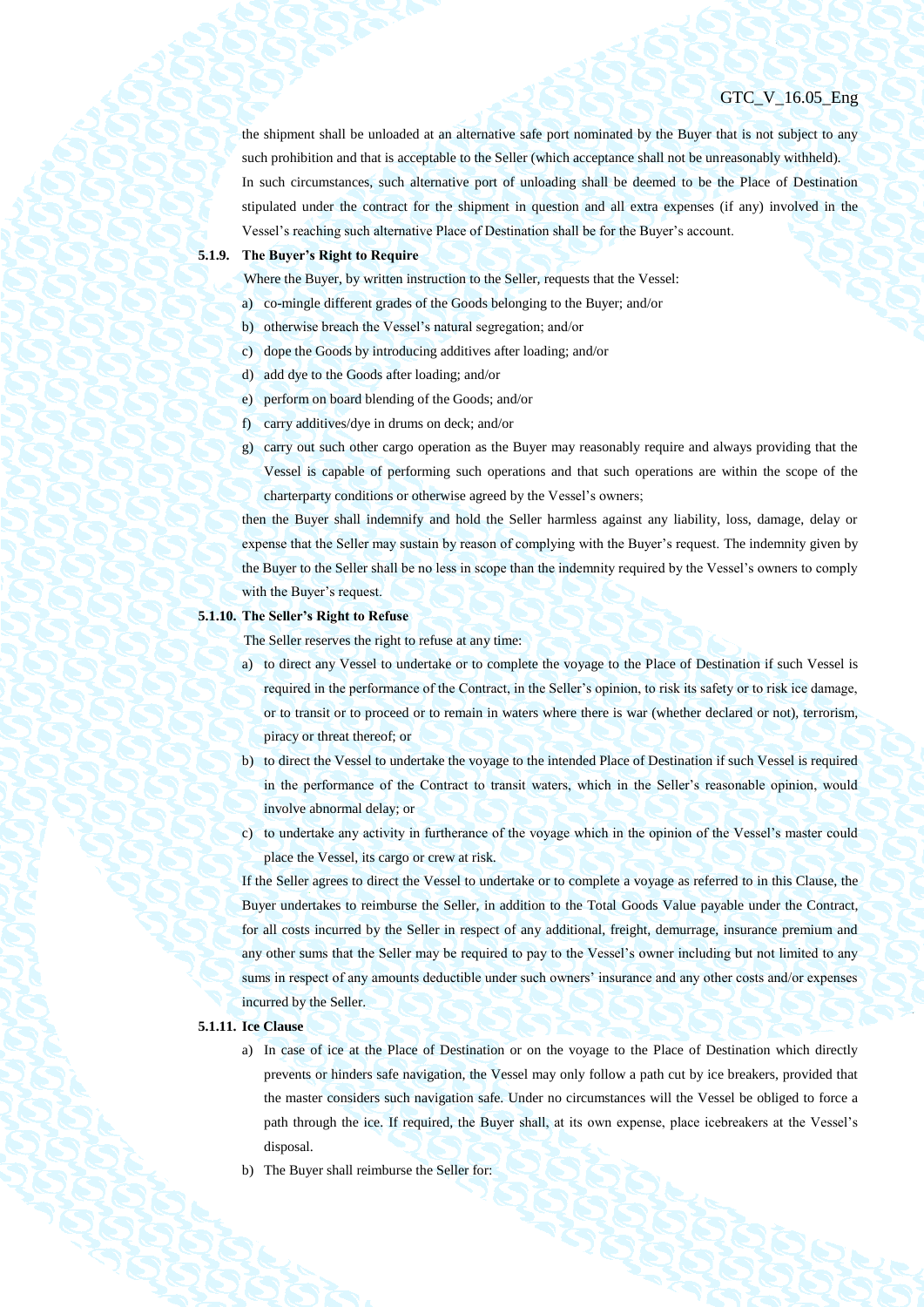- i. Any additional insurance premium incurred;
- ii. The cost of any ice damage incurred less any sum which is recovered under the applicable insurance policy or policies; and
- iii. Any charter hire paid by the Seller for the period of repair necessitated by ice damage, including hire paid by the Seller for the Vessel's deviation to the repair yard.
- c) In the event that the Place of Destination is inaccessible due to ice, or in the event that the master deems the Vessel to be at risk of being unable to leave the Place of Destination due to ice, the Vessel will proceed to the nearest ice-free position and request revised orders. Immediately upon receipt of such request, the Buyer shall nominate an alternate ice-free and accessible port or facilities for receiving the Goods, provided that if the Place of Destination is a loading port then such an alternative ice-free and accessible port or facilities shall be agreed with the Seller. Any additional freight, expenses, demurrage and/or dues incurred as a result of such revised orders shall be for the account of the Buyer.

## **5.2. Special Conditions of Delivery by RTC/railway wagon(s)**

- **5.2.1.** Where the Seller expressly or impliedly provides the Buyer with a range of dates within an agreed period of delivery or arrival of RTC / railway wagon(s) loaded with the Goods, delivery may be performed on any of the dates provided.
- **5.2.2.** No later than 3 (three) Business Days after shipment of the Goods by RTC / railway wagon(s) the Seller shall provide by electronic post or facsimile to the Buyer all information necessary for unloading of the Goods:
	- (a) The Contract reference number.
	- (b) Railway Bill reference number(s).
	- (c) RTC / railway wagon(s) identification number(s).
	- (d) Description of the Goods and their Railway Bill quantity.
- **5.2.3.** The Buyer at his own option can provide the Seller with written instructions regarding information necessary for efficient unloading of the Goods by the Carrier or the Buyer's representative. In case such information is provided, the Seller or his representatives / employees undertake to honestly follow the instructions where applicable, to partially assist in efficient unloading of the Goods by the Carrier or the Buyer's representative. Such assistance is not a duty, but an option of the Seller.
- **5.2.4. The Buyer warrants** that the railway zone at Place of Destination shall be safe and well suited for delivery of the Goods. The Buyer shall be liable for and shall indemnify the Seller in respect of any loss or damage, including but not limited to any liability for damage to the RTC  $/$  railway wagon(s), surroundings, environment and people, additional costs or expenses arising out of and in relation to any failure of the Buyer to nominate a safe railway zone at Place of Destination.

## **5.2.5. Notice of Arrival**

- a) The railway station administration using available contact information of the Buyer presents the Notice of Arrival of the Goods to the Place of Destination station ("NOA") to the Buyer in accordance with customary rules at the railway station. Such NOA corresponds to performed delivery of the Goods by the Seller.
- b) The Buyer is obliged to ensure Carrier's timely presence at Place of Destination at the date of delivery for unloading of the Goods.
- c) Carrier's absence at the Place of Destination shall not prejudice the fact that Seller had successfully performed delivery of the Goods for the purpose of the contract.

## **5.2.6. Laytime**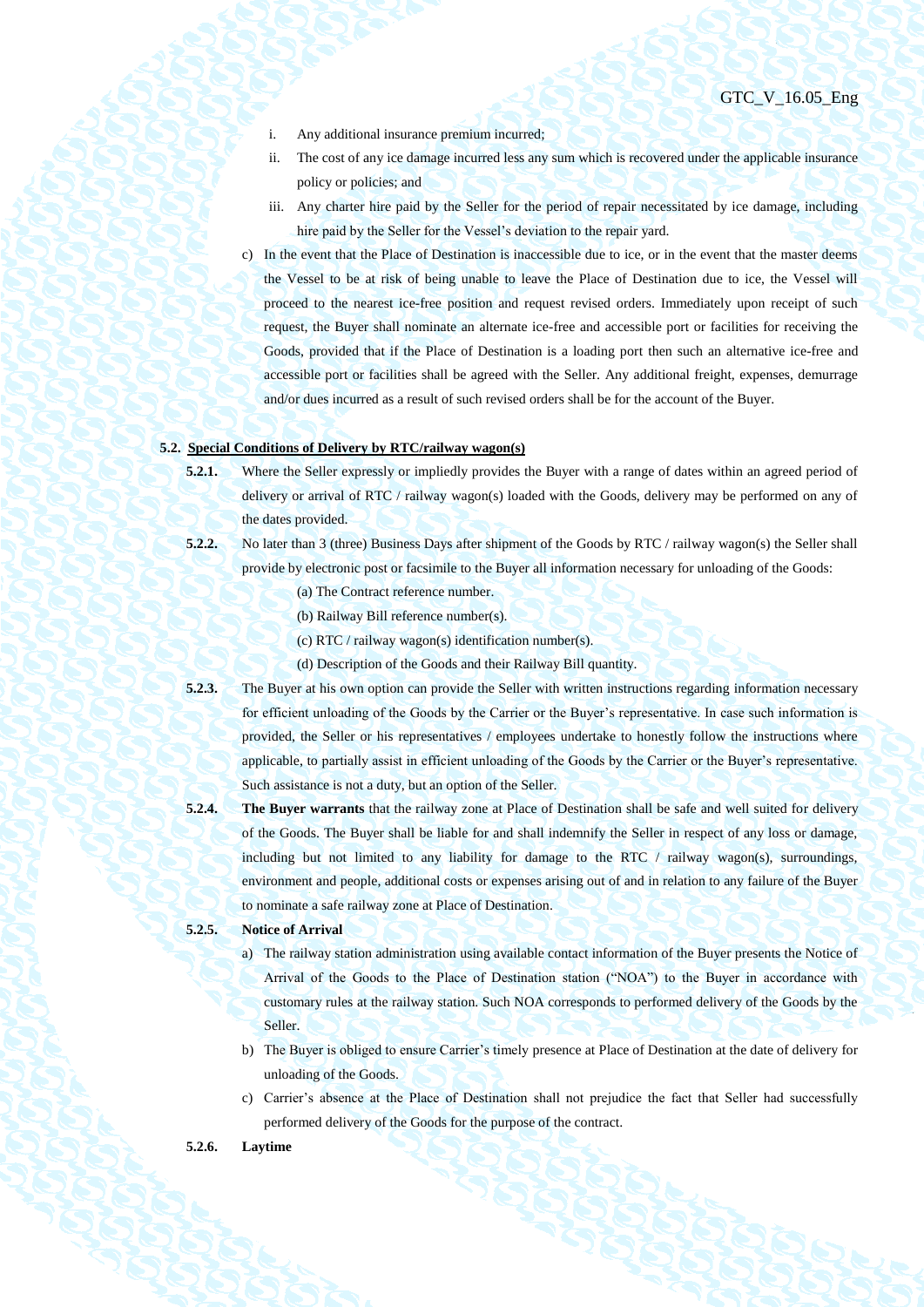- a) Laytime per each RTC / railway wagon(s) shall be as set out in the Contract. In the event the laytime is not set out in the Contract, then such laytime shall be 24 (twenty four) hours starting on and including the date of arrival to the station as stated on the Railway Bills and shall run until the completion of unloading. For every day of delay the Buyer shall cover the rate amounting to the railcar owner's tariff (as of the date of this version of the GTC – 40,00 (forty) USD per wagon per day, and as may be amended from time to time) in accordance with invoices provided by the Seller, or such other period as may be customary at the Place of Destination, unless otherwise expressly mutually agreed by the Parties in writing. Sundays and Holidays shall be included (SHINC) unless loading on the Sunday or Holiday in question is prohibited by law or regulation or custom at the unload railway zone.
- b) Laytime shall commence 2 (two) hours after NOA has been tendered; or when the RTC / railway wagon stands ready at the station / railway unloading zone; whichever is the earlier. For the purpose of calculating of unloading time, unloading shall be deemed to have been completed upon disconnection of the discharging hoses or loading/loading of the last potion of the Goods of the last railway wagon cargo.
- c) If the train has not released the railroad track within the laytime period or promptly thereafter through no fault of the Seller (e.g. if the Buyer is to unload the Goods and has failed to unload them when due) and this resulted in additional costs, expenses or losses of the Seller, then the Buyer shall pay in full the Seller for such costs, expenses or losses within 5 (five) Business Days after the relevant claim of the Seller.

## **5.2.7. Railway Transportation Contract Conditions**

- a) The Seller may arrange shipment with respect to a standard railway transportation contract. Without prejudice to the generality of the foregoing, such conditions shall be deemed to include the provision that where, at any time after loading but before the commencement of unloading;
- b) Importation of the Goods at the unloading railway zone is prohibited under the laws of the country in which such Goods were produced, or by regulations, rules, directives or guidelines applied by the government of that country or any relevant agency thereof; and/or
- c) The country, state, territory or region at which the Place of Destination is located becomes an restricted zone, the Goods shall be unloaded at an alternative railway zone nominated by the Buyer that is not subject to any such prohibition and that is acceptable to the Seller (which acceptance shall not be unreasonably withheld).
- d) In such circumstances, such alternative railway unloading zone shall be deemed to be the Place of Destination stipulated under the contract for the shipment in question and all extra expenses (if any) involved in the RTC's / railway wagon(s) reaching such alternative Destination Place shall be for the Buyer's account.

## **5.2.8. Buyer's Right to Require**

The Buyer has the right to require extra services in relation to the Goods at the Place of Destination which shall not be viewed as included in the Total Goods Value. The Parties shall decide on a possibility of provision of such services by mutual written agreement no later than 3 (three) days before Estimated Time of Arrival of the RTC / railway wagon(s). Where the Buyer, by written instruction to the Seller, requests that such services should be provided, then the Buyer shall indemnify and hold the Seller harmless against any liability, loss, damage, delay or expense that the Seller may sustain by reason of complying with the Buyer's request. The indemnity given by the Buyer to the Seller shall be no less in scope than the indemnity required by RTC / railway wagon(s) owners to comply with the Buyer's request.

#### **5.2.9. Damage to RTC and Wagons**

a) It is presumed that RTC and railway wagons arrive at the Place of Destination for unloading in good condition, unless the Buyer has promptly (but not later than 3 (three) hours after the RTC and railway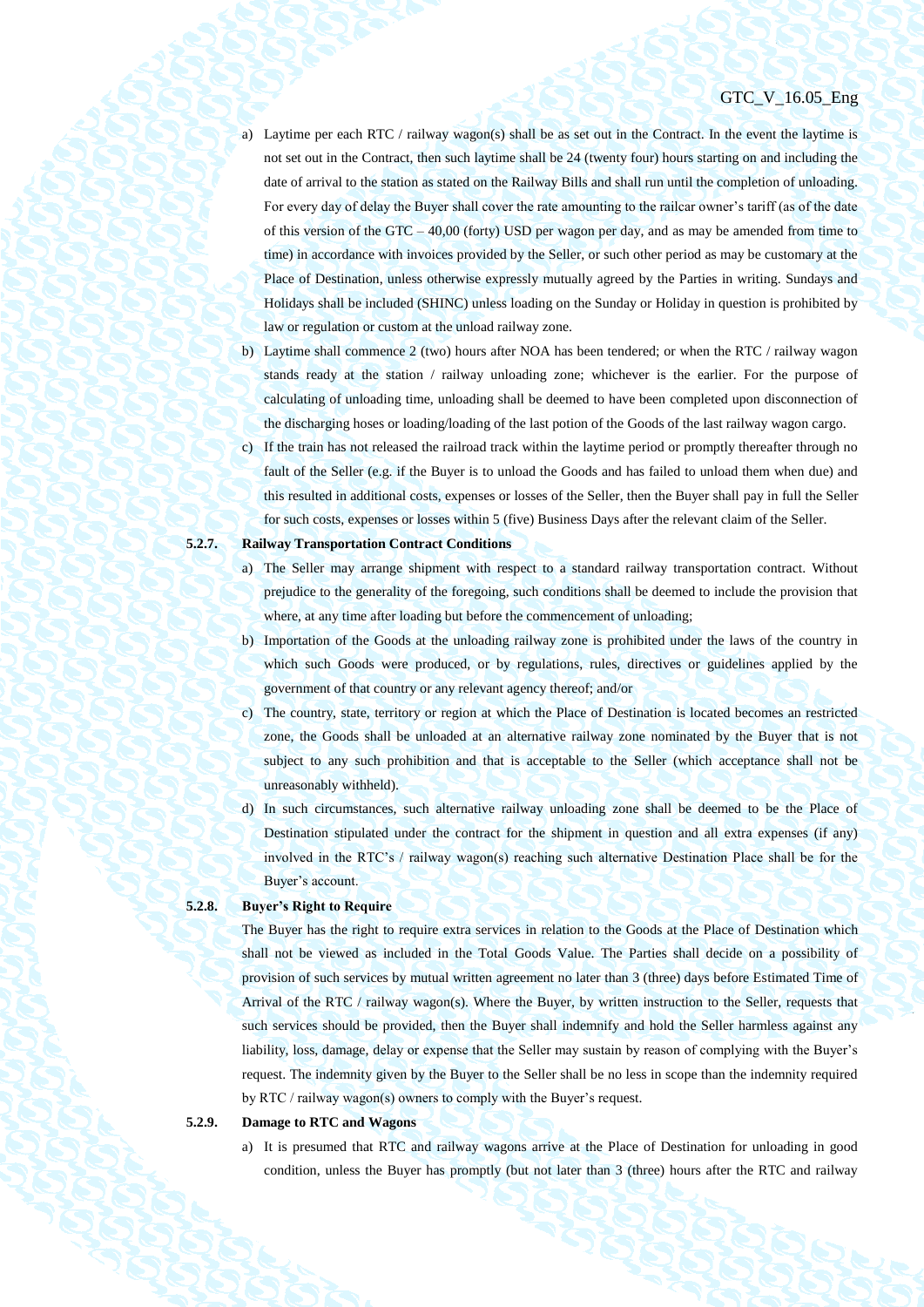wagons arrival) informed of the defects. If the defects will be revealed after that the Buyer shall pay repair costs or expenses of the Carrier or the Seller within 5 (five) Business days upon the Seller's or Carrier's respective invoice.

- b) Within 3 (three) Business days prior to the beginning of dispatches, the Buyer shall provide the Seller with the instruction for filling in the shipping documents for the Goods dispatch, including the delivery period, reference to the number and date of the relevant Contract, quantity of the Goods, full name and address of the consignee, railway code of the consignee, name of the destination station's railway roads, railway station confirmation to accept the Goods.
- c) Under the Buyer's applications the Seller shall arrange for plans (the "Plans") for transportation of the Goods by railways. The procedure and dates for issuance of the Plans shall be regulated by the applicable local laws and regulation.
- d) Should, through the fault of either of the Parties, the Plans no be fulfilled, the Party at fault will be held liable for all damages or fines imposed by the railway(s).
- e) In case of impossibility to unload the Goods due to the technical reasons during periods indicated in the Clauses "Laytime" the Buyer shall notify the Seller on such effect (by telegram, fax, mail or email) within 24 (twenty-four) hours from the moment the rail tank-car arrival to the station of destination.
- f) In case of rail tank-car damage caused within the time period of its disposal of the Buyer or the Buyer's counterparties, the Buyer shall immediately inform the Seller about the occurrence of such event and recover losses incurred due to rail tank-car damage within 60 (sixty) days from the date of the Seller's demand. In case a rail tank-car is lost within the time period of its disposal by the Buyer or the Buyer's counterparties, the Buyer shall pay to the Seller the amount that covers market value of a rail tank-car of identical model and year of manufacture including costs incurred for putting it into operation. A rail tankcar is considered lost if it is not returned to Seller within 120 (one hundred and twenty) days from the date of the Goods dispatch.
- g) In case of readdressing the Goods by the Buyer or impossibility to accept the Goods, the Buyer shall notify the Seller of these changes in writing not later than 3 (three) Business Days before the planned date of dispatch. All the expenses of the Seller (including fines and penalties), caused by the Buyers' actions, shall be paid by the Buyer. The Parties shall undertake their best efforts to mitigate losses.
- h) Redirection of the rail tank-cars by the Buyer (or the Buyer's consignee) without Seller's permission is prohibited. The Seller is entitled to charge the Buyer (the Buyer's consignee) at the rate at least 35 (thirty five) USD (unless otherwise stated in the customary rules of the respective railroad station) for each day of usage of each rail tank-car for improper fulfilment of this provision. The Buyer ensures that the rail tank-cars are unloaded to a level of 0.7 (one tenth of seven per cent) bar. The Buyer and/or consignee shall return the empty rail tank cars in acceptable technical and commercial condition and complete cargo documents with seal to the shipper's initial loading station or any other station as per Seller's instructions. i) The Buyer shall reimburse Seller for the documented costs and expenses caused by the incorrect filling of the shipping documents for the empty rail tank-car return, resulted in the rail tank-car arrival to improper railway stations. In case the documents for the rail-tank cars return are filled in accordance with the Seller's instruction, the Buyer shall not be responsible for their return emptied to improper railway stations.
- j) Instructions for empty rail tank-cars to be advised to the Buyer by the Seller in writing not later than the arrival of full rail tank-cars to the Place of Destination (the date of the Goods' delivery). Otherwise the Buyer shall not be held liable for possible costs which may arise due to absence of the instructions and/or incorrect filling-in the return railway bills for return of empty rail tank-cars.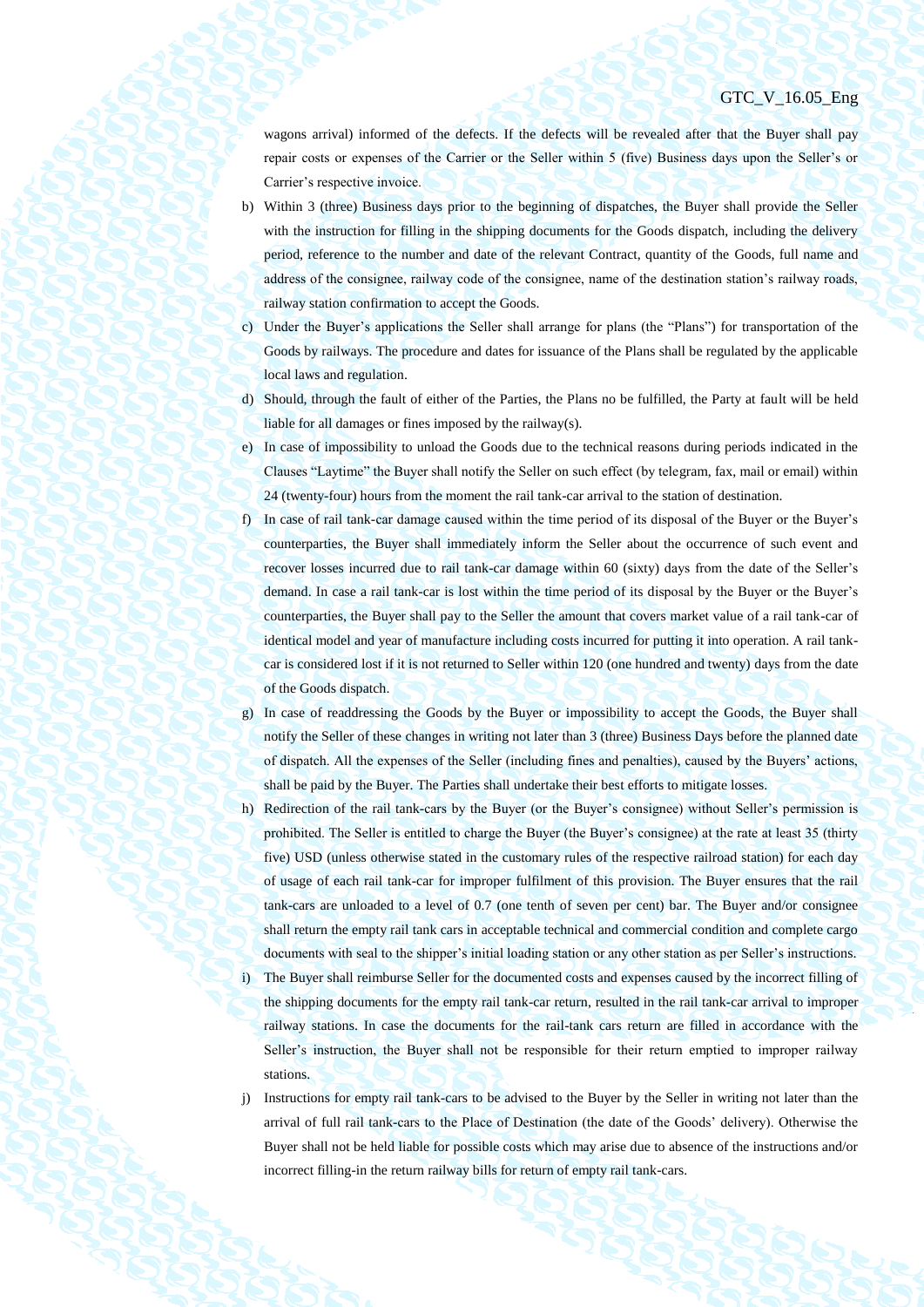- k) After a rail tank-car (a specialized rail tank-car for transportation of liquefied petroleum gases under excessive pressure) is unloaded, the Buyer shall install plugs at corner and control valves to seal the neck bonnet and to fix it by all bolts. The removal of the bonnet from the neck flange is not allowed. The Seller is entitled to charge the Buyer with incurred losses for the plugs at corner and control valves of the rail tank-car not installed at the place of unloading.
- l) Subject to the condition that the Place of Destination is within the Russian Federation territory the Buyer shall provide Seller by e-mail or fax with the certified copies of railway bills with legible notes made at the Place of Destination at the border crossing points within 30 (thirty) days from the date when the customs procedures for export are completed on the territory of the Russian Federation (date of the stamp "Clearance Allowed" in the cargo customs declaration (CCD)) failing which the Buyer shall pay the Seller liquidated damages amounting to 22,5% of Goods' value, export of which is documentary unsupported, at the latest the 180th (one hundred eightieth) day from the date of export customs clearance completion on the territory of the Russian Federation (date of the stamp "Clearance allowed" in the Cargo Customs Declaration (CCD)). The Parties agreed that the above liquidated damages are the genuine preestimate of the Seller's losses in the event the railway bills are not provided to the Seller within specified period.

## **5.3. Special Conditions of Delivery by Auto Truck(s)**

- 
- **5.3.1.** Where the Seller expressly or impliedly provides the Buyer with a range of dates within an agreed period of delivery of arrival of auto truck(s) loaded with the Goods, any of the provided dates can result in delivery.
- 
- **5.3.2.** No later than 1 (one) day after shipment of the Goods by auto truck(s) the Seller shall provide by electronic post or facsimile to the Buyer all information necessary for unloading of the Goods:
	- (a) The Contract reference number.
	- (b) CMR consignment note reference number(s).
	- (c) Auto truck identification number(s).
	- (d) Description of the Goods and their CMR consignment note quantity.
	- (e) Estimated Time of Arrival of auto truck(s).
	- (f) Number of issued CMR consignment notes.
- **5.3.3.** The Seller has the right to substitute any of identified auto truck(s) and provide the Buyer with new information not later than 2 (two) days before Estimated Time of Arrival of auto truck(s). Such substitution shall always be subject to the requirements that auto truck(s) shall be of a similar size be provided and that the quantity to be loaded shall not, without prior written consent of the Buyer, differ by more than 5 (five)% from the quantity specified in the present Contact.
- **5.3.4.** The Buyer at his own option can provide the Seller with written instructions regarding information necessary for efficient unloading of the Goods by the Buyer. In case such information is provided, the Seller, his Carrier or his representatives / employees undertake to honestly follow the instructions where applicable, to partially assist in efficient unloading of the Goods by the Buyer. Such assistance is not a duty but an option of the Seller.
- **5.3.5. The Buyer warrants** that the Place of Destination shall be safe and well suited for delivery of the Goods. The Buyer shall be liable for and shall indemnify the Seller in respect of any loss or damage, including but not limited to any liability for damage to auto truck(s), surroundings, environment and people, additional costs or expenses arising out of and in relation to any failure of the Buyer to nominate a safe Place of Destination.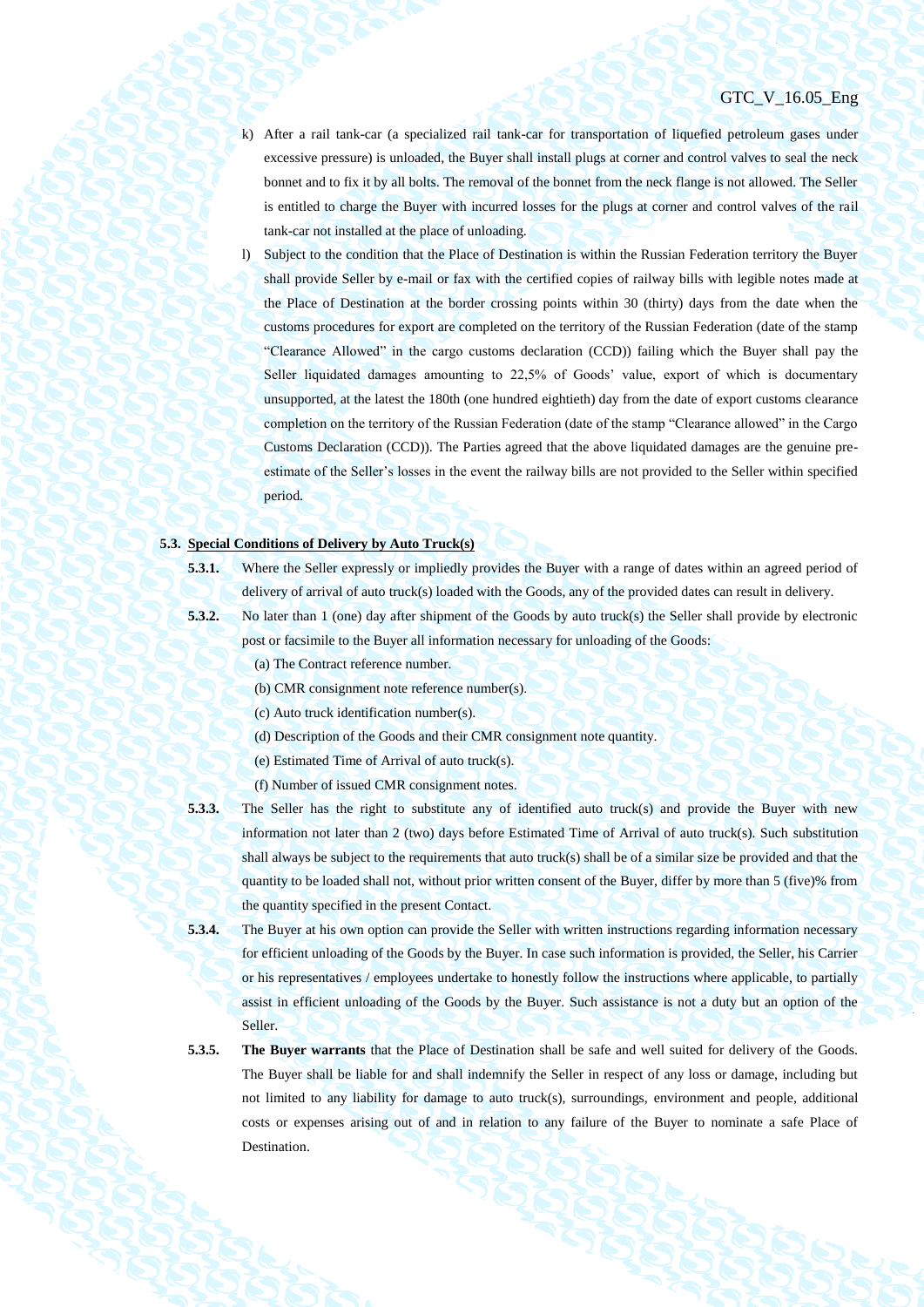**5.3.6. The Buyer is obliged** to ensure his timely presence at Place of Destination at the Delivery Date for unloading of the Goods. Buyer's absence at the Place of Destination shall not prejudice the fact that the Seller had successfully performed Delivery of the Goods for the purpose of the contract.

- 
- **5.3.7. Time for Unloading**
	- a) The time allowed to the Buyer for the unloading of the quantity of the Goods deliverable under the Contract by each auto truck shall be as set out in Article I of the Contract.
	- b) Unloading time shall commence 2 (two) hours after the arrival of each auto truck to the Place of Destination. For the purpose of calculating unloading time, unloading shall be deemed to have been completed upon removal of last item of the Goods from last auto truck's cargo space.

- **5.3.8. Carriage of the Goods by Road Contract Conditions**
	- a) The Seller may arrange transportation with respect to a standard carriage of the Goods by road contract. Without prejudice to the generality of the foregoing, such contract shall be deemed to include the provision that where, at any time after loading but before the commencement of unloading;
		- (i) Importation of the Goods at the Place of Destination is prohibited under the laws of the country in which such Goods were produced, or by regulations, rules, directives or guidelines applied by the government of that country or any relevant agency thereof; and/or
		- (ii) The country, state, territory or region at which the Place of Destination is located becomes a restricted zone,

the Goods shall be unloaded at an alternative location nominated by the Buyer that is not subject to any such prohibition and that is acceptable to the Seller (which acceptance shall not be unreasonably withheld).

b) In such circumstances, such alternative railway unloading zone shall be deemed to be the Place of Destination stipulated under the contract for the shipment in question and all extra expenses (if any) involved in the auto truck's reaching such alternative Place of Destination shall be for the Buyer's account.

#### **5.3.9. Buyer's right to require**

The Buyer has the right to require extra services in relation to the Goods at Place of Destination which shall not be viewed as included in the Total Goods Value. The Parties shall decide on a possibility of provision of such services by mutual written agreement no later than 3 (three) days before Estimated Time of Arrival of the auto truck(s). Where the Buyer, by written instruction to the Seller, requests that such services should be provided, then the Buyer shall indemnify and hold the Seller harmless against any liability, loss, damage, delay or expense that the Seller may sustain by reason of complying with the Buyer's request. The indemnity given by the Buyer to the Seller shall be no less in scope than the indemnity required by auto trucks' owner to comply with the Buyer's request.

### <span id="page-28-0"></span>**5.4. Special Conditions of Delivery in Shipping Containers**

- **5.4.1.** The period of free use and payment for excess use of containers in port of unloading shall be according to the applicable rules of the forwarder's agent/container owner or customary at the Place of Destination.
- **5.4.2.** In the event a container is damaged while it is in possession of the Buyer or the Buyer's counterparties, the Buyer shall promptly inform the Seller thereof and within 30 (thirty) days after the Seller's request pay to the Seller the documented repair full costs, including, without limitations, expenses on transportation of the container to the place of repair and surveyor's services. If the owner of the container (or the forwarder agent, if authorized) decides that the repair of the container is impossible or not reasonable as a result of the incurred damage, the container is considered to be lost. In that case the Buyer shall pay the Seller the amount that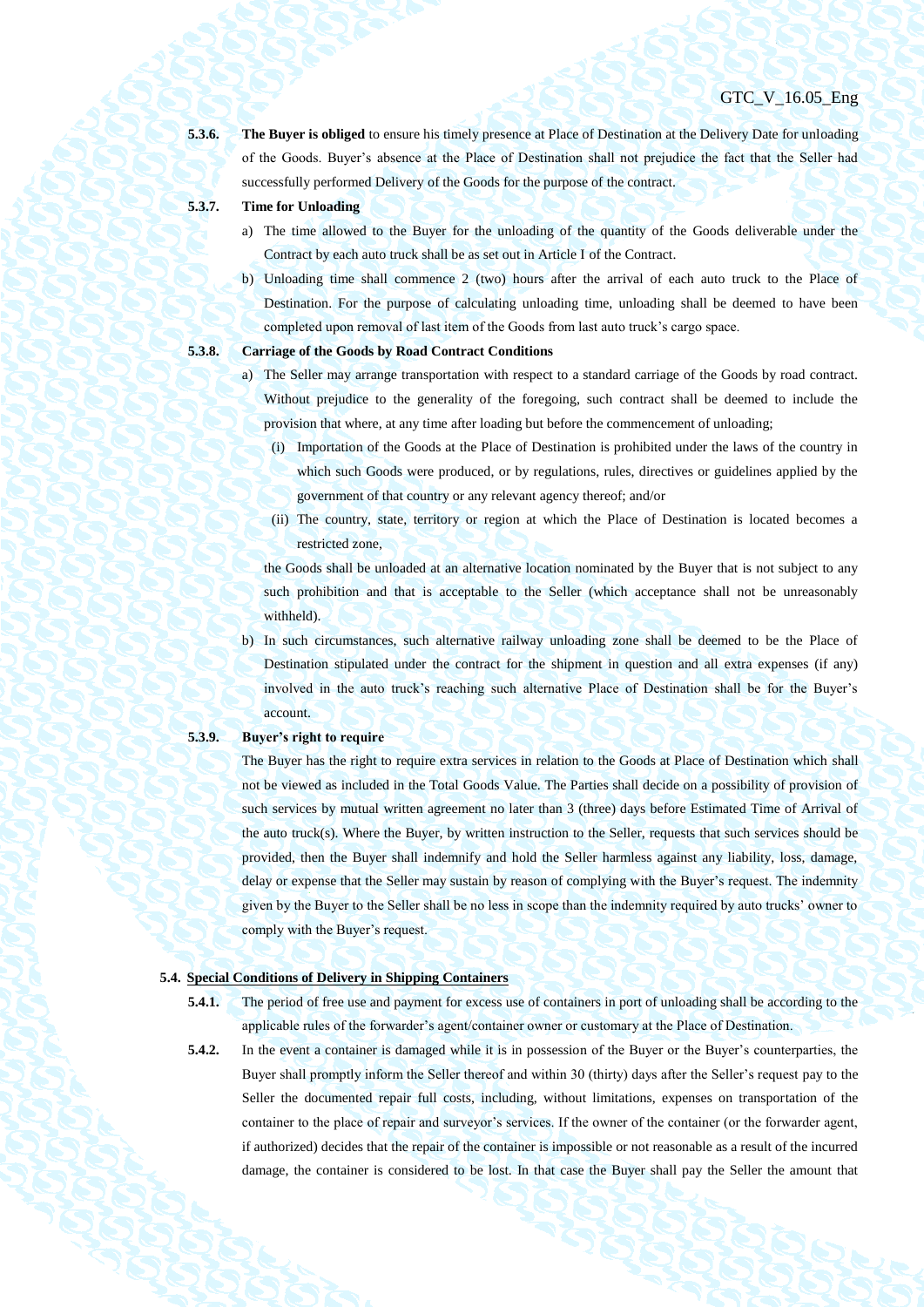covers value of the corresponding size and type of container, but in any case not less than the cost of the container set by the owner.

**5.4.3.** The assessment of damage to the container during its possession by the Buyer shall be done by the Seller or an expert engaged by the Seller or by the owner or by the expert engaged by the owner. The expert costs are born by the Seller or the owner. Upon the results of the assessment the expert shall prepare an act based on which the owner of the container shall resolve on the feasibility of the container's repair. The expert costs shall be paid in full by the Buyer to the Seller.

- **5.4.4.** The Buyer shall return the container in accordance with the Seller written instructions as soon as possible following the completion of the shipment and in any event within the free use period stated in the customary rules at the Place of Destination. The container is to be freed from all particles of the cargo and material used for the Goods separation.
- 

**5.4.5.** Should the Buyer fail to return the empty and clean container to the forwarder (or the forwarding agent) within the free use period, such container is considered to be lost. In that case the Buyer shall pay the Seller the amount that covers value of the corresponding size and type of container, but in any case not less than the cost of the container set by the owner.

- **5.4.6.** Should the Buyer fail to return the container within the free use period, the Seller is entitled at its own discretion: (i) to claim the cost of the lost container; or (ii) extend the return period and charge 35 (thirty five) USD per each day of use beyond the free use period or such a bigger rate as may applicable to the forwarder's agent/container owner or customary at the Place of Destination. In the event the container is lost or deemed to be lost (as described in this Clause [5.4\)](#page-28-0), the charge for the use beyond the free use period shall be calculated until the payment of the cost of the lost container.
- **5.4.7.** The Buyer shall provide the Seller with full written instructions regarding the particulars for the Bills of Lading including consignee, contact details and address of the authorized person of the consignee, other information necessary for the delivery and reasonably required by the Seller, number of the copies, addresses, etc. and such other information which may be required by the Place of Shipment, Place of Destination and/or the Seller. The Seller shall have the right to issue its own instructions if the Buyer fails to provide such instructions and/or information required by this Clause.

#### **PAYMENT**

## **5.5. Payment Conditions**

**5.5.1. Price**. The Price for the Goods shall be paid by the Buyer according to the Contract.

- **5.5.2. Time of payment.** Time for payment, including but not limited to, Prepayment conditions or payment via Letter of Credit conditions, shall be of the essence.
- **5.5.3. Bank details.** Bank details of the Seller shall be indicated in the invoice. The Buyer shall effect the payment in accordance with the Article I of the Contract by telegraphic transfer and, unless otherwise follows from the context or specifically provided in the Contract or the GTC, with indicating the number and the date of the Contract/Amendment and the number and the date of the invoice issued by the Seller in the payment reference (the purpose of payment).
- **5.5.4. SWIFT confirmation.** The Buyer shall provide the Seller with a copy of SWIFT confirmation within 1 (one) Business Day after the payment has been effected.
- **5.5.5. VAT.** Unless otherwise expressly defined in the Contract the Price is exclusive of any VAT and the Seller shall have the right to invoice the Buyer for any such VAT in so far as such taxes are not for the account of the Seller according to the Contract.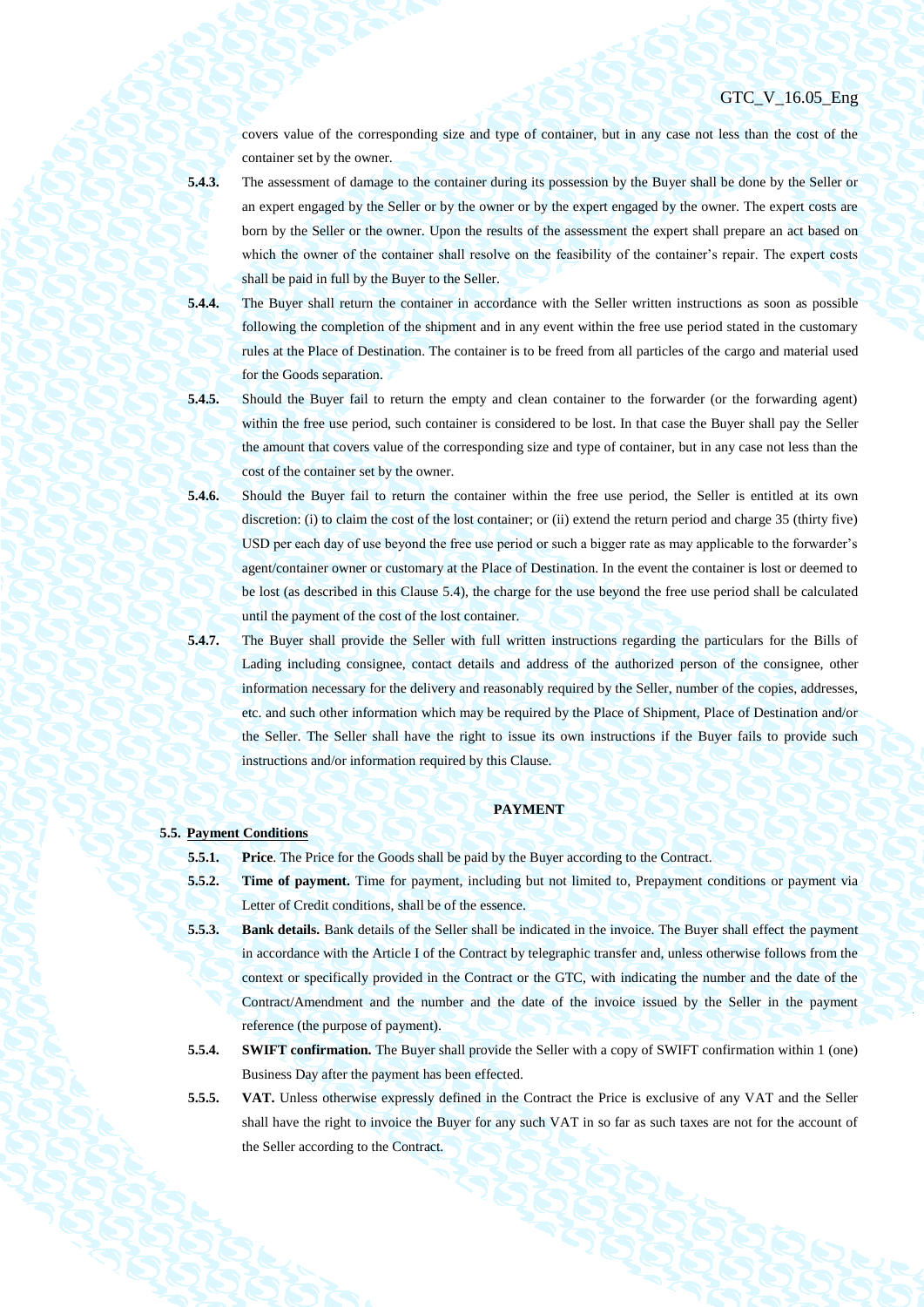**5.5.6. The date of payment.** The date of payment is considered the date of crediting of the Seller's bank account for 100% (one hundred per cent) of the amount specified in the Seller's invoice.

**5.5.7. Withholdings.** Unless otherwise expressly agreed to the contrary in the Contract, all payments due or payable to the Seller under the Contract shall be paid in full, regardless of whether the Buyer is required to withhold or to apply any Taxes on payments made under the Contract. If the Buyer is required to withhold or to apply any Taxes on payments made under the Contract, then Buyer shall gross up such payments so that the Seller receives after the deduction of Tax, the full sum due and payable under the Contract as if no such Taxes had been deducted, regardless of any withholdings or application of any Taxes on payments made under the Contract. The Total Goods Value and all other amounts payable by the Buyer to the Seller under the Contract shall be payable without the right to any discount, deduction, set-off, lien, claim or counter-claim.

**5.5.8. Interest.** If the Total Goods Value or any other amounts due by the Buyer to the Seller under the Contract are not paid when due, interest shall be accrued and shall be paid on all amounts outstanding until payment in full is received into the Seller's bank account as described in Clause 5.10.2.

- **5.5.9. Banking expenses.** All expenses at the Seller's bank and at the Seller's correspondent bank shall be for the account of the Seller. All expenses outside the Seller's bank and at the Seller's correspondent bank shall be for the account of the Buyer.
- <span id="page-30-0"></span>**5.5.10. Verification Act.** On a quarterly basis the Verification Act should be fully executed by both Parties. The Seller shall send by fax or by email to the Buyer the Verification Act signed by the Seller once in a quarter. Within 2 (two) days from the date of receipt of the Verification Act signed by the Seller the Buyer shall check the Goods delivered quantity, amount paid for the Goods, and provide the Seller with its motivated objections (if any). The Seller shall consider such motivated objections within 7 (seven) days and put the corrections into the Verification Act or negotiate with the Buyer on the amicable basis the content of the Verification Act which should be executed by both Parties. Without prejudice to the above, the Verification Act shall be executed upon any Party request if any.

## <span id="page-30-1"></span>**5.6. Payment terms**

#### **5.6.1. Letter of Credit**

## **a) Issuance of the Letter of Credit**

The Buyer shall issue Letter of Credit within 5 (five) Business Days from the Longstop date in strict accordance with the terms and conditions set out in this Clause.

#### **b) Validity period of the Letter of Credit**

The validity period for the Letter of Credit shall cover the payment period envisaged in the Contract plus 30 (thirty) days, provided, however, that the minimal validity period could not be less than 90 (ninety) days. The foregoing is saved that the Buyer shall extend respectively the validity of the Letter of Credit in case of Force Majeure Event.

#### **c) Documents**

The documents to be provided by the Seller pursuant to the requirements of a Letter of Credit shall be the following:

- i. Seller's invoice (fax or email copy);
- ii. Transport Document (fax or email copy).

Documents prepared in Russian language are acceptable.

Minor mistakes and misprints in the documents are acceptable.

## **d) Letter of Credit Conditions**

The payment for the Goods shall be effected by the Buyer as follows: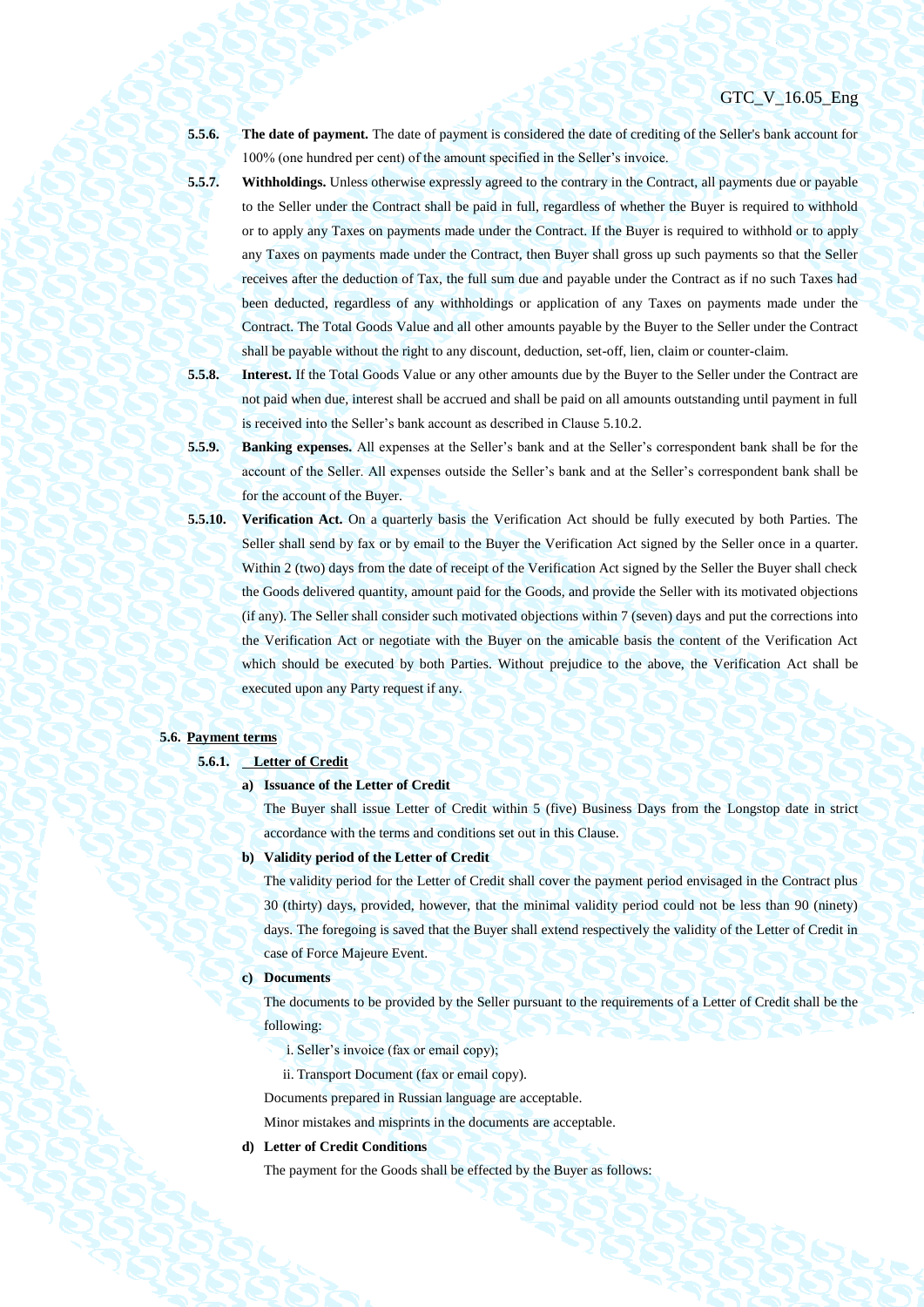- **i.** The Buyer shall issue in favor of the Seller an irrevocable and divisible Letter of Credit payable at sight in strict accordance with the terms and from a bank and in a form confirmed in writing by the Sellers but in any case prior to the Goods dispatch.
- **ii.** The Buyer shall provide the Seller with the draft of such irrevocable Letter of Credit for the preliminary Seller's written approval.
- **iii.** Expenses in connection with the opening, amendment and utilization of the Letter of Credit shall be paid by the Buyer.
- **iv.** The Letter of Credit shall be issued in the amount of 110% (one hundred and ten per cent) of the Price multiplied by the shipment quantity of the Goods to be delivered.

# <span id="page-31-0"></span>**5.6.2. Prepayment (advance payment)**

The payment for the Goods shall be effected by the Buyer as follows:

- a) The Buyer shall pay 100% (one hundred per cent) of the amount specified in the Seller's proforma invoice in advance within 5 (five) Business Days after the date of the Seller's proforma invoice but in any case at least 3 (three) Business Days prior to the Goods dispatch by the Manufacturer.
- b) The Buyer shall effect the payment in accordance with the contract by telegraphic transfer and without deduction into the Seller's bank account and the Buyer shall indicate the number and the date of the Contract/Amendment and proforma invoice number in the payment reference (the purpose of payment).
- c) In case of the amount paid by the Buyer as the Prepayment for the Goods is less than the amount due to be paid for the Actual Contract Quantity or the Actual Monthly Quantity (as the case may be) the Buyer shall effect the payment of such outstanding balance within 5 (Five) days of an appropriate Seller's invoice.
- d) In case of the amount paid by the Buyer as the Prepayment for the Goods exceeds the amount due to be paid for the Actual Contract Quantity or the Actual Monthly Quantity (as the case may be) the Parties shall mutually agree if (i) such difference between the amounts will be applied to the further deliveries if applicable or (ii) the Seller shall return such difference between the amounts within 5 (Five) days of an appropriate Verification Act is executed by the Parties.

#### **5.6.3. Post payment**

- a) The Buyer shall pay 100% (one hundred per cent) of the amount specified in the Seller's invoice not later than date specified in the Contract.
- b) Partial payments shall be allowed.

## **4.6.4. DaP ("Documents against Payment")**

The present payment terms are governed in accordance with the ICC Uniform Rules for Bank-to-Bank Reimbursements Under Documentary Credits (URR 525).

The payment for the Goods shall be effected by the Buyer as follows:

The Buyer shall pay the Goods via Documents against payment at sight (hereinafter referred to as "D/P at sight" or "DaP at sight" or "DP at sight") in accordance with the conditions specified below.

The payment for the Goods shall be effected by the Buyer as follows:

a) Within ten (10) Business days after the date when the documents stating the right of disposal of the Goods were issued the Seller shall (i) transfer the originals of such documents to the Seller's Bank and (ii) send the copy of such documents to the Buyer.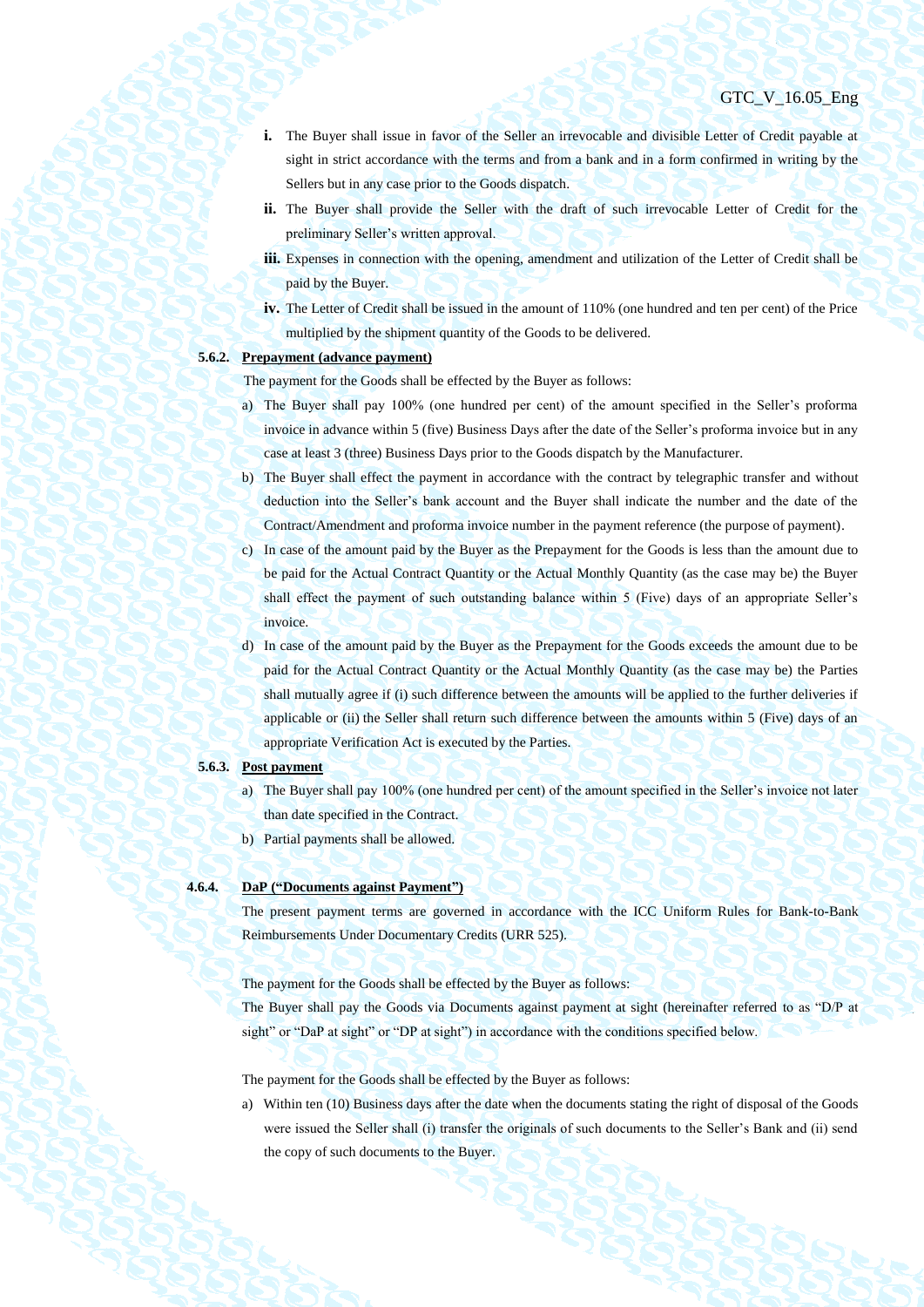The Parties expressly have acknowledged and agreed that the following documents are considered as the documents stating the right of disposal of the Goods:

- i. Commercial invoice;
- ii. Delivery order;
- iii. Packing list issued by the Seller.

The Parties may mutually agree in writing in the Contract other documents stating the right of disposal of the Goods depend on the reasonable requirement of the respective authority.

- b) Upon receipt of the documents stating the right of disposal of the Goods the Seller's Bank shall transfer the originals of such documents to to the Buyer's Bank; provided that such Buyer's Bank was expressly preliminary approved by the Seller in writing.
- c) The Buyer shall confirm the Buyer's Bank his consent for payment for the original documents stating the right of disposal of the Goods and shall pay 100% (one hundred per cent) amount specified in the copy of the commercial invoice provided by the Seller via e-mail or mail or fax or any other type of transfer within 5 (five) Business days from the date of receipt of such documents by the Buyer's Bank.
- d) The Buyer shall (i) ensure the availability of the total amount to be paid pursuant to Sub clause "c" of this Clause on the date of confirmation to the Buyer's Bank of his consent for payment for the documents stating the right of disposal of the Goods and (ii) effect this payment by telegraphic transfer and without deduction into the Seller's bank account, and the Buyer shall indicate the number and the date of the Contract and invoice number in the payment reference (the purpose of payments).
- e) In case the Buyer doesn't pay for the Goods within 5 (five) Business days from the date of receipt of the documents stating the right of disposal of the Goods by the Buyer's Bank, the Delivery order provided by the Seller shall become invalid and the Seller shall have the disposal rights for the Goods in accordance with the Clause 5.10.5. of the GTC.
- f) From the date of receipt of the Buyer's consent for payment for the documents stating the right of disposal of the Goods the Buyer`s Bank shall transfer the originals of the documents stating the right of disposal of the Goods to the Buyer.

## **4.6.5. CAD ("Cash against documents")**

The present payment terms are governed in accordance with the ICC Uniform Rules for Bank-to-Bank Reimbursements Under Documentary Credits (URR 525).

The Buyer shall pay the Goods via Cash against documents at sight (hereinafter referred to as "CAD at sight") in accordance with the conditions specified below.

Pursuant to payment terms via CAD at sight the Buyer shall pay for the Goods in advance in the amount specified in the Contract.

The payment for the Goods shall be effected by the Buyer as follows:

a) Within ten (10) Business days after the date when the documents stating the right of disposal of the Goods were issued the Seller shall (i) transfer the originals of such documents to the Seller's Bank and (ii) send the copy of such documents to the Buyer.

The Parties expressly have acknowledged and agreed that the following documents are considered as the documents stating the right of disposal of the Goods: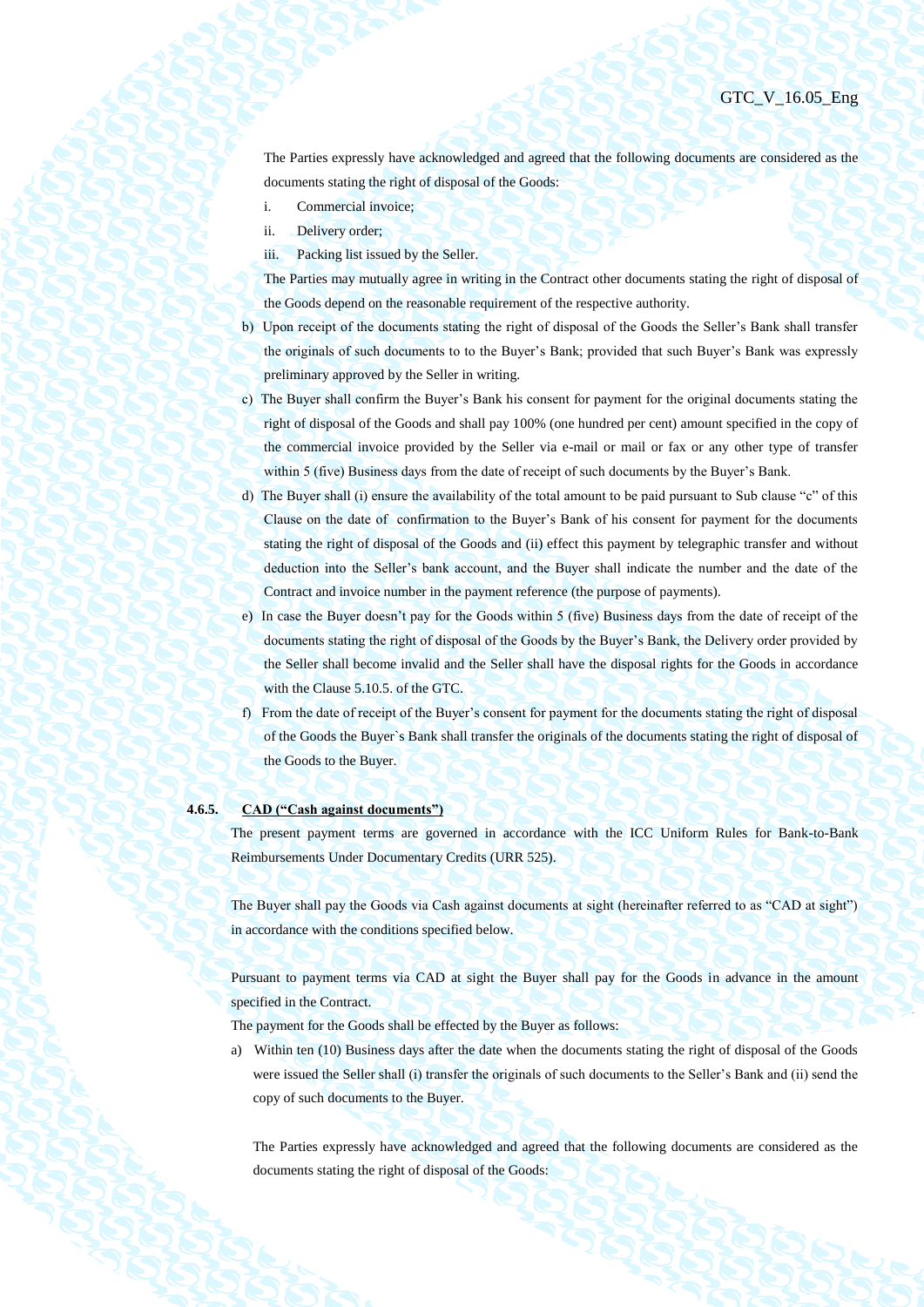- Commercial invoice:
- ii. Bill of lading for delivery by sea, or Railway bill – for delivery by railroad, or CMR – for delivery by road;
- iii. Packing list issued by the Seller.

The Parties may mutually agree in writing in the Contract other documents stating the right of disposal of the Goods depends on the reasonable requirement of the respective authority.

- b) Upon receipt of the documents stating the right of disposal of the Goods the Seller's Bank shall transfer the originals of such documents to to the Buyer's Bank; provided that such Buyer's Bank was expressly preliminary approved by the Seller in writing.
- c) The Buyer shall pay 5-15% (five-fifteen per cent) (as it is stipulated in the Contract) of the amount specified in the Seller's commercial invoice in advance within 5 (five) Business Days after the date of the Seller's commercial invoice.
- d) The Buyer shall confirm the Buyer's Bank his consent for payment for the original documents stating the right of disposal of the Goods and shall pay the remaining amount specified in the Seller's commercial invoice at the rate of 85-95% (eighty five – ninety five per cent) (depending on the amount of advance payment) within 14 (fourteen) days from the moment of arrival of the Goods to the Place of Destination. Without prejudice to other provisions of the GTC the advance payment for the Goods paid by the Buyer in accordance with this Clause is considered as the Seller's compensation for storage of the Goods before its actual transfer to the Buyer. In case the Buyer doesn't pay the remaining amount for the Goods within 14 (fourteen) days from the moment of arrival of the Goods to the Place of Destination, the Seller shall be entitled to retain the advance payment for the Goods paid by the Buyer in accordance with this clause for compensation of the Seller's expenses for storage of the Goods.
- e) The Buyer shall (i) effect the payments specified in Sub clauses "c" and "d" of this Clause and (ii) ensure the availability of the total amount to be paid pursuant to Sub clause "d" of this Clause on the date of confirmation to the Buyer's Bank of his consent for payment for the documents and effect this payment in accordance with the Contract by telegraphic transfer and without deduction into the Seller's bank account and the Buyer shall indicate the number and the date of the Contract/Amendment and commercial invoice number in the payment reference (the purpose of payments).
- f) From the date of receipt of the Buyer's consent for payment for the documents stating the right of disposal of the Goods the Buyer`s Bank shall transfer the originals of such documents to the Buyer.
- g) The Parties expressly have acknowledged and agreed that in case of payment for the Goods via CAD at sight the risk and title to the Goods shall transfer from the Seller to the Buyer at the date of receipt by the Buyer of the originals of the documents stating the right of disposal of the Goods.

## **5.7. Security of the Buyer's Payment Obligations**

## **5.7.1. Parent company guarantee**

The Buyer shall provide the Seller with the Buyer's parent company guarantee securing the performance of all the Buyer's obligations under the Contract. The guarantee shall be provided within 10 (ten) Business Days after a relevant Seller's request and shall be in writing, in the form satisfactory for the Seller and issued for the term of the Contract plus 6 (six) months. In the absence of the Buyer's parent company, the guarantee may be issued by an Affiliate(s) or other third party(ies) as agreed with the Seller.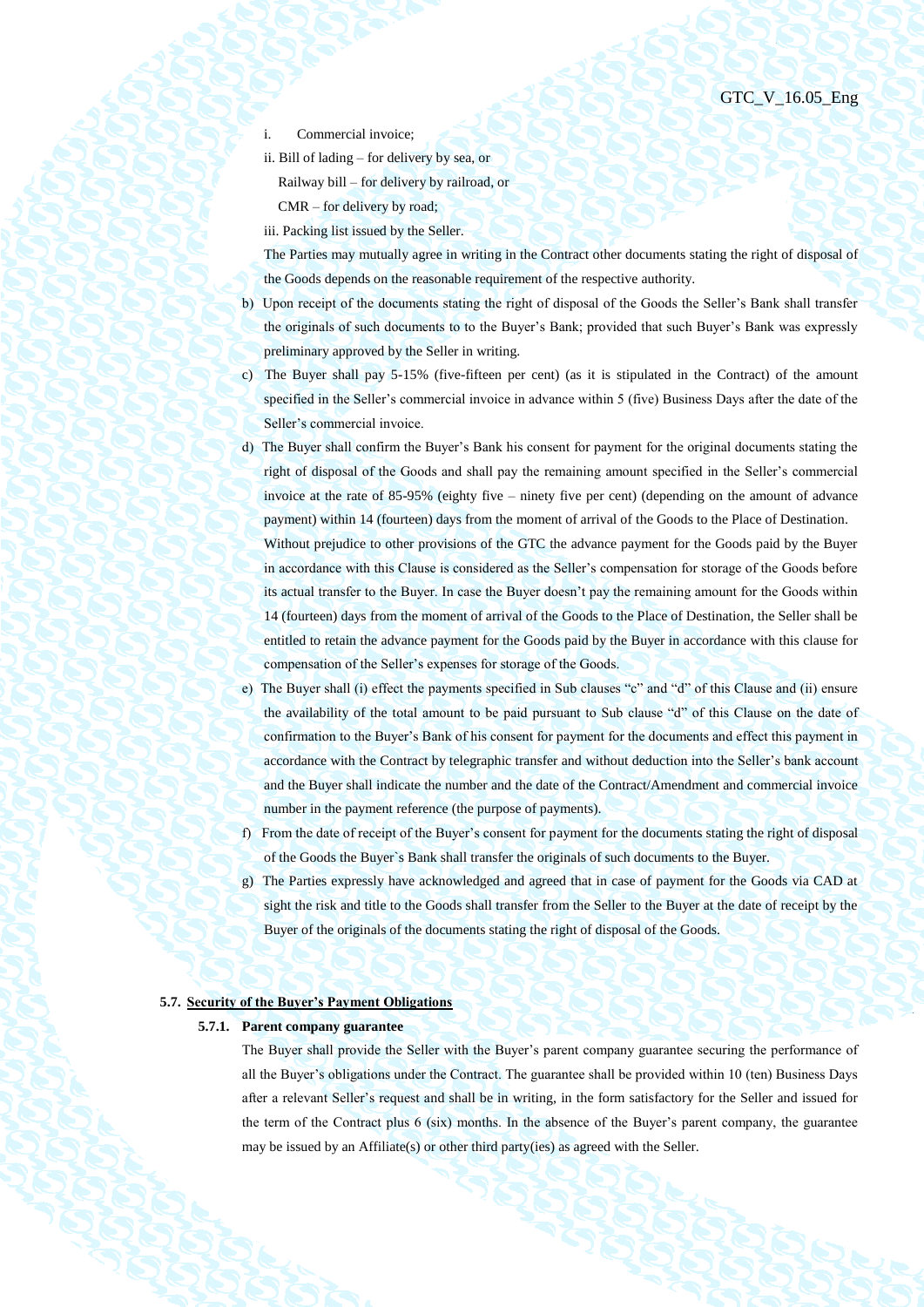The Seller is not obliged to supply the Goods until the requested guarantee is duly furnished and the Buyer shall pay to the Seller any and all related costs in connection with such delay. If the Buyer delays the provision of the guarantee for more than 10 (ten) Business Days, the Seller is entitled to terminate the Contract.

## **5.7.2. Defective Performance of Obligations**

In the event the Buyer fails to perform or delays the performance of any obligations hereunder at least 2 (two) times during any consecutive 6 (six) months or delays any of the obligations at least once for more than for 1 (one) month, then the Seller shall be entitled by written notice to the Buyer: (i) change the payment terms of the Goods to Prepayment (Clause [5.6.2\)](#page-31-0) and/or (ii) request from the Buyer additional reasonable means of security of obligations, which the Buyer must provide within 15 (fifteen) Business Days following the relevant request. The change shall come into force with the next dispatch of the Goods after the notification. The Seller is entitled to suspend delivery of the Goods until the Goods are paid (as provided in Clause [5.6.2\)](#page-31-0) and/or additional security of obligations is provided. In addition to the foregoing should the Buyer fails to perform any of its payment obligations (including interest payment) for more than for three (3) days the Seller shall be entitled to suspend the shipment of the Goods till the moment when all obligations are fulfilled by the Buyer in full. Such suspension shall not constitute a delay for the purposes of liquidated damages.

**5.7.3. Stand-by Letter of Credit**

#### **a) Issuance of the Stand-by Letter of Credit**

The Buyer shall issue the Stand-by Letter of Credit within 5 (five) Business Days from the Longstop date in strict accordance with the terms and conditions set out in Article I of the Contract.

#### **b) The validity period for the Stand-by Letter of Credit**

The validity period for the Stand-by Letter of Credit is 90 (ninety) days.

#### **c) Documents**

The documents to be provided by the Seller pursuant to the requirements of a Stand-by Letter of Credit shall be the following:

(i) Seller`s invoice (fax or email copy);

(ii) Transport Document (fax or email copy).

#### **d) Stand-By Letter of Credit procedure**

The Buyer shall effect the payment 100% (one hundred per cent) of the amount specified in the Seller's invoice within the term specified in the Contract.

In case of the Buyer's failure to effect the payment on the due date in accordance with the Contract the payment should be done by the aforesaid Stand-By Letter of Credit against the presentation by the Seller to the Seller's bank specified in the Seller's invoice of the following documents:

- (a) the Seller's (Beneficiary) letter with the following statements (telex, fax or email acceptable):
	- the Seller has delivered the Goods in conformity with the Contract and that the invoice has been sent to the Buyer; and
	- the payment in accordance with the Seller's invoice for delivery of the Goods is properly due to the Seller, and such payment has not been made to the Seller by the Buyer within the terms of the Contract;
- (b) copy of the Seller's invoice (telex, fax or email acceptable);
- (c) Transport Documents (telex, fax or email acceptable).

#### **e) Stand-by Letter of Credit Conditions**

The payment for the Goods shall be effected by the Buyer as follows: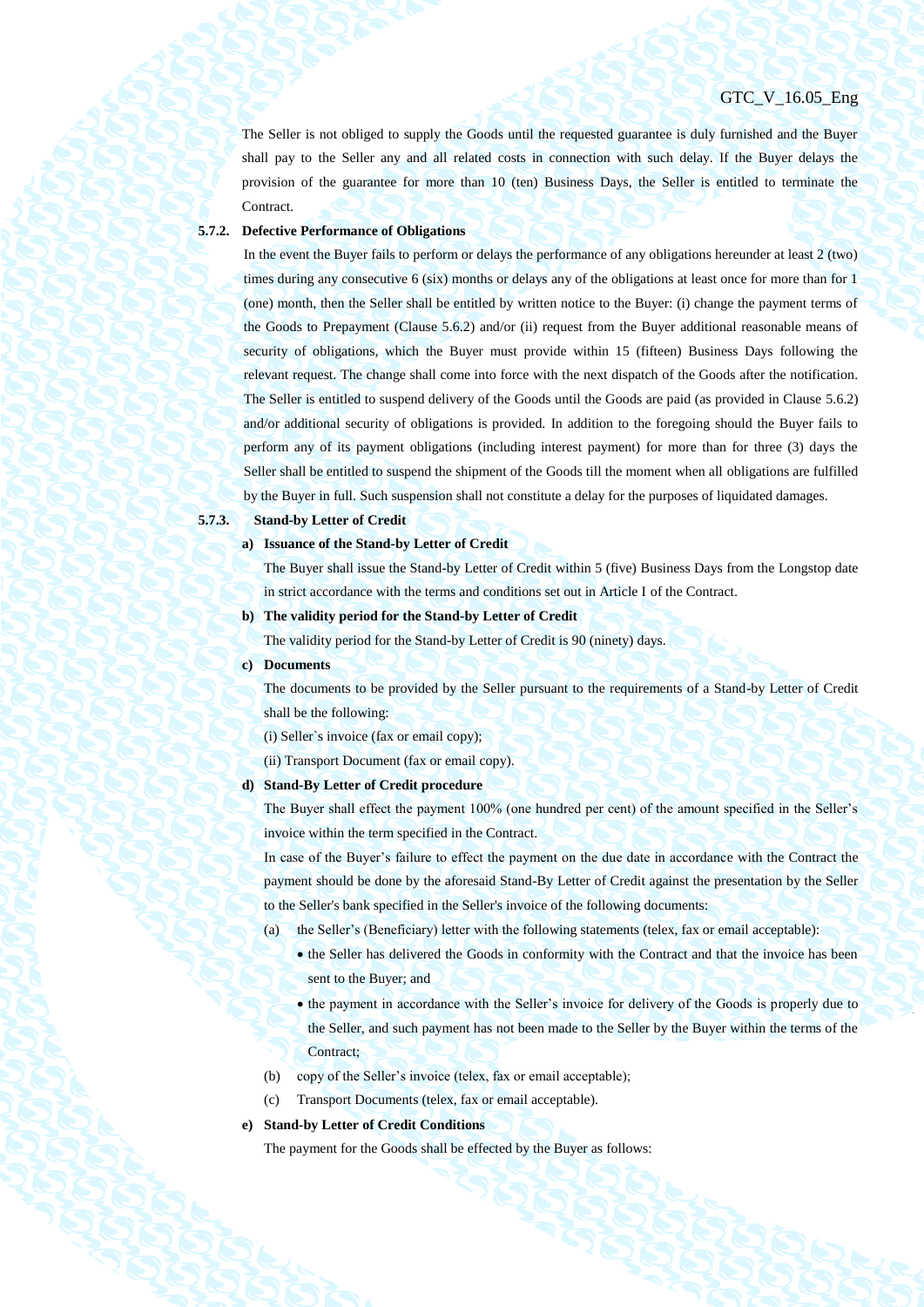- **i.** The Buyer shall issue in favor of the Seller an irrevocable Stand-By Letter of Credit payable in strict accordance with the terms and from a bank and in a form confirmed in writing by the Sellers but in any case prior to the Goods dispatch.
- **ii.** The Stand-By Letter of Credit shall be issued in the amount of 110 % (one hundred and five per cent) of the Planned Contract Quantity or the Planned Monthly Quantity as the case may be and shall be valid for a period specified in Article I of the Contract, save that the Buyer shall extend respectively the validity of the Stand-by Letter of Credit in case of Force Majeure Event.
- **iii.** The Buyer shall provide the Seller with the draft of such a Stand-By Letter of Credit for the preliminary Seller's written approval.
- **iv.** Expenses in connection with the opening, amendment and utilization of the Stand-By Letter of Credit shall be paid by the Buyer.
- **v.** Any and all costs, loss or damage incurred by the Seller as a result of the Buyer's failure to comply with this Claus[e 5.6](#page-30-1) shall be for the Buyer's account.

## **5.7.4. Reissue of the Guarantee**

If the guarantee, including but not limited to bank guarantee, of a parent company or of any other third party(ies) specified in the Clause 5.7.1. hereof and/or the Letter of Credit, and/or the Stand-by Letter of Credit, which were provided by the Buyer to the Seller in accordance herewith, (hereinafter referred to as the "Guarantee", collectively - the "Guarantees") ceases or threatens to cease to be effective and/or valid due to bankruptcy, insolvency, reorganization, liquidation, revocation of a licence or similar proceedings in respect of bank, parent company or any other third party(ies) specified in the Clause 5.7.1. hereof, and/or for any other reason, not related to the Seller, prior to the term herein stipulated, the Buyer shall reissue such Guarantee on the terms and conditions and in accordance with proceedings hereof, promptly but not later than 10 (ten) days from the occurrence of any event indicated in this Clause. Where the Buyer fails to reissue the Guarantee within the specified term, the Seller is entitled upon written notification of the Buyer to suspend performance of all and any obligations hereunder until the new Guarantee is provided, and/or cancel and/or resell or otherwise dispose of the Goods to any third party. The Seller shall be not liable for such suspense of the obligation's(s') performance, and/or cancellation, and/or resale and any other disposal of the Goods. The Buyer shall not be entitled for any claims in connection with such acts of the Seller notwithstanding anything to the contrary herein and in the applicable law.

In any case the Buyer shall reimburse to the Seller within 7 (seven) days from receipt of the written demand all and any costs, charges, expenses and losses, including related to storage, transport, resale and disposal of the Goods, demurrage, incurred by the Seller in connection with non-performance or improper performance of obligation for the Guarantee's/Guarantees' reissue by the Buyer.

#### **5.8. Quality and Quantity of the Goods**

#### **5.8.1. Quality**

Save where the Buyer requires a quality inspection pursuant to Clause [5.8.3,](#page-36-0) the quality of the Goods shall be confirmed by a Certificate of Quality issued by the Seller or by the Manufacturer of the Goods as the case may be.

## **5.8.2. Quantity**

- a) The Planned Contract Quantity and/or the Planned Monthly Quantity specified (as the case may be) in the Contract, unless otherwise agreed by the Parties in the Contract, shall be subject to a tolerance of +/-10% (plus/minus ten per cent) in the Seller's option.
- b) The Actual Contract Quantity and/or the Actual Monthly Quantity delivered under the Contract shall be equal to the quantity stated in respective Transport Document.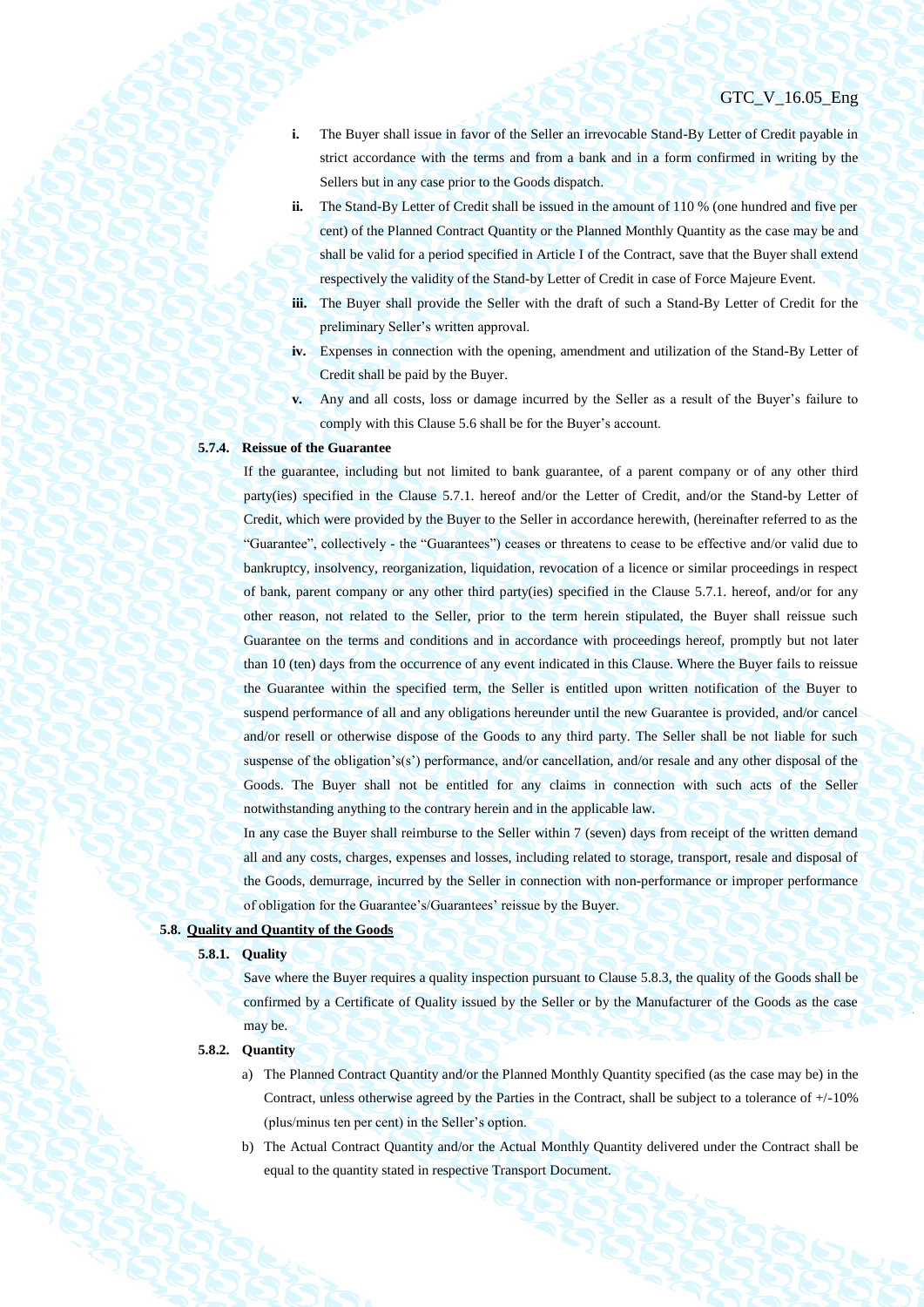- c) The Actual Contract Quantity shall be the basis for determining the Total Goods Value.
- d) The Actual Contract Quantity or the Actual Monthly Quantity (as the case may be) may deviate by not more than 10% (ten per cent) of the Planned Contract Quantity or the Planned Monthly Quantity respectively without any right for the Buyer to claim that the Seller will have to meet the Planned Contract Quantity or the Planned Monthly Quantity specified in the Contract, and/or take back any surplus quantities to the Planned Contract Quantity or the Planned Monthly Quantity specified in the Contract as the case may be.
- e) In the event that the Seller is not able to supply the Planned Monthly Quantity or the Planned Contract Quantity of the Goods within specified period because of the reduction of the Manufacture production capacity, provided that the Seller informed the Buyer of this reasonably in advance, the Parties shall mutually agree delivery terms for the outstanding quantity of the Goods, and the Seller's suggestions shall be taken into account; provided, however, that it is agreed and acknowledged by both Parties that the Seller will not be obliged and is not expected and may not be required to supply in excess of the production capacity of the Manufacture. The Parties acknowledge that the remedy provided in this Clause will be the sole remedy that the Buyer will have in the event the Seller is not able to supply the Planned Monthly Quantity or the Planned Contract Quantity of Goods during the relevant period.
- f) In the event that the Buyer orders less Goods than the Planned Monthly Quantity or the Planned Contract Quantity for a relevant period, the Seller at its own discretion may either: (i) agree to supply the outstanding quantity of the Goods in the next period (the supply schedule shall be decided by the Seller, however, the Buyer's suggestions may be taken into account); or (ii) request the payment of 10% (ten per cent) of the Price of the outstanding quantity of the Goods as liquidated damages of the Seller (the Parties agree that the above amount is genuine pre-estimate of liquidated damages the Seller will suffer if the Seller supplies the Goods less than the Planned Monthly Quantity or the Planned Contract Quantity. Without prejudice to the above, however, if the amount of actual damages exceeds the above amount, the right of the Seller to claim the actual amount of damages shall not be limited). The Seller shall notify the Buyer the option it chooses to proceed in writing, however, the failure to notify will not evidence the waiver of the Seller's rights described above. The Parties acknowledge that the remedy provided in this Clause will be the sole remedy the Seller will have in the event the Buyer fails to order the Planned Monthly Quantity or the Planned Contract Quantity of the Goods during the relevant period.

## <span id="page-36-1"></span><span id="page-36-0"></span>**5.8.3. Quality and Quantity Inspection**

- a) Unless otherwise agreed by the Parties in the Contract, quality and quantity inspection is to be determined at the Place of Shipment (applicable for EXW, FCA, CPT, CIF, FOB, CFR) or the Place of Destination (applicable for DAP, DDP) (as may be applicable in accordance with the Contract or the GTC) by an Inspector such as SGS or similar internationally recognized inspection company mutually agreed between the Parties and in accordance with the standard practice (i) at the place of the inspection or (ii) of the Inspector if there is no standard practice at the place of inspection, unless the Contract or the GTC provides otherwise.
- <span id="page-36-2"></span>b) The quantity Inspection of the liquid Goods shall be as per the quantity in vacuum (unless the Contract explicitly applies measurement in air or the other method of measurements). The Bill of Loading quantity of the Goods shall be stated based on the Inspection.

Inspection of the other categories of the Goods is to be made upon the Buyers request, the Seller shall be notified of the Inspection at least 7 (seven) days in advance and the Buyer shall provide the Seller's representative opportunity to present in order to observe the Inspection.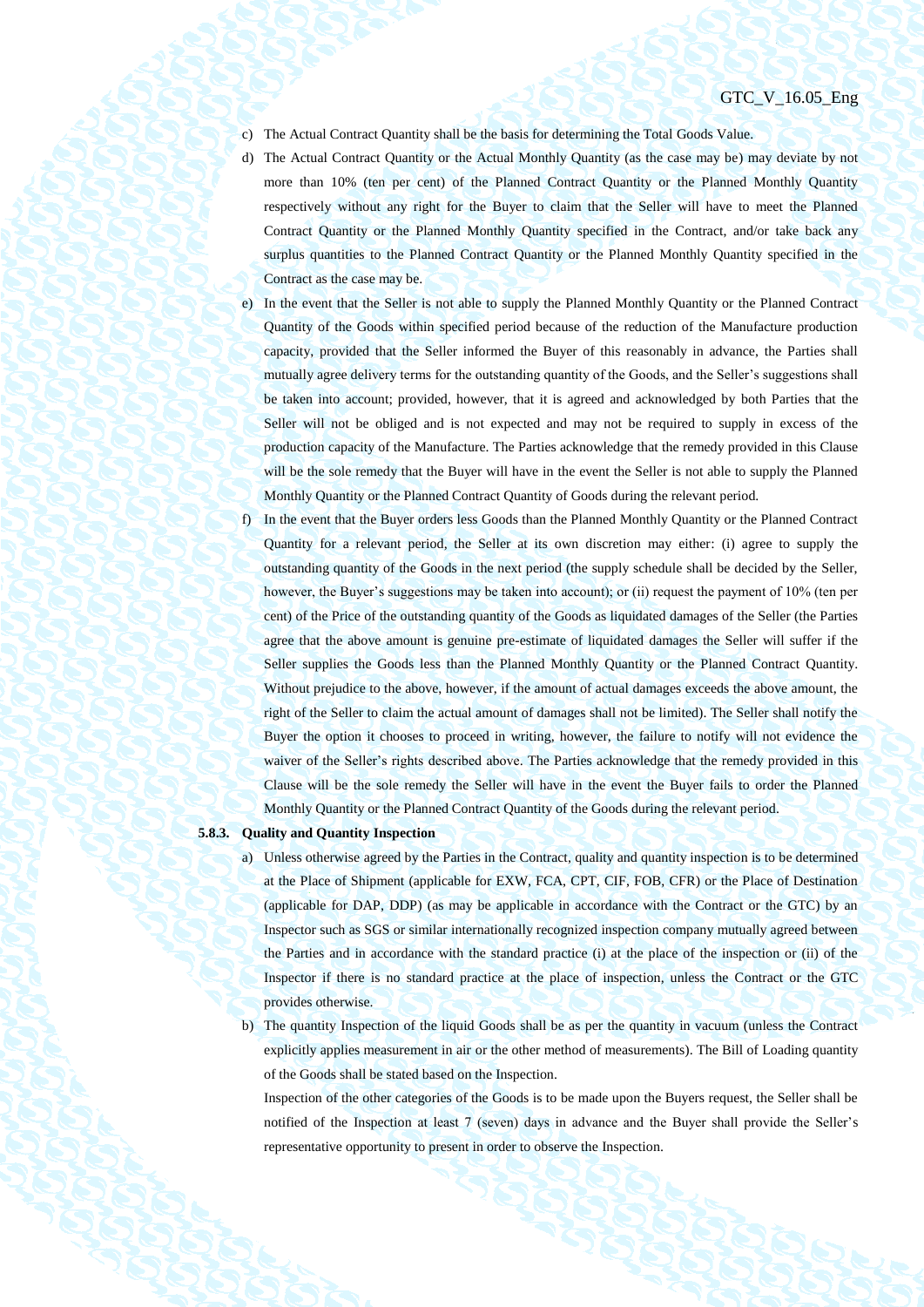c) In the event of determination by the quantity Inspection that the quantity of the Goods does not conform with the quantity stated in the Transport Document for more than 0.5 % (zero point five per cent) (**the "Permitted Deviation"**) the Goods shall be accepted by the value defined by the quantity Inspection with issuance of the respective off-loading acts signed by an Inspector.

The Parties acknowledge and agree that in no event shall the Seller be considered to be in breach of its obligations in respect of delivery the Goods in the quantity provided by the Contract and the Buyer shall not be entitled to claim any losses, or liquidated damages, or any other claims concerning any quantity deviation below the Permitted Deviation.

All claims concerning quantity deviation in excess of 0.5 % (zero point five per cent) shall be submitted by the Buyer according to Clause 5.9.

- d) The inspection results shall be documented in the Inspector's Report and shall be conclusive and binding on the Parties for invoicing purposes, for quality purposes and/or for quantity purposes and shall be final and binding for both Parties, except in case of fraud or manifest error.
- e) In the event that (i) the quality of the Goods does not conform with the contractual Specification or (ii) the quantity of the Goods does not conform the conditions of the Contract, the Parties shall discuss the Buyer's remedies for such non-conforming the Goods. The remedies may include, for example, a price adjustment for the Goods. The outcome of the Parties' discussion shall be documented in a written Amendment.
- f) The costs of the inspection (as per terms of Clauses [a\)](#page-36-1) an[d b\)\)](#page-36-2) shall be equally shared between the Seller and the Buyer (and the terminal, if the terminal participates in the inspection). Any other inspections and related services, if required by the Buyer, shall be paid solely by the Buyer; provided, however, that only results of the inspections as provided in Clauses [a\)](#page-36-1) and [b\)](#page-36-2) will have the final and binding effect on the Parties.
- g) The Inspector shall issue his report to the Seller and the Buyer as soon as practicable. The Inspector shall retain samples taken for at least 90 (ninety) days from the date of inspection.

#### <span id="page-37-0"></span>**5.8.4. Deviation from the Planned Amount of the Goods**

- a) In case the Actual Contract Quantity or the Actual Monthly Quantity (as the case may be) is in excess of 100% (one hundred per cent) but less than or equal to 110% (one hundred and ten per cent) of the Planned Contract Quantity or the Planned Monthly Quantity respectively the Buyer shall effect the payment of such outstanding balance within 5 (Five) Days of an appropriate Seller's invoice.
- b) In case the Actual Contract Quantity or the Actual Monthly Quantity (as the case may be) is less than 100% (one hundred per cent) but in excess of or equal to 90% (ninety per cent) of the Planned Contract Quantity or the Planned Monthly Quantity respectively, the Seller at its own decision has the option to either: (i) meet the Planned Contract Quantity or the Planned Monthly Quantity (as the case may be) in further deliveries, or (ii) repay to the Buyer (pay back, return) the Prepayment paid by the Buyer for the Goods not delivered within 3 (three) Days after the execution of the respective Verification Act (option (ii) is not applicable to post payment of the Goods); or (iii) apply such amount of the Prepayment paid by the Buyer for the Goods not delivered to the further deliveries of the Goods (if applicable). In either event the conditions set forth in this Clause shall be the Buyer's sole and exclusive remedy for such short delivery, howsoever caused, always excepting fraud, and the Seller shall have no other liability to the Buyer whatsoever.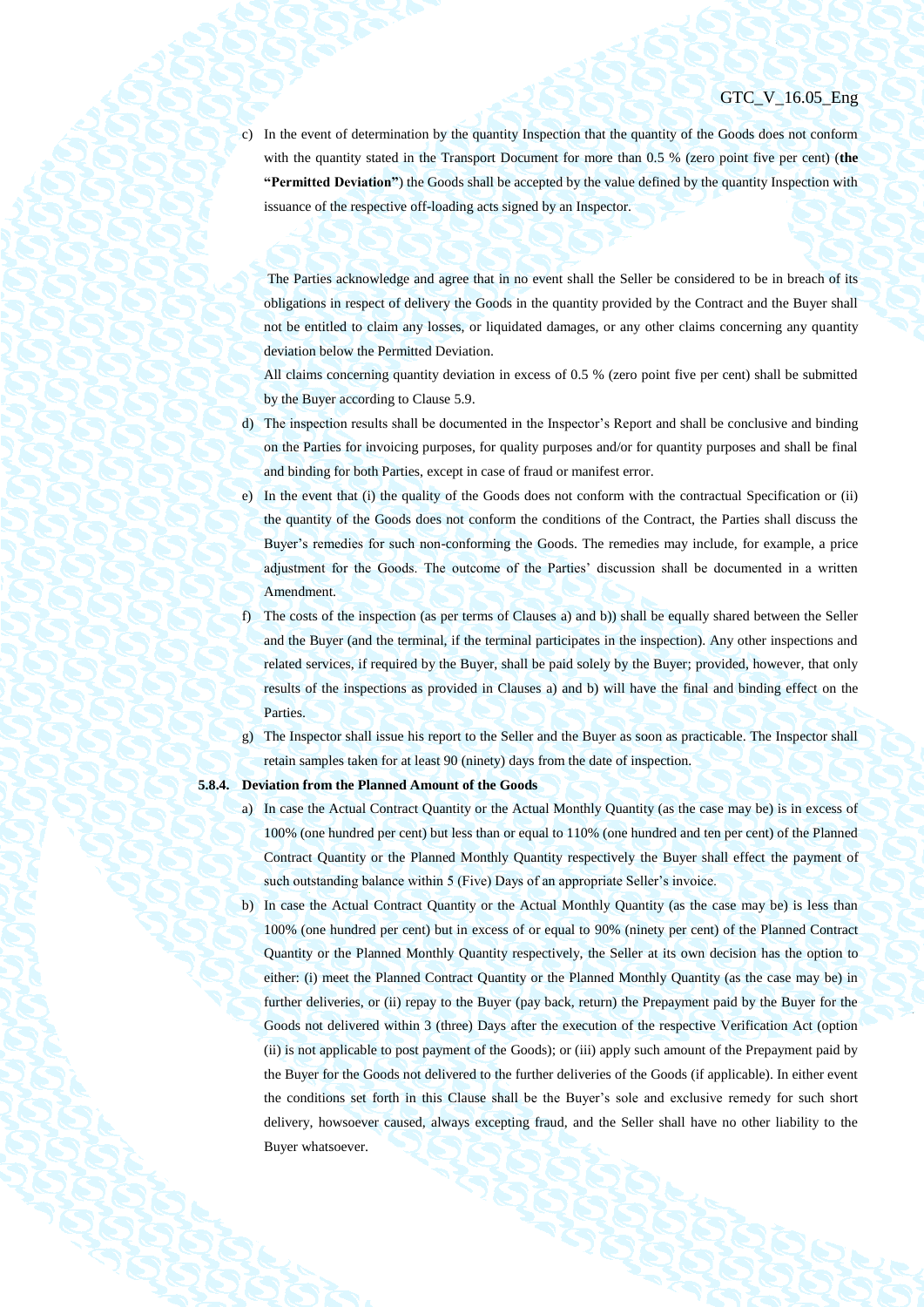- c) In the event that the Actual Contract Quantity or the Actual Monthly Quantity (as the case may be) is in excess of 110% (one hundred and ten per cent) of the Planned Contract Quantity or the Planned Monthly Quantity respectively, the Buyer at its own option shall have the right to either: (i) return any quantity in excess of 110% (one hundred and ten per cent) of the Planned Contract Quantity or the Planned Monthly Quantity respectively to the Seller at the Seller's expense, or (ii) to retain any Goods quantity in excess of 110% (one hundred and ten per cent) of the Planned Contract Quantity or the Planned Monthly Quantity respectively upon its agreement to pay the Price for the entire quantity taken provided that any of such Buyer's decisions shall be made within 1 (one) day after Delivery Date of the respective Goods. The payment for such Goods shall be made by the Buyer within 5 (five) days after the Seller's invoice date.
- d) In the event that the Actual Contract Quantity or the Actual Monthly Quantity (as the case may be) is less than 90% (ninety per cent) of the Planned Contract Quantity or the Planned Monthly Quantity respectively, the Buyer has the right to require the Seller to pay to the Buyer direct losses incurred by the Buyer in connection with the event where Actual Contract Quantity or the Actual Monthly Quantity (as the case may be) is less than 90% (ninety per cent) of the Planned Contract Quantity or the Planned Monthly Quantity respectively, provided that such direct losses are evidenced by the sufficient documents; such payment shall be made within 7 (seven) days after the execution of the respective Verification Act by the Parties. It is expressly mutually agreed and acknowledged by the Parties that in any case maximum amount of the direct losses may not exceed 10% (ten per cent) of the price of the Goods which were not delivered. Subject to all other conditions of the GTC, where the Seller is exempt from any liability (responsibility), in either event the Buyer's rights set forth in this clause shall be the Buyer's sole and exclusive remedy for such short delivery, howsoever caused, always excepting fraud, and the Seller shall have no other liability to the Buyer whatsoever.
- e) In the event that the Actual Contract Quantity or the Actual Monthly Quantity (as the case may be) is in excess of 110% (one hundred and ten per cent) of the Planned Contract Quantity or the Planned Monthly Quantity respectively and the Buyer fails to state its intention to return excess the Goods within the period specified above, the Buyer will be deemed irrevocably to have retained the excess the Goods and will accordingly pay for the excess the Goods retained within 5 (five) days after the Seller's invoice.
- f) In the event that the Actual Contract Quantity or the Actual Monthly Quantity (as the case may be) is less than 90% (ninety per cent) of the Planned Contract Quantity or the Planned Monthly Quantity respectively and the Buyer fails to state request to compensate within 10 (ten) days after the Delivery Date, the Buyer will be deemed irrevocably agreed with the Seller's obligation to meet the Planned Contract Quantity or the Planned Monthly Quantity respectively (as the case may be) in further deliveries.

# **5.9. Claims**

- <span id="page-38-0"></span>**5.9.1.** Claims if any on quality and/or quantity of the Goods to be provided by the Buyer to the Seller within 30 (thirty) days after the Delivery Date, unless other terms are not specified by the Parties in the relevant clauses of the GTC. If the Buyer falls to make a claim within the agreed period of 30 (thirty) days after the Delivery Date such claim will automatically be considered as time barred, null and void, and such delivered the Goods shall be deemed accepted by the Buyer and in accordance with all terms and conditions of the GTC and further claims in respect of the quality and/or quantity of the Goods are not permitted and may not be enforced.
- **5.9.2.** The Buyer shall not be entitled to use a claim in relation to a particular shipment of Goods as a basis for the refusal to accept other shipments of the Goods delivered under the Contract, or the Goods delivered pursuant to any other Contract agreed between the Parties.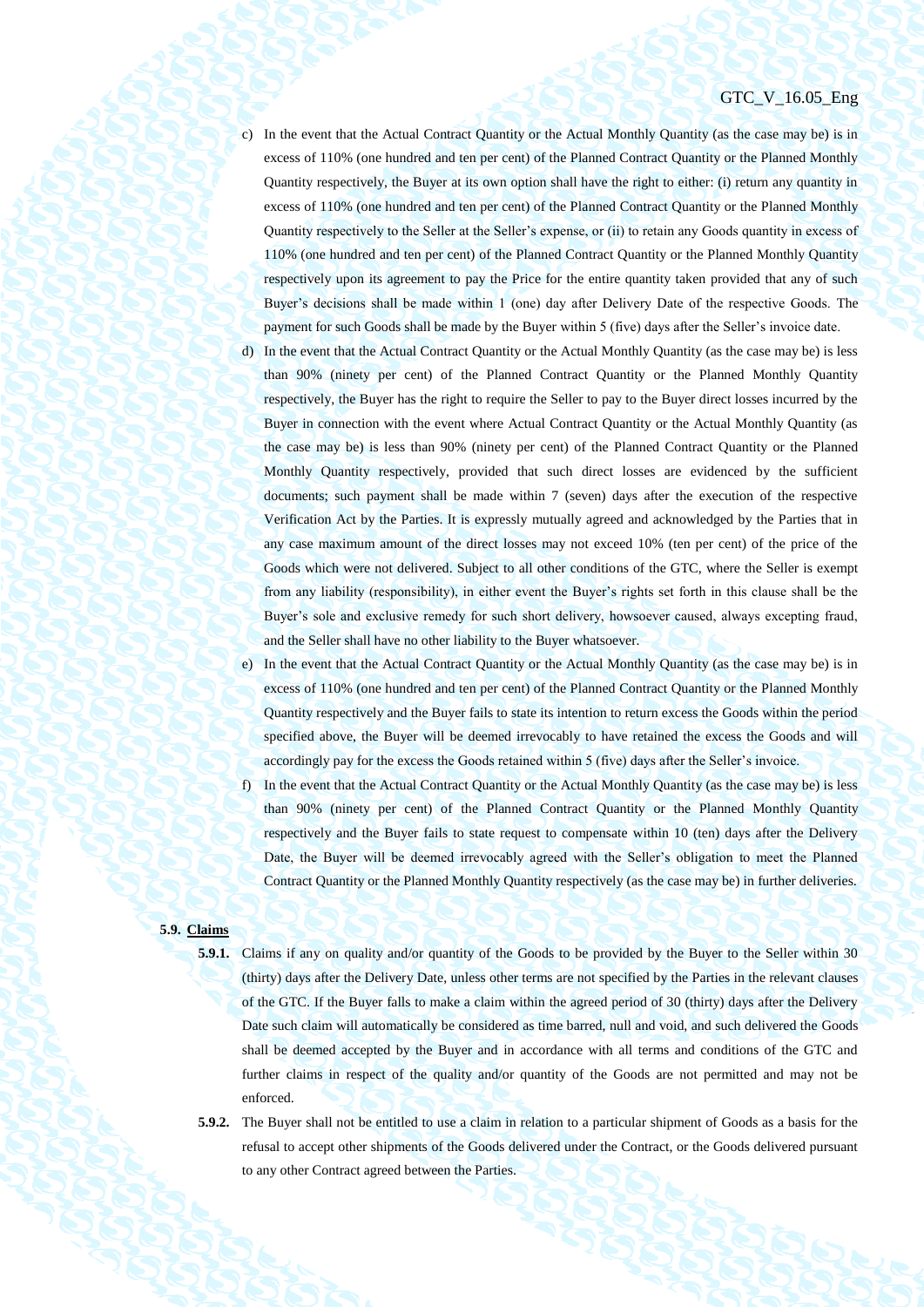**5.9.3.** Unless otherwise specified in the Contract and/or the GTC any cause of action and/or claim that Buyer may have against Seller under the Contract shall be brought within one (1) year after the cause of action and/or claim accrues, failing which the Buyer shall be deemed to have waived its rights relating thereto.

# **5.10. Responsibilities of the Parties**

**5.10.1. Delivery liquidated damages.** For each full Week that the Seller delivers the Goods late commencing 30 (thirty) days after the latest date of delivery/shipment (whichever provided by the Contract) specified in Article I of the Contract, the Buyer shall be entitled to demand liquidated damages from the Seller for such delivery delay in the amount equal to 0.1% (one tenth of one per cent) of the price for the late delivered Goods per day, up to a maximum of 10% (ten per cent) of the price for the late delivered Goods.

The Parties acknowledge and agree that in no event shall the Seller be considered to be in breach under the Contract due to any late delivery and the Buyer shall not be entitled to liquidated damages until the Seller is at least more than 30 (thirty) days late under the terms and conditions specified in the Contract. The Seller shall not be liable to the Buyer in liquidated damages for delay caused by a Force Majeure Event, failure or default on the part of the Buyer, or where the Seller is entitled to delay delivery pursuant to the terms of the Contract.

The Parties acknowledge and agree that in no event shall the Seller be considered to be in breach under the Contract due to any late delivery or non-delivery of the Goods and the Buyer shall not be entitled to claim any losses, or liquidated damages, or any other claims in case of the planned Manufacture production capacity repair; provided that the Seller shall notify the Buyer of such repair not later than one week prior to the month when the repair is planned. The Parties acknowledge and agree that Seller's notification of the repair is enough and sufficient evidence and confirmation of the planned repair.

THE LIQUIDATED DAMAGES SET FORTH HEREUNDER TOGETHER WITH THE RIGHT OF TERMINATION SET OUT IN CLAUSE [5.19.3](#page-45-0) SHALL BE THE BUYER'S SOLE AND EXCLUSIVE REMEDIES FOR ANY LATE DELIVERY OF ANY GOODS OR PART THEREOF AND THE SELLER SHALL HAVE NO FURTHER LIABILITY WHATSOEVER, WHETHER IN CONTRACT, TORT (INCLUDING NEGLIGENCE OR STRICT LIABILITY).

**5.10.2. Interest for late payment**. In case the Buyer fails to comply with the terms of the payment set out in the Contract the Buyer shall pay to the Seller interest at the lesser of (i) one month LIBOR plus 4% (four per cent) per annum of the outstanding amount or (ii) the maximum allowed by applicable Law.

- **5.10.3. Suspension**. If the conditions or terms of payment are breached by the Buyer the Seller may, at the Seller's option, either suspend delivery of the Goods to the Buyer or unilaterally terminate the Contract. Such suspension shall not constitute a delay for the purposes of liquidated damages.
- **5.10.4. Late acceptance**. In the event that the Buyer fails or refuses to accept delivery of the Goods or any part thereof pending laytime (i.e. have not commenced the accepting and unloading/loading of the Goods as the case may be; or furnished the Seller with explanation of delay and further instructions as regards the Goods satisfactory for the Seller); provided that such Goods have been delivered in accordance with the terms of the Contract, without prejudice to the Seller's other rights under the Contract or the applicable Law, the Seller is entitled to pass the Goods to a proximate logistic company or keeper at the Buyers risk and expense of which the Buyer shall be notified within reasonable time. The Seller is entitled to exercise its right hereunder irrespective of whether the title to the Goods has passed to the Buyer under the Contract or not. The quantities of the Goods passed confirmed by such a logistic company or keeper shall be deemed as due confirmation of the quantities of the Goods delivered by the Seller; the term for quality claims for the Goods specified in Clause [5.9](#page-38-0) shall commence as of the expiration of the laytime. The Seller shall be entitled to claim without limitation all and any transport and/or insurance cancellation costs, storage costs, additional transport costs,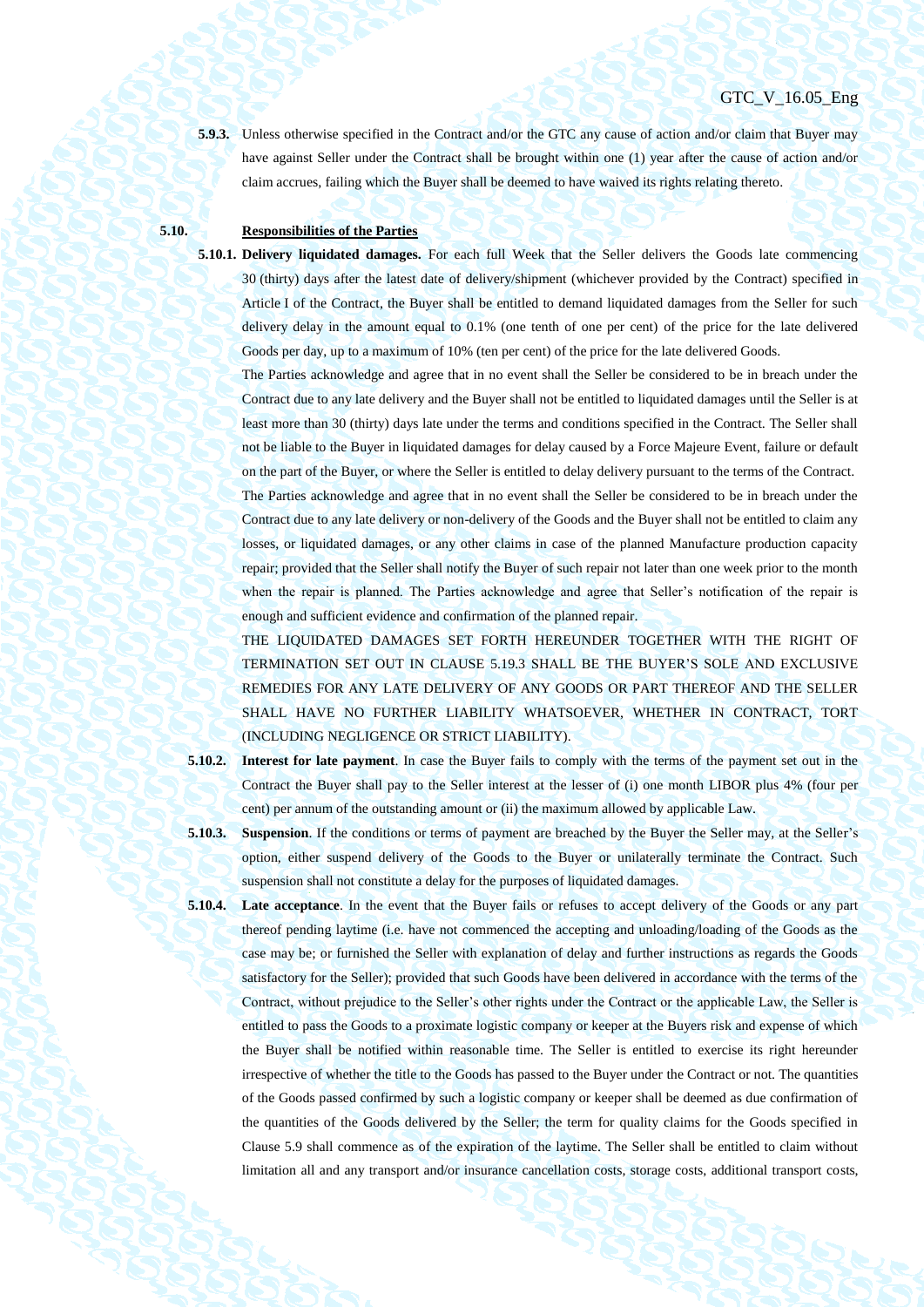customs duties, demurrage and other similar or related costs and all expenses arising out of or in connection with such late acceptance from the Buyer till the moment when the Goods are taken by the Buyer.

**5.10.5. The Seller's disposal rights**. In the event that the Buyer (or the Buyer's authorized representative, or the

Buyer's Carrier, etc.) fails or refuses to accept delivery of the Goods or any part thereof within 5 (five) days of the due date mutually agreed by the Parties, entirely without prejudice to the Seller's other rights under the Contract or the applicable Law, the Seller shall at its sole discretion be entitled to sell the quantity of the Goods which were not taken by the Buyer. The Seller is entitled to exercise its right hereunder irrespective of whether the title to the Goods has passed to the Buyer under the Contract or not. The Selleris also entitled either (i) to demand the Buyer to reimburse all Seller's costs of sale including, without limitation, storage costs, additional transport costs, customs duties, and other similar or related reasonable costs and expenses together with any difference in the price obtained for the Goods when compared to the Price of the Goods set out in the Contract; or (ii) to deduct the amount of the received advance payment (applicable to the prepayment or CAD) for the damages incurred by the Seller as a result of such refusal; after calculating the damages the remaining part of the advance payment shall be either returned to the Buyer or offset against further deliveries. The Seller is entitled to exercise its right hereunder irrespective if the title to the Goods has passed to the Buyer under the Contract or not.

## **5.11. Limitations of Liability**

**5.11.1. UNDER NO CIRCUMSTANCES SHALL EITHER PARTY BE LIABLE WHETHER IN THE CONTRACT, IN TORT (INCLUDING GROSS NEGLIGENCE), UNDER ANY WARRANTY OR OTHERWISE, FOR ANY INDIRECT, SPECIAL, INCIDENTAL OR CONSEQUENTIAL DAMAGES OR FOR EXEMPLARY OR PUNITIVE LOSSES OR DAMAGES, OR ANY LOSS OF PROFITS (SAVE IN RELATION TO SELLER'S LOSS OF PROFIT ARISING FROM THE BUYER'S FAILURE OR REFUSAL TO TAKE OR ACCEPT DELIVERY OF THE GOODS OR ANY PART THEREOF CONTRARY TO THE TERMS OF THE CONTRACT) OR REVENUES, OR ANY COST OF LABOR, RESULTING FROM OR ARISING OUT OF OR IN CONNECTION WITH THE GOODS OR SELLER'S PERFORMANCE UNDER, OR BREACH OF, THE CONTRACT, EVEN IF THE PARTIES HAVE BEEN ADVISED OF THE POSSIBILITY OF SUCH DAMAGES. EACH PARTY SHALL UNDERTAKE ITS BEST EFFORTS TO MITIGATE ITS LOSSES.**

**5.11.2. FOR THE AVOIDANCE OF DOUBT, EITHER PARTY MAY SEEK TO RECOVER FROM THE DEFAULTING PARTY ANY ACTUAL DIRECT DAMAGES INCURRED AS A RESULT OF THE DEFAULTING PARTY'S BREACH OF CONTRACT (INCLUDING, BUT NOT LIMITED TO, REASONABLE ATTORNEYS' FEES AND COSTS); PROVIDED, HOWEVER, THAT NOTWITHSTANDING ANYTHING CONTAINED HEREIN, TO THE FULL EXTENT**  PERMITTED BY APPLICABLE LAW, IN NO EVENT SHALL THE SELLER'S LIABILITY IN **CONNECTION WITH THE GOODS OR THE CONTRACT EXCEED THE TOTAL GOODS VALUE (INCLUDING, BUT NOT LIMITED TO TRANSPORTATION COSTS, STORAGE COSTS, ETC.) PAID TO THE SELLER BY THE BUYER FOR THE GOODS.**

**5.11.3. UNDER NO CIRCUMSTANCES SHALL THE SELLER BE LIABLE FOR THE BUYER'S LOSS OF PROFIT, NON RECEIPT OF REVENUE, BUSINESS INTERRUPTIONS, THE SUSPENSION OF COMMERCIAL ACTIVITIES, OR FOR ANY INDIRECT LOSS IRRESPECTIVE OF ITS CHARACTER AND REASON.**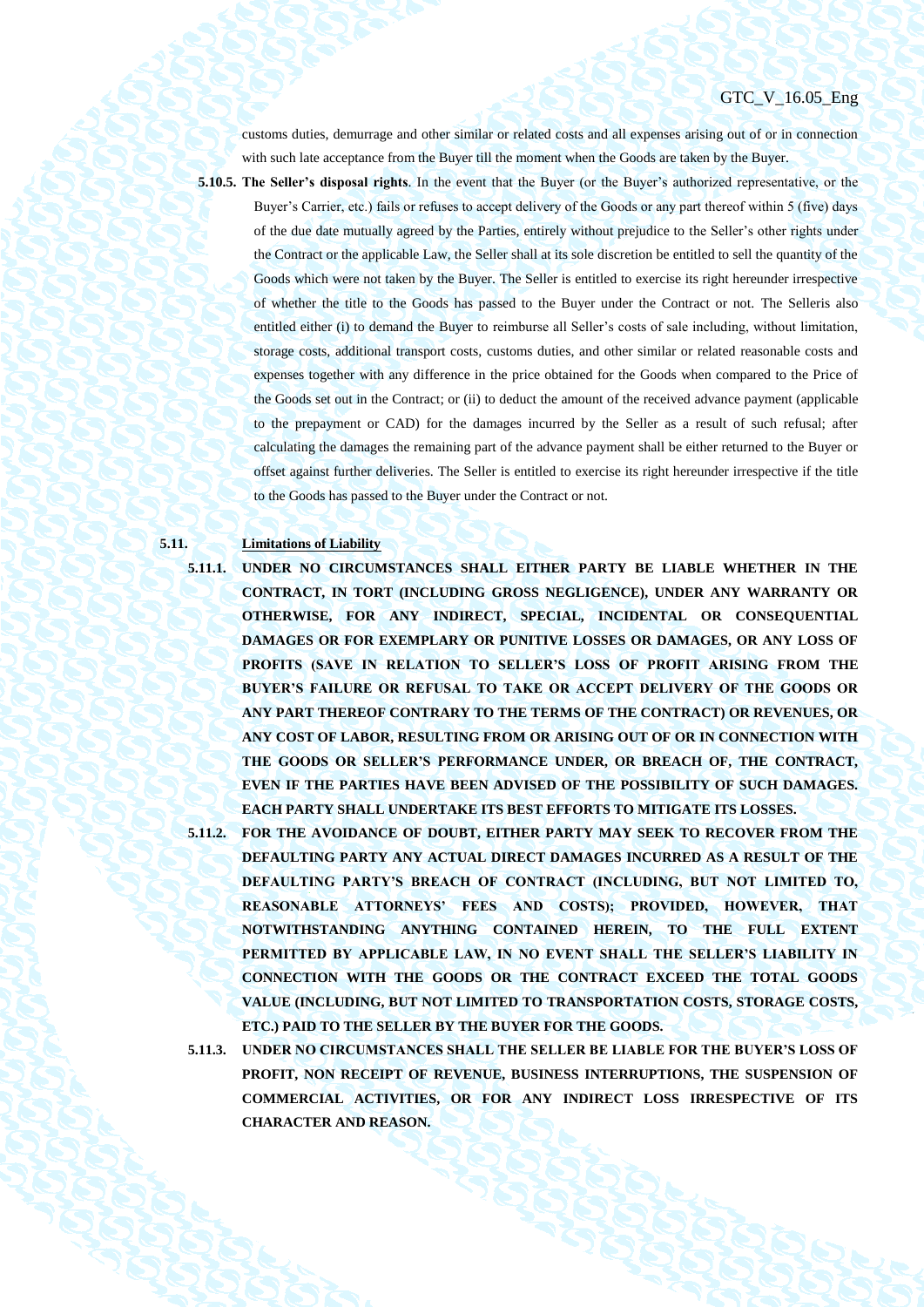- **5.11.4. BOTH PARTIES ACKNOWLEDGE AND AGREE THAT THE EXCLUSIVE REMEDIES AND LIMITATIONS OF LIABILITIES SET FORTH HEREIN WERE BARGAINED FOR ON AN EQUAL FOOTING AND ARE CONDITIONS OF THE CONTRACT.**
- **5.11.5. NOTHING IN THE CONTRACT SHALL LIMIT OR EXCLUDE THE LIABILITY OF EITHER PARTY FOR DEATH OR PERSONAL INJURY RESULTING FROM ITS NEGLIGENCE OR FOR FRAUDULENT MISREPRESENTATION.**
- **5.11.6. Adverse Weather.** The Parties shall not be liable for delay caused by adverse weather. Notwithstanding the customary rules at the Place of Destination the Parties agree to evenly split losses caused by the adverse weather conditions and beyond the insurance coverage or other compensation from third parties.

## **5.12. Health, Safety and Environment**

- <span id="page-41-0"></span>
	- **5.12.1.** The Goods supplied by the Seller in the condition in which it is sold is considered not to constitute a hazard to health or safety, provided that it is handled, used and stored in accordance with normally accepted safe Business practices applicable to the Goods. The Buyer shall, for its own protection, consult the producer's Material Safety Data Sheet (MSDS) (if any), relevant codes of practice and factory inspectorates with regard to adequate hygiene, safety and environmental standards and enforcement thereof, with respect to handling, processing and storing of the Goods, their by-products and wastes of any sort.
	- **5.12.2.** The Buyer warrants to the Seller that it is aware of and understands the information in the MSDS for the Goods and it will adopt appropriate procedures to ensure that all persons or agents authorised by the Buyer to carry out any of the rights, duties or obligations of the Buyer under the Contract and all of the Buyer's other officers, employees, contractors and agents who are involved in the loading, transportation, delivery, handling or use of the Goods sold and delivered to the Buyer under the Contract are aware of, and comply with the information provided in the relevant Material Safety Data Sheet.
- **5.12.3.** The Buyer accepts the inherent risks associated with the Goods as set out in Clause [5.12](#page-41-0) hereof and shall accordingly have no claim of any kind against the Seller directly or indirectly arising from damage to any property as a result of direct or indirect exposure to the Goods.
- **5.12.4.** The Seller shall not be liable for any cost, loss or damage resulting from the receipt of the Goods in noncompliant storage facilities. The Buyer shall indemnify the Seller against any claim which any third party might have or bring against the Seller in this respect.
- **5.12.5.** Any advice given by the Seller concerning storage, transport, use or application of the Goods delivered shall be on a without prejudice basis and the Seller shall not be liable for any loss, damage or expense resulting from observance of such advice.

## <span id="page-41-1"></span>**5.13. REACH**

**5.13.1.** Notwithstanding any other provision to the contrary in the Contract, in providing the Buyer with a Chemical Abstract Service Index number and/or Existing Commercial Chemical Substances Number and/or any other health, safety and environmental information relating to the Goods pursuant to this Clause [5.13,](#page-41-1) regardless of their source, the Seller provides no warranty or representation as to the accuracy or completeness of such identification number(s) or information relating to it and needed by the Buyer and/or reasonably requested by the Buyer to comply with the requirements of REACH, hence the Seller accepts no liability for loss, damage, delay or expense incurred by the Buyer for whatever reason arising from its reliance on the accuracy of the identification numbers or other information hereunder provided and /or the existence of a valid (pre-) registration of the Goods to be imported into the EU/EEA.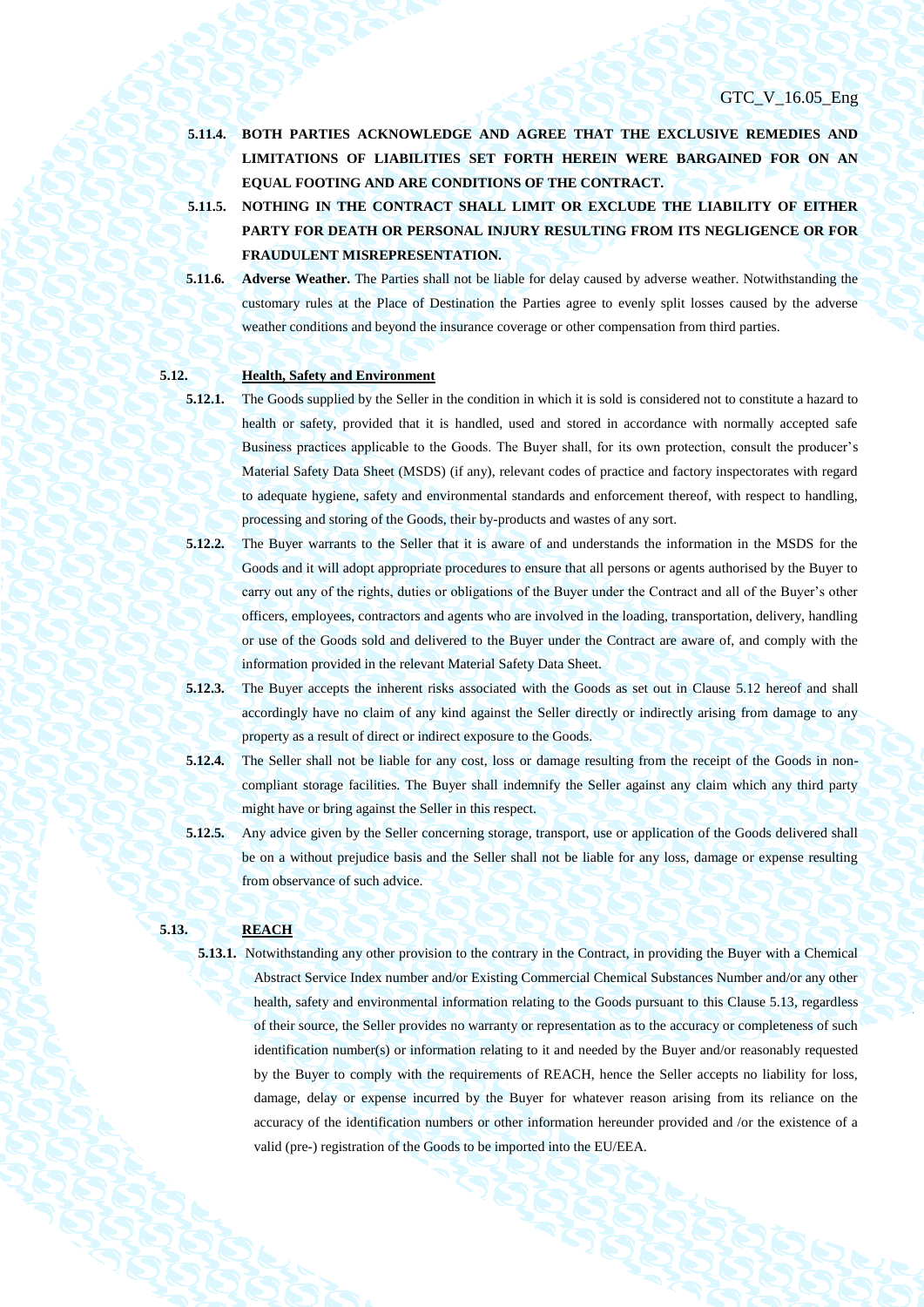**5.14. Restraint of Trade**

**5.14.1.** The Buyer shall not sell or deliver or unload the Goods to a country or a resident of a country in contravention of any statutory regulation or direction of the country in which the Goods is produced.

**5.14.2.** The Buyer undertakes that the Goods delivered under the Contract shall not be exported, sold or supplied by it to any country, state, territory or region or to any natural or legal person of such country, state, territory or region against which there are sanctions imposed by the United Nations Security Council, European Union, United Kingdom or United States on the export, sale or supply of such Goods to such location or person.

## **5.15. Sanctions**

- **5.15.1.** Notwithstanding anything to the contrary elsewhere in the Contract neither Party shall be obliged to perform any obligation otherwise required by the contract (including without limitation an obligation to (a) perform, deliver, accept, sell, purchase, pay or receive monies to, from, or through a person or entity, or (b) engage in any other acts) if this would be in violation of, inconsistent with, or expose such party to punitive measure under, any laws, regulations, decrees, ordinances, orders, demands, requests, rules or requirements of the European Union, any EU member state, the United Nations or the United States of America applicable to the parties relating to trade sanctions, foreign trade controls, export controls, non-proliferation, anti-terrorism and similar laws (the "Trade Restrictions").
- **5.15.2.** Where any performance by a Party would be in violation of, inconsistent with, or expose such party to the Sanctions, such Party (the "Affected Party") shall, as soon as reasonably practicable give written notice to the other Party of its inability to perform. Once such notice has been given the Affected Party shall be entitled:
	- i. to immediately suspend the affected obligation (whether payment or performance) until such time as the Affected Party may lawfully discharge such obligation; and/or
	- ii. where the inability to discharge the obligation continues (or is reasonably expected to continue) until the end of the contractual time for discharge thereof, to a full release from the affected obligation, provided that notwithstanding the foregoing, where the relevant obligation relates to payment for the Goods which have already been delivered under the Contract, the affected payment obligation shall either (i) remain suspended until such time as the Affected Party may lawfully resume payment, or (ii) be canceled by the Seller, provided that the Parties will have the opportunity to carry into execution the return of such Goods to the Seller, unless otherwise will be agreed by the Parties in writing; and/or
	- iii. where the obligation affected is acceptance of the Vessel, to require the nominating Party to nominate an alternative Vessel;
	- in each case without any liability whatsoever (including but not limited to any damages for breach of Contract, penalties, costs, fees and expenses).
- **5.15.3.** Nothing in this Section shall be taken to limit or prevent the operation, where available under the governing law of the Contract, of any doctrine analogous to the English Common Law doctrine of frustration.

## **5.16. Anti-Trust**

Each Party hereby warrants to the other party that, as at the date of the Contract and on each subsequent occasion it performs obligations under the Contract, it has not engaged in any Anti-competitive Behaviour in relation to the potential or actual terms and conditions of contract to be agreed or as agreed in relation to the Goods, including but not limited to the amount paid for the Goods, any level of volume discount or any other credit terms.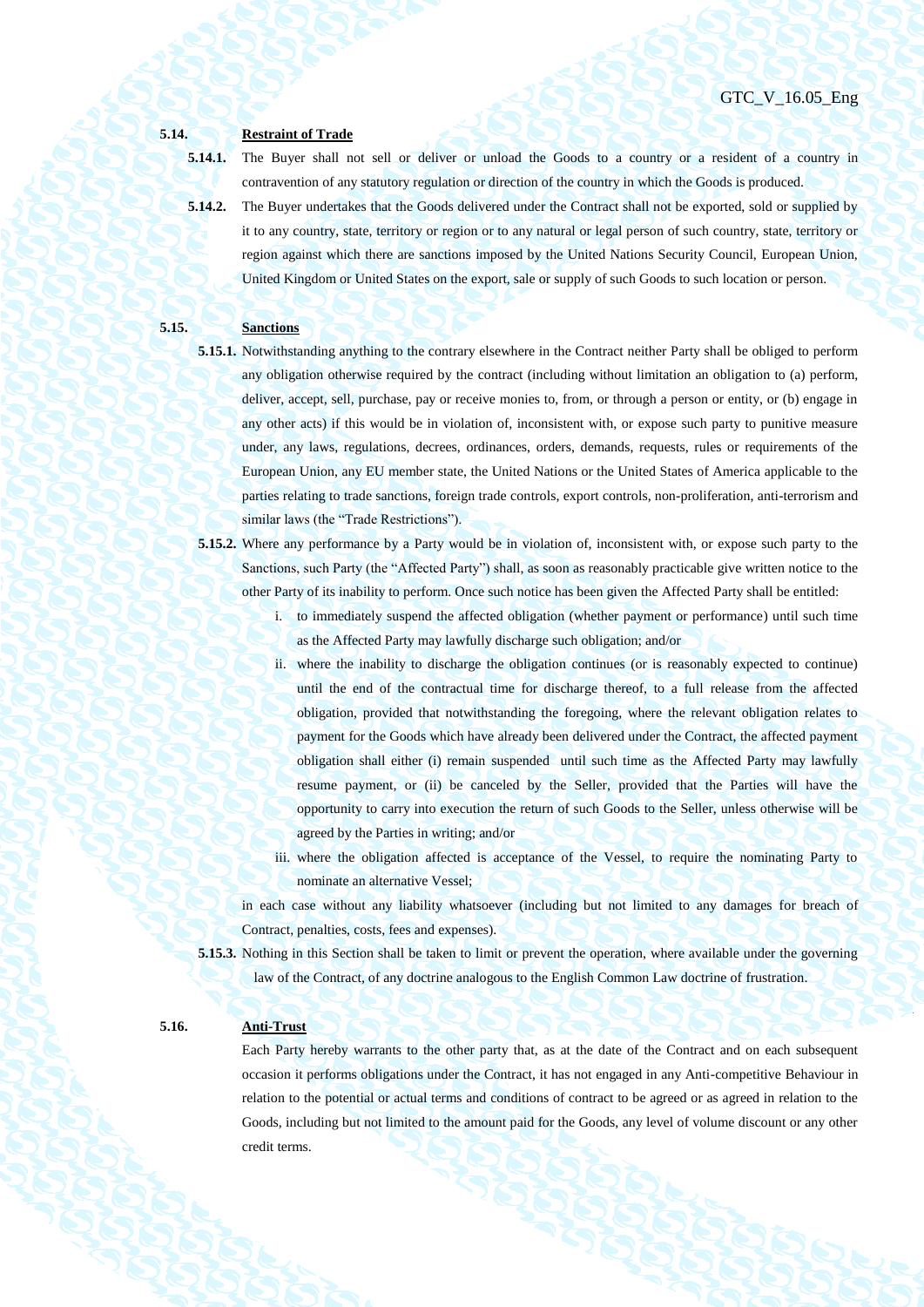## **5.17. Anti-Corruption**

**5.17.1.** Each Party hereby represents and warrants to the other that it complies with all Anti-Corruption Laws.

**5.17.2.** The Buyer and the Seller each represent, warrant and undertake to the other that they shall not, directly or indirectly,

a) pay, offer, give or promise to pay or authorize the payment or other transfer of any other thing which has monetary value, including without limitation any funds, services, gifts, entertainment, commissions, fees and/or other advantage of any kind to any Applicable Authority, including but not limited to::

- i. a government official or an officer or employee of a government or any department, agency or instrumentality of any government;
- ii. an officer or employee of a public international organization;
- iii. any person acting in an official capacity for or on behalf of any government or department, agency, or instrumentality of such government or of any public international organization;
- iv. any political party or official thereof, or any candidate for political office;
- v. any director, officer, employee or agent/representative of an actual or prospective counterparty, supplier or customer of the Buyer or the Seller;
- vi. or any other person, individual or entity at the suggestion, request or direction or for the benefit of any of the above-described persons and entities, or

b) engage in any other Corrupt practices including without limitation: Bribery, Extortion or Solicitation, Trading in influence, Laundering the proceeds of crime.

- **5.17.3.** Notwithstanding the foregoing undertakings, the Buyer agrees to notify promptly the Seller about action of any instance where the Buyer has failed to comply with any provisions of this Clause and take necessary remedial actions in a reasonable time and to inform the Seller about these actions.
- **5.17.4.** Necessary remedial action might include providing cooperation in evidentiary action in conducting an examination or calling for an external audit of the incident, issuing warnings, reorganizing work, terminating sub-contracts or contracts of employment with persons or employees involved in corruption, or correcting the detrimental economic effect on the other Party of any proven non-compliance by, for example, adjusting the amount of the price of the Contract. The nature and quantity of the remedial measures required of the Party subject to allegation will depend on the circumstances of the case in question, e.g., on the gravity of the infringement and on the conclusiveness of the evidence provided.
- **5.17.5.** This Clause contains the compulsory conditions for the Parties, and each Party may at its sole discretion suspend the execution of the obligations hereunder and/or terminate the Contract forthwith upon written notice to the other at any time, if in their reasonable judgment the other is in breach of any of Anti-Corruption Laws without prejudice to the other rights of the respective Party under the Contract or the applicable Law. Parties refer all disputes related to any alleged non-compliance with this Clause according to the Clause 4.18. However, the noncompliance may be the subject of parallel criminal proceedings which may result in criminal sanctions or other civil law consequences than contractual, in particular liability in tort.

## **5.18. Arbitration and Law**

- **5.18.1.** The Contract shall be governed by, interpreted and construed in accordance with the laws of England and Wales notwithstanding the choice of law rules of any jurisdiction and determined without reference to the principles of conflicts of laws.
	- **5.18.2.** Subject expressly to clause 5.18.3 below, any dispute, controversy, claim or difference relating to or arising out of, or in connection with, the Contract, including any question regarding the existence, scope, validity or termination of the Contract shall be settled, to the exclusion of the ordinary courts, by arbitration in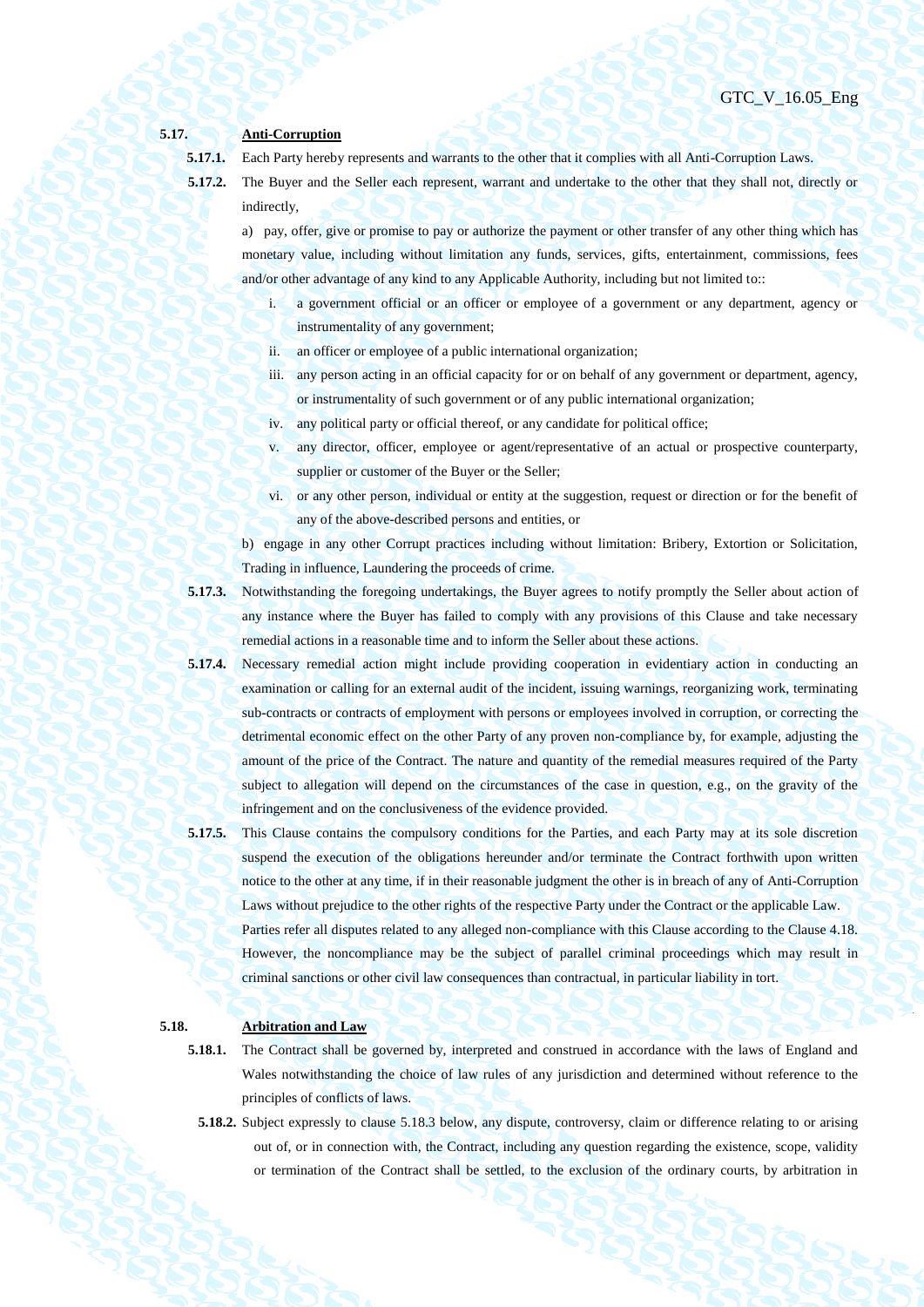accordance with the rules of the Arbitration Institute of the Stockholm Chamber of Commerce (the «SCC»), which Rules are deemed to be incorporated by reference into this clause.

The rules for expedited arbitrations shall apply where the amount in dispute does not exceed EUR 100,000. Where the amount in dispute exceeds EUR 100,000 the arbitration rules shall apply. The arbitral tribunal shall be composed of a sole arbitrator where the amount in dispute exceeds EUR 100,000 but not EUR 1,000,000. Where the amount in dispute exceeds EUR 1,000,000, the arbitral tribunal shall be composed of three arbitrators. Any nonmaterial dispute shall be settled by the arbitral tribunal of three arbitrators.

In case the size of the claim is changed, so that the dispute shall be considered in a different order (for example, if the original dispute was declared on 50, 000 EUR at an expedited arbitration and then the claim was increased to 1, 500,000 EUR, the dispute shall be considered in the normal way by three arbitrators) arbitration proceedings should be terminated and started from the beginning in accordance with this arbitration clause. The amount in dispute includes the claims made in the request for arbitration and any counterclaims made in the answer to the request for arbitration.

**5.18.3.** Notwithstanding clause 5.18.2 above any dispute, controversy, claim or difference relating to or arising out of demurrage in Delivery by Sea due or alleged to be due under the Contract shall be referred to arbitration in London in accordance with the London Maritime Arbitrators Association (LMAA) Terms current at the time when the arbitration proceedings are commenced.

> The reference shall be to three arbitrators. A party wishing to refer a dispute to arbitration shall appoint its arbitrator and send notice of such appointment in writing to the other party requiring the other party to appoint its own arbitrator within 14 (fourteen) days of that notice and stating that it will appoint its arbitrator as sole arbitrator unless the other party appoints its own arbitrator and gives notice that it has done so within the 14 (fourteen) days specified. If the other party does not appoint its own arbitrator and give notice that it has done so within 14 (fourteen) days specified, the party referring a dispute to arbitration may, without the requirement of any further prior notice to the other party, appoint its arbitrator as sole arbitrator and shall advise the other party accordingly. The award of a sole arbitrator shall be binding on both parties as if he had been appointed by agreement.

> Nothing herein shall prevent the parties agreeing in writing to vary these provisions to provide for the appointment of a sole arbitrator.

> In cases where neither the demurrage claim nor any counterclaim exceeds the sum of USD 10,000 (or such other sum as the parties may agree) the arbitration shall be conducted in accordance with the LMAA Small Claims Procedure current at the time when the arbitration proceedings are commenced.

- **5.18.4.** Each Party shall submit the documents in English. Documents submitted in a language other than English shall be translated into English at the expense of the Party submitting the documents. Each Party shall have the right, at its sole cost and expense, to have an interpreter attend the arbitration hearings if it so chooses.
	- **5.18.5.** Subject expressly to clause 5.18.3 above, the seat of the arbitration shall be Stockholm, Sweden where all hearings shall take place. The arbitration proceedings shall be conducted in the English language, and the award shall be in English.
- **5.18.6.** The decision of the arbitrators shall be final and binding on the Parties. The arbitrators' awards shall be consistent with the limitations of liability and other terms and conditions set out in the Contract, to the extent permitted by English law.
- **5.18.7.** The United Nations Convention on Contracts for the International Sale of Goods shall not apply to the **Contract.**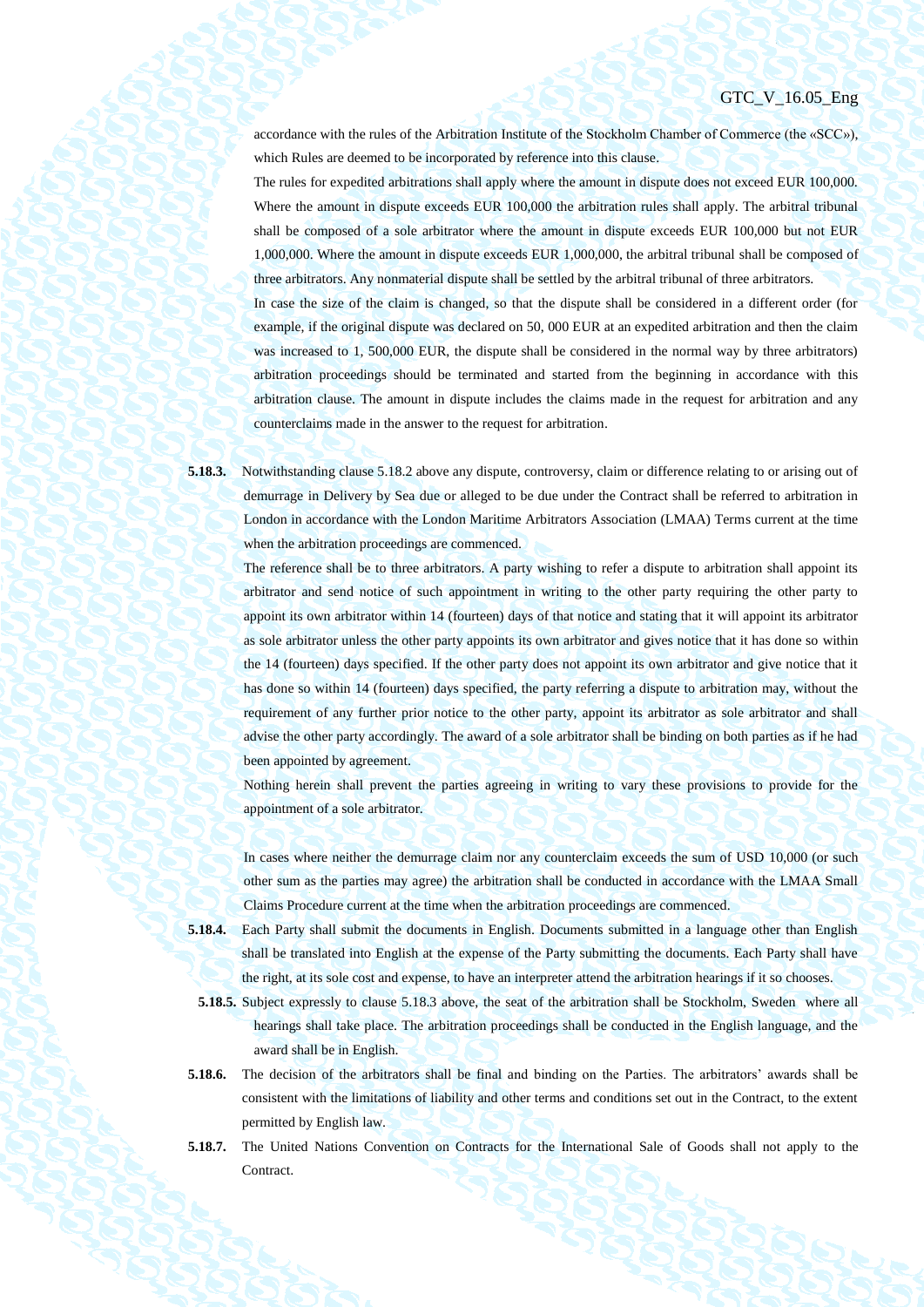#### **5.19. Duration and Termination**

**5.19.1.** The Contract shall come into effect on the Effective Date and, subject to observance of Clauses [5.19.2](#page-45-1) – [5.19.3](#page-45-0) shall continue in force until all obligations have been fulfilled (unless earlier terminated hereunder or the Parties agreed otherwise in writing) and in the part of payments – until such time that same are made in full.

## <span id="page-45-2"></span><span id="page-45-1"></span>**5.19.2. Buyer's default**

- a) The Seller may, at its sole discretion and in addition to any other legal remedies it may have, upon giving written notice to the Buyer suspend all deliveries under the Contract and/or unilaterally terminate the Contract where:
	- **i.** the Buyer is in breach of any condition of the Contract, including breach of any essential or material conditions of the Contract;
	- **ii.** delivery or unloading of the Goods is delayed due to any cause(s) attributable to the Buyer and such delay is not excused by any other provision of the Contract;
	- **iii.** loading or unloading of the Goods is delayed by more than 10 (ten) hours after the NOR has been tendered or a train or truck has been arrived at the Place of Destination due to reasons attributable to the Buyer;
	- **iv.** there is a major change in the direct or indirect ownership of the Buyer or its parent company;
	- **v.** the Buyer or its parent company commences, or becomes the subject of, any bankruptcy, insolvency, reorganization, administration, liquidation or similar proceeding or is in the Seller's reasonable opinion expected to be unable or unwilling to pay its debts as the same become due;
	- **vi.** the Buyer or its parent company ceases or threatens to cease to function as a going concern or conduct its operations in the normal course of business;
	- **vii.** a creditor attaches or takes possession of all or a substantial part of the assets of the Buyer or its parent company; or
	- **viii.** if applicable, the Buyer delays the provision of the parent company guarantee or other security of its obligations as provided in the Contract for more than 10 (ten) Business Days.
- b) Where the Seller suspends delivery of the Goods due to any of the events referred to under the Clause [a\)](#page-45-2) the Seller may, so long as such event is continuing, at any time unilaterally terminate the entire Contract.
- c) Where, pursuant to the provisions of this Clause [5.19.2,](#page-45-1) the Seller, under the Contract providing for multiple deliveries, temporarily suspends the delivery of the Goods and then decides to resume deliveries under the Contract, the Seller may cancel the suspended delivery and shall be under no obligation to make up for any quantity of the Goods that would have been delivered to the Buyer but for such suspension.
- d) Where the Contract provides for multiple deliveries, then the rights given to the Seller in this Clause [5.19.2](#page-45-1) apply to all deliveries such that where the Seller is allowed to terminate in respect of one delivery, then it is entitled to terminate all the remaining deliveries.
- e) Any termination of the Contract by the Seller shall be without prejudice to the rights and obligations of each Party as accrued on the date of termination.

## <span id="page-45-0"></span>**5.19.3. Seller's default**

a) The Buyer may at its sole discretion, and in addition to any other legal remedies it may have, upon giving notice to the Seller terminate the Contract, where the Seller, for any reason whatsoever, is in a material breach of any conditions of the Contract.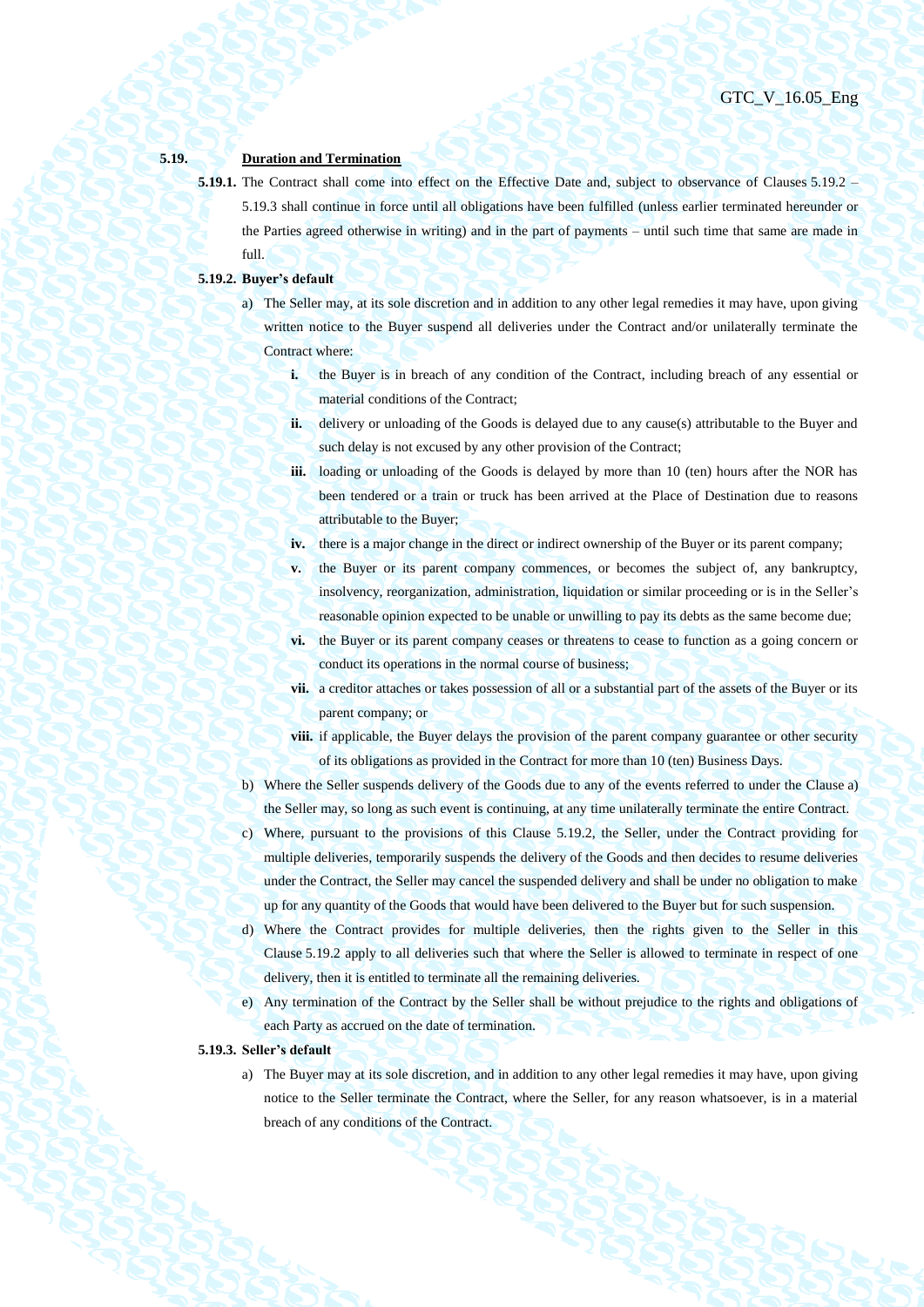- b) In relation to multiple deliveries under the Contract, the Buyer's right to terminate under this Clause [5.19.3](#page-45-0) or otherwise, only applies to the delivery in respect of which the Seller is in breach and not to future deliveries.
- c) Any termination of the Contract by the Buyer shall be without prejudice to the rights and obligations of each Party as accrued at the date of termination.
- d) In the event of termination of the Contract by either Party pursuant to the provisions of Clause [5.19.2](#page-45-1) (Buyer's Default) or Claus[e 5.19.3](#page-45-0) (Seller's Default) then, save where the Buyer has terminated only part of a multiple delivery Contract, and in addition to any direct losses arising from the default or breach, the Party so terminating shall be entitled to claim damages from the Party in default as if the Party in default had failed to deliver or failed to accept, as the case may be, such quantity of the Goods as remained to be delivered under the Contract at the date of termination.

## <span id="page-46-0"></span>**5.19.4. Force Majeure**

- a) Except in relation to any failure or inability to make a payment due under the Contract, and the Buyer's liability for demurrage due hereunder, (which shall not be excused), neither Party shall be liable to the other Party (non-availability of funds is not meant here) for any delay or non-performance of any obligations under the Contract (other than the payment of money) if such delay or non-performance is, except in the cases specified in clause 5.15, (i) due to circumstances reasonably beyond such Party's control, including but not limited to any fires, strikes, lockouts, labour disputes of any kind, partial or general stoppage of labour, breakdown of or accident to the Manufacturer or warehouse or storehouse, machinery facilities, delays of carriers due to break down or adverse weather, explosions, floods, drought, war, sabotage, any local or national health emergency, appropriations of property, civil disorders, government requirements, rules, orders or any other acts issued or requested by any governmental or other public authorities or any person purporting to act on behalf of such authorities, civil or military authorities, acts of aggression, terrorism (or the threat thereof), acts of God or of the public enemy or any other causes beyond Party's reasonable control, except for the causes specified in clause 4.15 (hereinafter "Force Majeure Event"), and (ii) could not have reasonably been prevented by such Party taking commercially reasonable precautions or customary steps to circumvent or mitigate such circumstances (if and to the extent such events were reasonably foreseeable).
- b) The Party whose performance is affected by a Force Majeure Event shall provide written notice to the other Party of such Force Majeure Event, specifying the nature and the expected duration of the Force Majeure Event, within 10 (ten) Business Days after the Force Majeure Event begins, and shall take prompt action using its commercially reasonable efforts to remedy the effects of the Force Majeure Event. If requested by the Party not affected by a Force Majeure Event, the Parties shall discuss the Force Majeure Event and further steps in order to fulfill the Contract obligations.
- c) The Seller when affected by a Force Majeure Event which prevents or hinders the supply of the Goods to the Buyer or any other customer shall apportion any quantity of the Goods remaining available to it pro rata between itself, the Buyer and third parties (including the Seller's Affiliates) with whom the Seller then has contractual commitments to deliver the Goods, provided that those arrangements were entered into prior to the occurrences of the Force Majeure Event.
- d) In case of a Force Majeure Event declaration, the party affected by it shall have no obligation to acquire by purchase or otherwise any shortfall of the Goods which by reason of Force Majeure Event such party is unable to deliver to the other party under the contract.
- e) If the affected party's inability to perform lasts more than 60 (sixty) days, any Goods, the delivery of which has been prevented by the Force Majeure Event, may be cancelled by either of the Parties by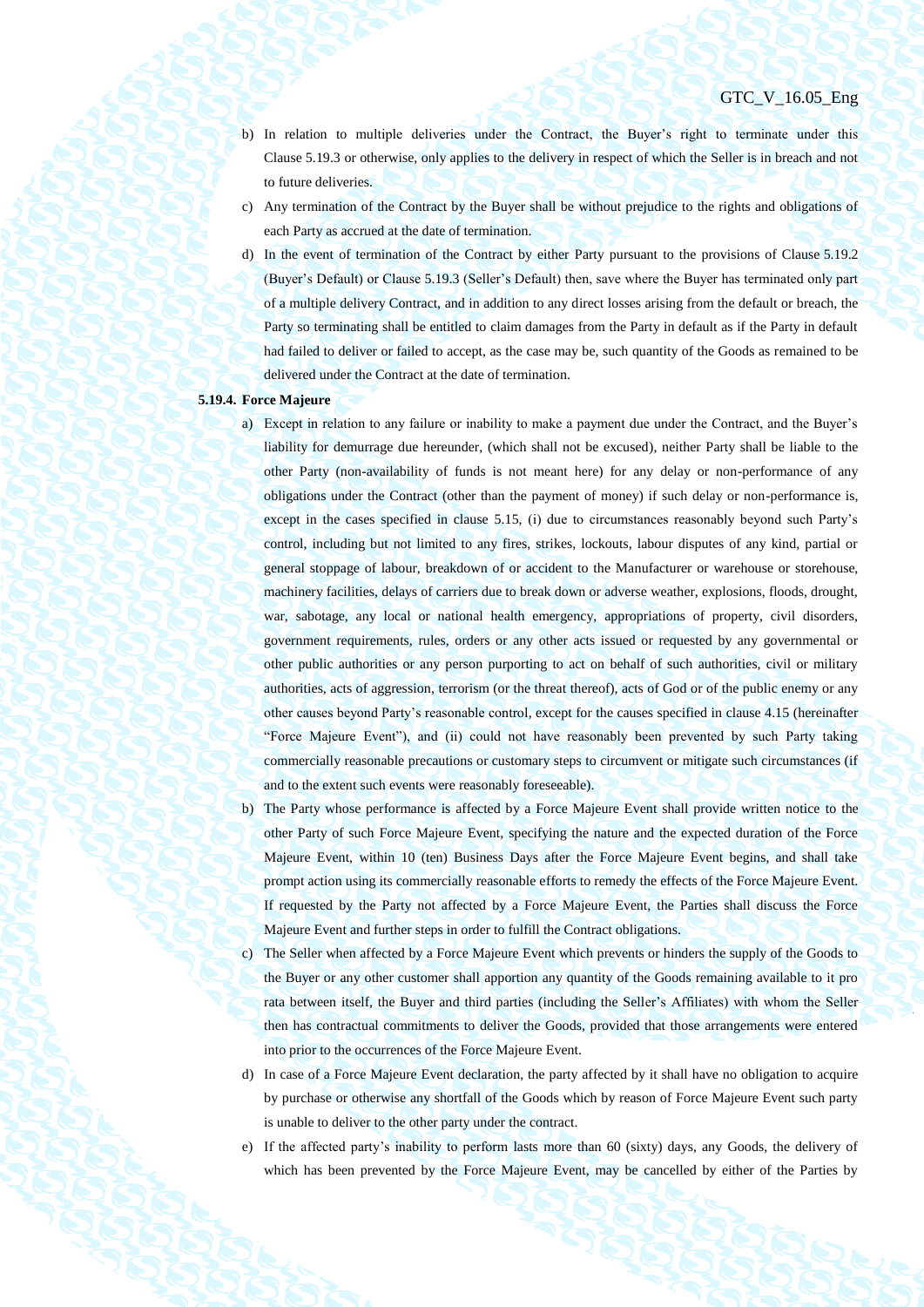giving of notice to the other. In such cases neither of the Parties will be entitled to claim from the other Party any compensation for possible losses.

- f) A certificate or other document describing the occurrence of the Force Majeure Event issued by the respective Chambers of Commerce of the Seller's or the Buyer's country or of a transit country or any Applicable Authority shall be a sufficient proof of Force Majeure Event and its duration.
- g) In the event that the affected party's inability to perform exceeds three (3) months, the Party not affected by a Force Majeure Event shall, on giving of 30 (thirty) days written notice, have the right to terminate the Contract. Where the Contract is so terminated, neither Party will be entitled to compensation or damages arising from or in connection with this Clause, save in respect of shipments delivered prior to the Force Majeure Event.

## **5.20. Miscellaneous**

- **5.20.1. Entire Contract**. The Contract including attachments thereto, the GTC and any addenda, or amendments constitutes the sole and entire understanding between the Parties with respect to the subject matter of the Contract and supersedes all and any prior oral or written agreements, negotiations and discussions between the Parties pertaining to the subject matter of the Contract or the Contract in whole.
- **5.20.2. Amendments**. Save as expressly provided in the Contract, no amendment or variation of the Contract shall be effective unless in writing in substantially the format set out at Annex A attached hereto and signed by a duly authorized representative of each of the Parties to it except of the Spot Сontracts concluded via e-mail pursuant to Paragraph II hereof. Without prejudice the above, the Seller is entitled to unilaterally change the GTC from time to time by putting on the new version of the GTC on the Seller's website at www.siburint.com. The new version of the GTC shall come into force within 10 (ten) days after such putting.
- **5.20.3. Assignment**. Neither Party may assign the Contract or any of its rights under the Contract or transfer any obligations under the Contract, without the other Party's prior written consent, which consent shall not be unreasonably withheld or delayed. Notwithstanding the foregoing, the Seller may, without consent, assign or transfer its rights and/or obligations under the Contract in whole or in part to any Affiliate or to any bank. Any attempt at assignment in violation of this Clause shall be null and void.
- **5.20.4. Binding effect**. The terms and conditions of the Contract shall be binding upon, and shall inure to the benefit of, the Parties hereto and their respective permitted successors and assigns.
- **5.20.5. No Third Party beneficiaries**. Nothing in the Contract will give rights to any third parties and the provisions of the Contract (Rights of Third Parties) Act 1999 as amended from time to time are specifically excluded.
- **5.20.6. The Parties' relationship.** The relationship hereby established between the Seller and the Buyer is solely that of the Seller and the Buyer. Each is an independent contractor engaged in the operation of its own respective business, and nothing in the Contract shall be construed to create a partnership, agency, joint venture, pooling, franchise or employer-employee relationship between the Parties. Neither Party has the power or the authority to act for, represent, or bind the other Party (or any of the other Party's Affiliates) in any manner.
- **5.20.7. Execution**. Either Party may sign the Contract and any related amendments attachments, or other documents and send a copy to the other Party by fax or email. Where original documents are required these shall be provided within 30 (thirty) days after the receipt of the copy document(s).
- **5.20.8. The Seller's warranties, guarantees and representations.** The Seller warrants that it has full legal title to the Goods and that it has full right and power to convey such title to the Buyer. FOR THE AVOIDANCE OF DOUBT THE SELLER MAKES NO GUARANTEES, WARRANTIES, REPRESENTATIONS, EXPRESS OR IMPLIED, WRITTEN OR ORAL, INCLUDING ANY WARRANTY OF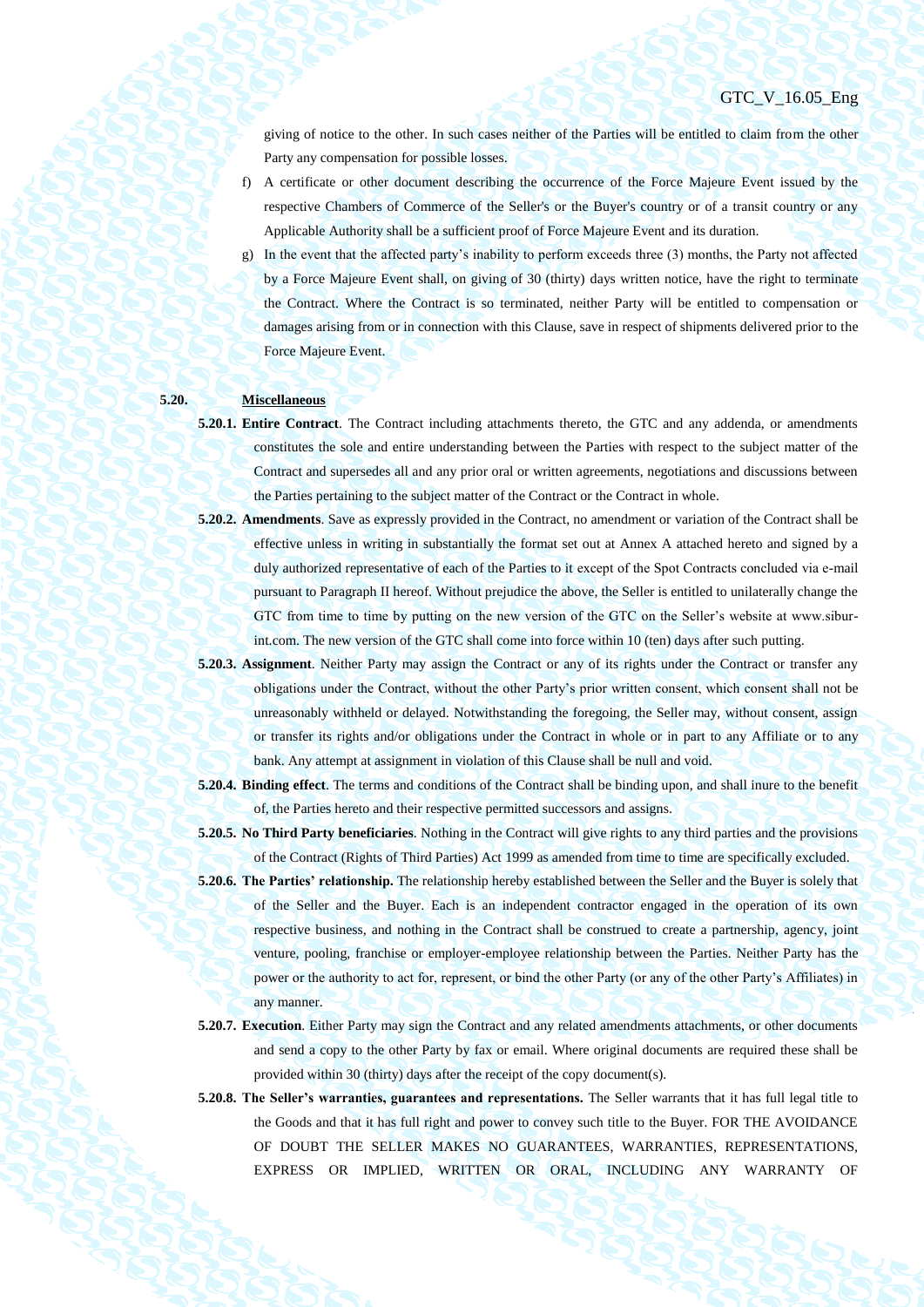MERCHANTABILITY OR FITNESS OR SUITABILITY OF THE GOODS FOR A PARTICULAR PURPOSE, CONCERNING THE GOODS. ANY WARRANTIES, CONDITIONS OR OTHER TERMS IMPLIED BY LAW, CUSTOM, CONTRACT, STATUTE OR OTHER LEGAL THEORY OR OTHERWISE, WHETHER AS TO MERCHANTABILITY, QUALITY, FITNESS FOR PURPOSE OF THE GOODS OR OTHERWISE ARE SPECIFICALLY EXCLUDED TO THE FULLEST EXTENT PERMITTED BY THE APPLICABLE LAW.

**5.20.9. Notices**. Any consent, agreement, approval or notice required or permitted to be given or made under the Contract by one of the Parties hereto to the other Party shall be in writing and in English (unless otherwise agreed by the Parties) and shall be delivered in person or by Federal Express, DHL (or other recognized international courier service requiring signature upon receipt) or by facsimile or email (as evidenced by a paper copy of such email).

In proving the giving of a communication, it shall be sufficient to prove that delivery was made to the appropriate address, or the communication was properly addressed and posted by an appropriate courier, or the fax was properly addressed and transmitted or the email was sent to the appropriate email address and dispatch of transmission from the sender's external gateway was confirmed as specified in the Contract.

- **5.20.10. The date of receipt**. The date of receipt of the notice, demand or other communication will be (i) if delivered by hand, at the time of delivery, (ii) if delivered by courier – on the 14th day after the same is so mailed, except in the event of disruption of the postal service in which event the notice, demand or other communication will be deemed to be received only when actually received; (iii) if sent by fax, at the time of transmission; and (iv) if sent by email, at the earlier of: the time a return receipt is generated automatically by the recipient's email server; the time the recipient acknowledges receipt; and 24 (twenty four) hours after transmission, unless the sender receives notification that the email has not been successfully delivered.
- **5.20.11. Change of notice details**. Either Party hereto shall promptly notify the other Party in writing as to the change of notice details of the Party and the new details to which notice shall be given to it thereafter.
- **5.20.12. The originals provision**. Where original documents are required to be delivered in accordance with the Contract, such documents shall be sent either by certified mail or by courier to the postal address of the receiving Party as stipulated in the Contract.
- **5.20.13. Language of the correspondence**. All correspondence concerning the Contract shall be conducted in English.
- **5.20.14. Expenses**. Whether or not the transactions contemplated hereby are consummated, all costs and expenses (including the expenses, costs and fees of each Party attorneys, auditors and financial and other professional advisors) incurred in connection with the Contract and/or the drafting or negotiation of the terms and conditions of the Contract and/or any other transaction arising out of or in connection with the Contract shall be borne and paid by the Party incurring such costs and expenses.
- **5.20.15. Waiver**. Any failure on the part of any Party hereto to comply with any of its obligations, agreements or conditions under the Contract may only be waived in writing by the Party to whom such compliance is owed but such waiver will not be considered to be a waiver of future failure(s) to comply with an obligation, agreement or condition. No act or omission by a Party may be deemed to be a waiver of any rights if such a waiver is not declared explicitly and in writing.
- **5.20.16. Severability**. If any part of the Contract is deemed to be unenforceable, invalid or in contravention of applicable Law by a court or arbitral tribunal of competent jurisdiction, the remainder of the Contract shall remain in full force and effect. The Parties shall negotiate in good faith to replace the invalid provision with a provision which reflects, to the extent possible, the original intent of the invalid provision.
- **5.20.17. Confidential Information**.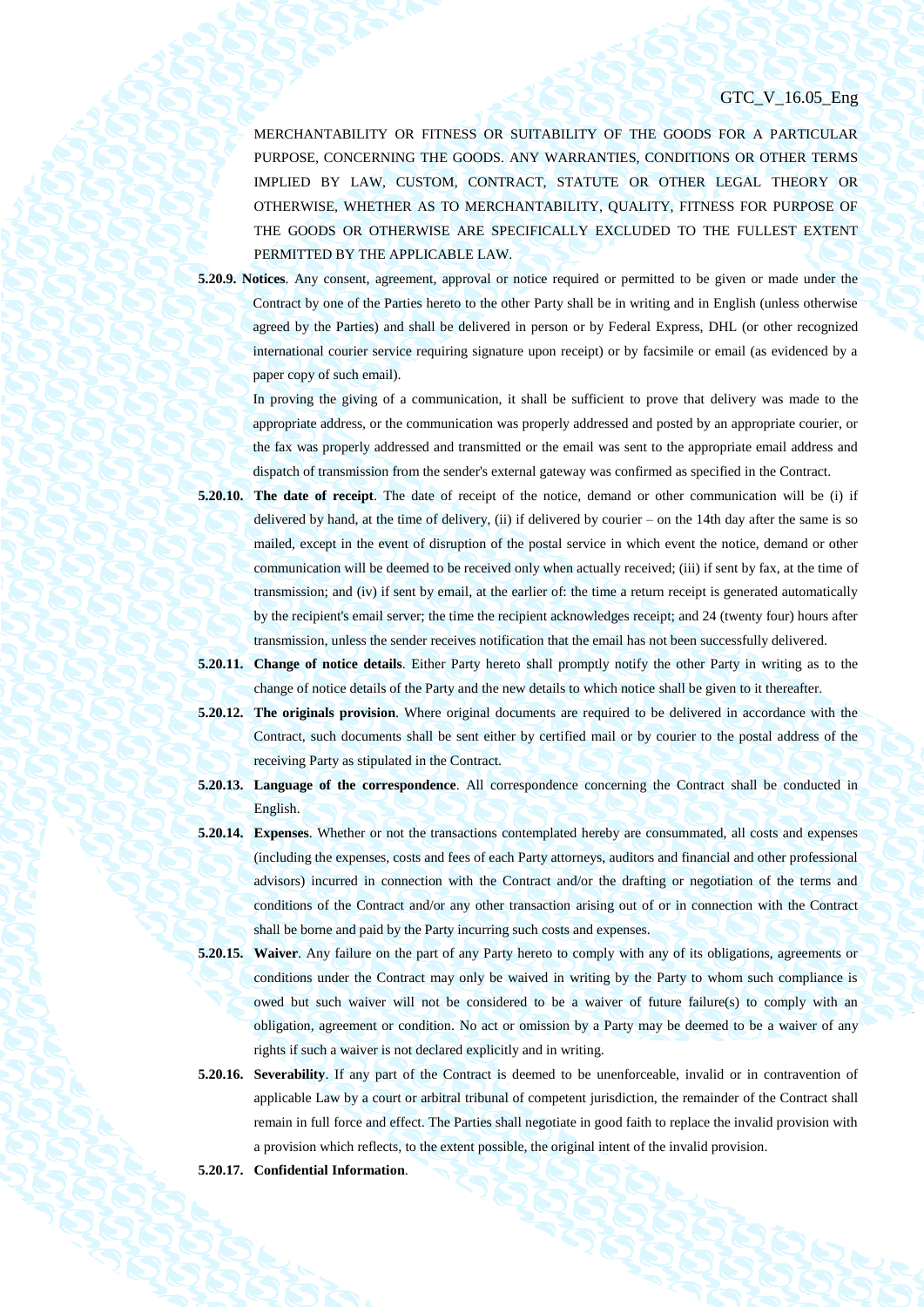- a) In connection with the Contract a Party (hereinafter the "**Receiving Party**") may discover, receive, or otherwise acquire, whether directly or indirectly, information related to the other Party (hereinafter the "**Disclosing Party**") or Affiliates of the Disclosing Party or its Affiliates' businesses, or information of third parties that the Disclosing Party is obligated to keep confidential (collectively, in whatever form or medium, "Confidential Information"). Confidential Information shall not include information (i) that is, or becomes, publicly known through no wrongful act or omission, direct or indirect, of the Receiving Party or its officers, directors, employees, Affiliates or consultants, (ii) that was already known to Receiving Party without obligations of confidentiality prior to the receipt from Disclosing Party, as reasonably evidenced by the Receiving Party, and was legitimately in Receiving Party's possession, without any obligation to keep such information confidential, (iii) that Receiving Party independently develops without the use of any Confidential Information of Disclosing Party, or (iv) that Receiving Party receives or has received on a non-confidential basis from a source other than Disclosing Party that is entitled to disclose the same to Receiving Party; provided however that Receiving Party is able to provide Disclosing Party with the documentary evidence regarding any of the exceptions (if any) or as required in connection with any rules or requirements of any stock exchange on which such Party is listed or may be listed, or as may otherwise be required by applicable Law.
- b) Receiving Party shall (i) use Disclosing Party's Confidential Information solely in connection with exercise of its rights or performance of its obligations under the Contract, and (ii) disclose Disclosing Party's Confidential Information only as necessary to its officers, employees, Affiliates, consultants, including legal advisors and auditors whose duties relate to the Contract and reasonably require familiarity with such information in order for Receiving Party to perform its obligations or exercise its rights hereunder and who are bound by a legally enforceable written obligation of confidentiality with terms that are the same as, or more stringent than, those set out herein. Each Party shall be liable for any losses and/or damages incurred by the Disclosing Party resulting from such disclosure of Confidential Information by the above mentioned persons to any Third parties.
- c) Subject to the exceptions to the confidentiality obligations set out in this Clause above, neither Party (nor its Affiliates, subsidiaries or other related parties) may disclose, publish or otherwise reveal the contents of the Contract to any Third Party without the prior express written consent of the other Party (which consent shall not be unreasonably withheld or delayed) Notwithstanding the aforementioned (and without limiting the exceptions set out in this Clause, each Party shall be permitted to disclose the terms and conditions of the Contract (i) to actual or potential investors and lenders and their authorized representatives under written confidentiality agreements that protect the confidentiality of the contents of the Contract which are the same as, or more stringent than, those set out herein, or (ii) as required in connection with any rules or requirements of any stock exchange on which such Party is listed or may be listed, or (iii) as may otherwise be required by the applicable Law, or (iv) as may be reasonably required for the performance of the Parties obligations under the Contract; provided however, that the Party making a disclosure pursuant to an exception set forth in the preceding subsections (i) or (iv) shall provide the other Party with prior written notice and shall, to the extent practical, cooperate with the other Party in seeking confidential treatment of the information to be disclosed (if and to the extent available), or (v) to its Affiliates under written confidentiality agreements that protect the confidentiality of the contents of the Contract which are the same as, or more stringent than, those set out herein. In addition to the aforesaid exceptions the Seller is permitted to disclose without the Buyer's prior consent the Confidential Information to any bank with regard to the assigned rights.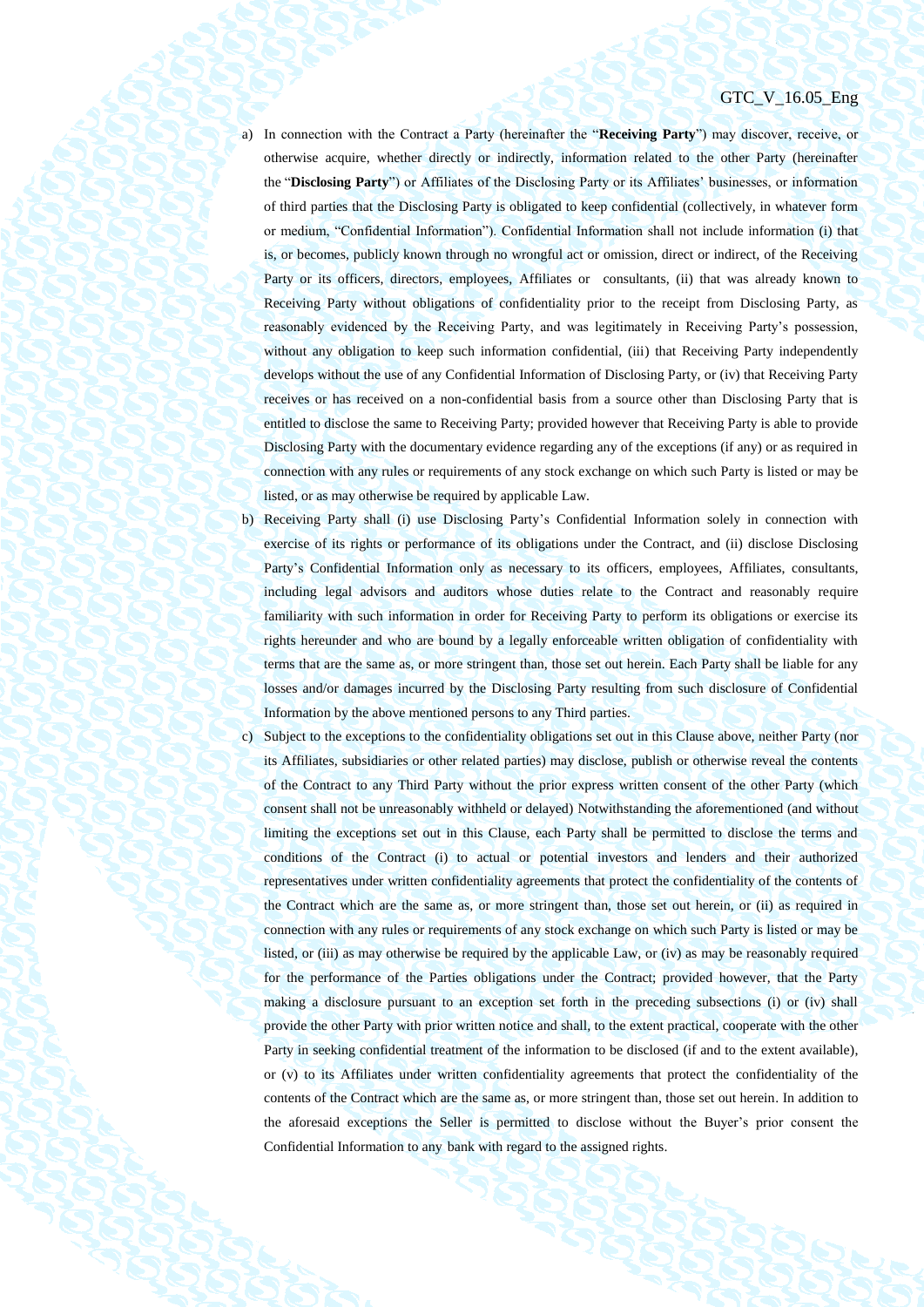d) No press release referring to the Contract or utilizing the other Party's name shall be made without the prior written consent of the other Party.

- **5.20.18. Set-off**. No set-off may be made against any claims unless otherwise agreed in writing by the Seller in advance. Under no circumstances the Buyer shall be entitled to set-off against the payment (including any VAT payable) under the Contract any sums owed to the Buyer by the Seller under the Contract or any other agreement it has with the Seller. For the avoidance of any doubt the Seller shall be entitled at all times to set-off against any and all amount owing at any time from the Buyer to the Seller against any amount payable at any time by the Seller under the Contract.
- **5.20.19. Warranties.** Each Party hereby represents and warrants to the other that:
	- a) it has the authority to enter into and perform its obligations under the Contract,
	- b) the Contract has been duly executed and delivered on behalf of such Party, and constitutes a legal, valid, binding obligation, enforceable against such Party in accordance with its terms,
	- c) it is a corporation duly organized, validly existing and in good standing under the laws and regulations of its jurisdiction of incorporation or formation,
	- d) neither the execution of the Contract nor its performance thereunder conflicts with any applicable Law or any other contract to which it is a party or any obligation to which it is subject,
	- e) within 5 (five) days after the relevant event, the Party so effected will inform the other Party of any changes or amendments to its direct or indirect ownership.
- **5.20.20. Counterparts**. If the Contract is executed in counterparts, each shall be deemed an original, but all of which together shall constitute one and the same instrument. The Parties hereby acknowledge and agree that the Contract has been prepared jointly and no rule of strict construction shall be applied against either Party.

## **5.21. Headings, References and Usage of Terms.**

- **5.21.1. Headings**. Any headings, article, clause, subclause, section, subsection and table headings in the Contract are inserted for purposes of convenience only and shall not affect in any way the meaning or interpretation of the Contract or the GTC.
- **5.21.2. Reference to articles, clauses, etc.** Save where the context requires otherwise, references to Articles, Clauses, Subclauses, Sections, Subsections, Tables, Annexes, Appendixes, etc. shall be references to the articles, clauses, subclauses, sections, subsections, tables, annexes, appendixes, etc. of the Contract or the GTC, when made in the Contract or the GTC respectively.
- **5.21.3. Singular and plural**. In the Contract and the GTC, the singular shall include the plural and vice versa and the word "including" shall be deemed to be followed by the phrase "without limitation", references to any gender shall include a reference to the other gender; references to other agreements or to any statute, rule or regulation or instrument shall mean the same as amended, modified or replaced from time to time.
- **5.21.4. Herein, hereunder, hereinafter**. The terms "herein", "hereunder", "hereinafter" and similar terms shall be interpreted to refer to the Contract or the GTC, when made in the Contract or the GTC respectively, unless otherwise follows from the context.
- **5.21.5. Reference to period**. Where any period in days, weeks, months or years is referred to in the Contract or the GTC, such period shall be calculated in days, weeks, months or years respectively, unless expressly provided otherwise (and the day on which any such period is expressed to commence shall not be counted for the purpose of such period's calculation).
- **5.21.6. Writing**. A reference to "writing" or any cognate expressions is a reference to any mode of representing or reproducing words in a visible non-transitory form and includes fax and e-mail.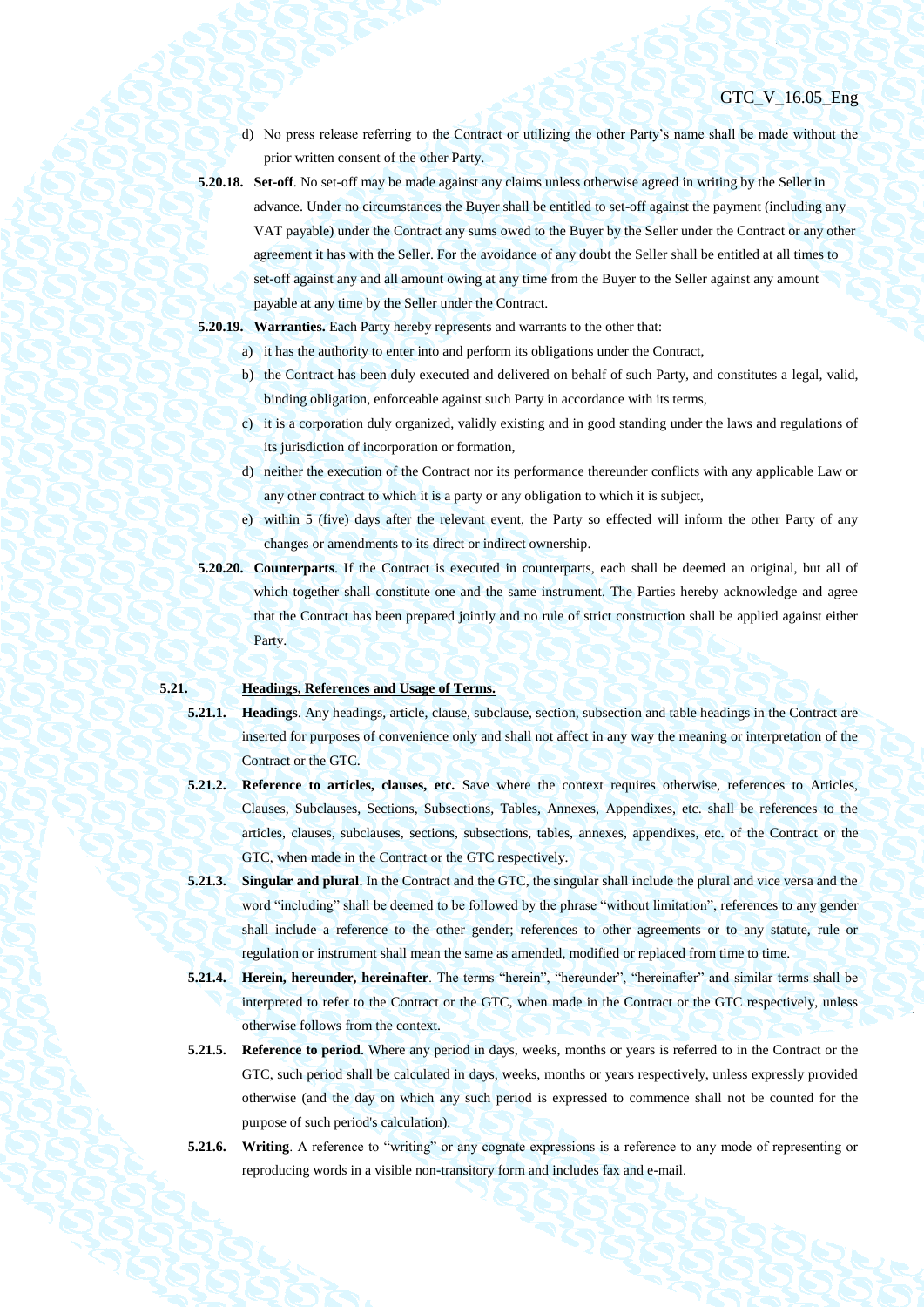**5.21.7. Including**. Any phrase introduced by the terms "including" or "in particular", or any cognate expression,

shall be construed as illustrative and not limiting of any preceding words.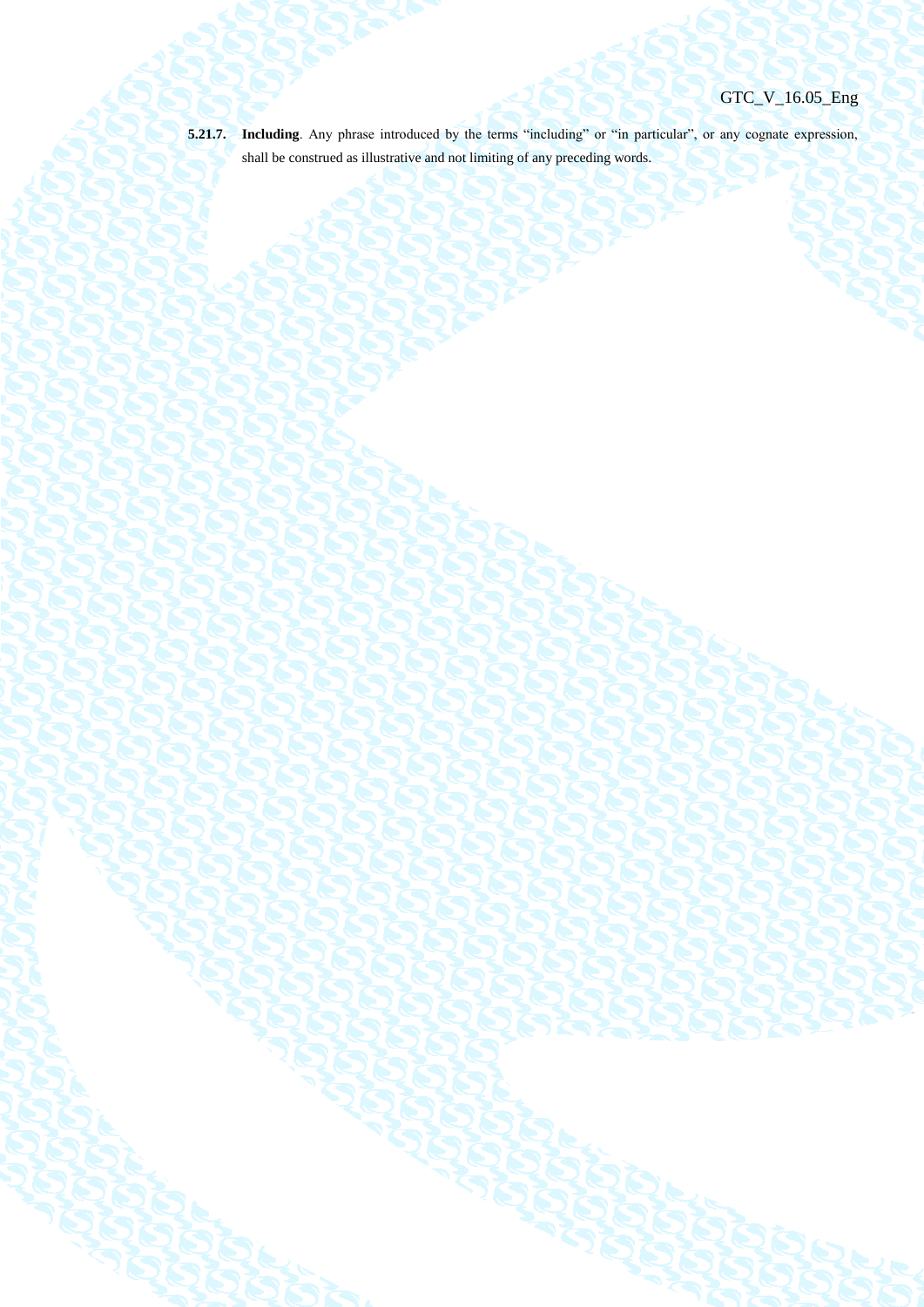## **ANNEX A THE FORMAT OF THE AMENDMENT**

**AMENDMENT №** *[to insert the number the amendment]* **To** *[to insert the title of the Contract* **№** *[to insert the contract number]* **Dated** *[to insert the month, date, year]*

This Amendment № *[to insert the number of the amendment]* (hereinafter this "**Amendment**") dated as of *[to insert month, date, year]*,

by and between

- A. **SIBUR International GmbH**, a company organized and existing under the laws of Austria, with its registered legal address at Prinz-Eugen-Straße 8-10, 1040 Vienna, Austria, represented by [**to insert the title, name**], acting on the basis of [**to insert the document**], (hereinafter the **"Seller"**), on the one hand, and
- B. *[to insert the name of the company]*, a company organized and existing under the laws of *[to insert the country]*, with its registered legal address at *[to insert the registered address]* represented by *[to insert the title, name]*, acting on the basis of *[to insert the document]* (herewith and after the "**Buyer**"), on the other hand.

The Seller and the Buyer may be referred to herein together, as "Parties", or each individually, as a "Party".

This Amendment shall become effective from (the "**Effective Date**"), provided always that no part of this Amendment shall come into existence unless the Seller receives a copy of the counterpart of this Amendment executed by the Buyer within *10* Business Days after the Document Date specified hereinabove (the "**Longstop Date**").

### **RECITALS**

**WHEREAS**, the Seller and the Buyer entered into a *[to insert the title of the Contract] №[to insert the number of the Contract, if any]* between the Seller, on the one hand and the Buyer, on the other hand, dated as of *[to insert the date of the Contract]* (the "Contract"); and

**WHEREAS**, the Seller and the Buyer wish to amend the Contract, on the terms and conditions set forth in this Amendment;

**NOW THEREFORE**, in consideration of the premises and the mutual covenants set forth herein and for other good and valuable consideration, the receipt and sufficiency of which are hereby acknowledged, the Parties hereby agree as follows:

1. **Amendment to** *[to insert Clause] [to insert the number]* **of the Contract.** The Contract is hereby amended to delete *[to insert Clause] [to insert the number]* and replace it with the following: *"[to insert the wording]"*.

2. **Amendment to** *[to insert Clause] [to insert the number]* **of the Contract.** Immediately following first/last sentence of *[to insert Clause] [to insert the number]* the following new sentence is added with the following: *"[to insert the wording]"*.

3. **Amendment to** *[to insert Clause] [to insert the number]* **of the Contract.** The Contract is hereby amended to delete *[to insert Clause] [to insert the number]* and replace it with "[Intentionally left blank by the Parties]".

4. **Amendment to** *[to insert Appendix] [insert the number]* **to the Contract.** The *[to insert Appendix] [to insert the number]* to the Contract is hereby amended to delete the *[to insert Appendix] [to insert the number]* and replace it with the *[to insert Appendix] [to insert the number]* attached as ATTACHMENT I hereto.

5. **Definitions**. All terms used, but not defined, in this Amendment shall have the respective meanings set forth in the Contract.

6. **Headings; Interpretation**. The section headings in this Amendment are inserted for convenience only and shall not affect in any way the meaning or interpretation of this Amendment. The Parties hereby acknowledge and agree that this Amendment has been prepared jointly and no rule of strict construction shall be applied against either Party. In this Amendment, the singular shall include the plural and vice versa and the word "including" shall be deemed to be followed by the phrase "without limitation". The terms "herein" and "hereunder" and similar terms shall be interpreted to refer to this entire Amendment.

7. **Effective Date of Amendment; Incorporation of Terms; Continuing Effect**. This Amendment shall be deemed effective for all purposes *as of the Effective Date*. All of the amended provisions set forth in this Amendment shall be deemed to be incorporated in, and made a part of, the Contract, and the Contract, as amended by this Amendment, shall be read, taken and construed as one and the same agreement. Except as otherwise expressly modified by this Amendment, the Contract shall remain in full force and effect in accordance with its terms and conditions.

8. **Counterparts**. This Amendment shall be executed in Russian and in English language in any number of counterparts prior to the Longstop Date, which shall each constitute an original and together constitute one agreement.